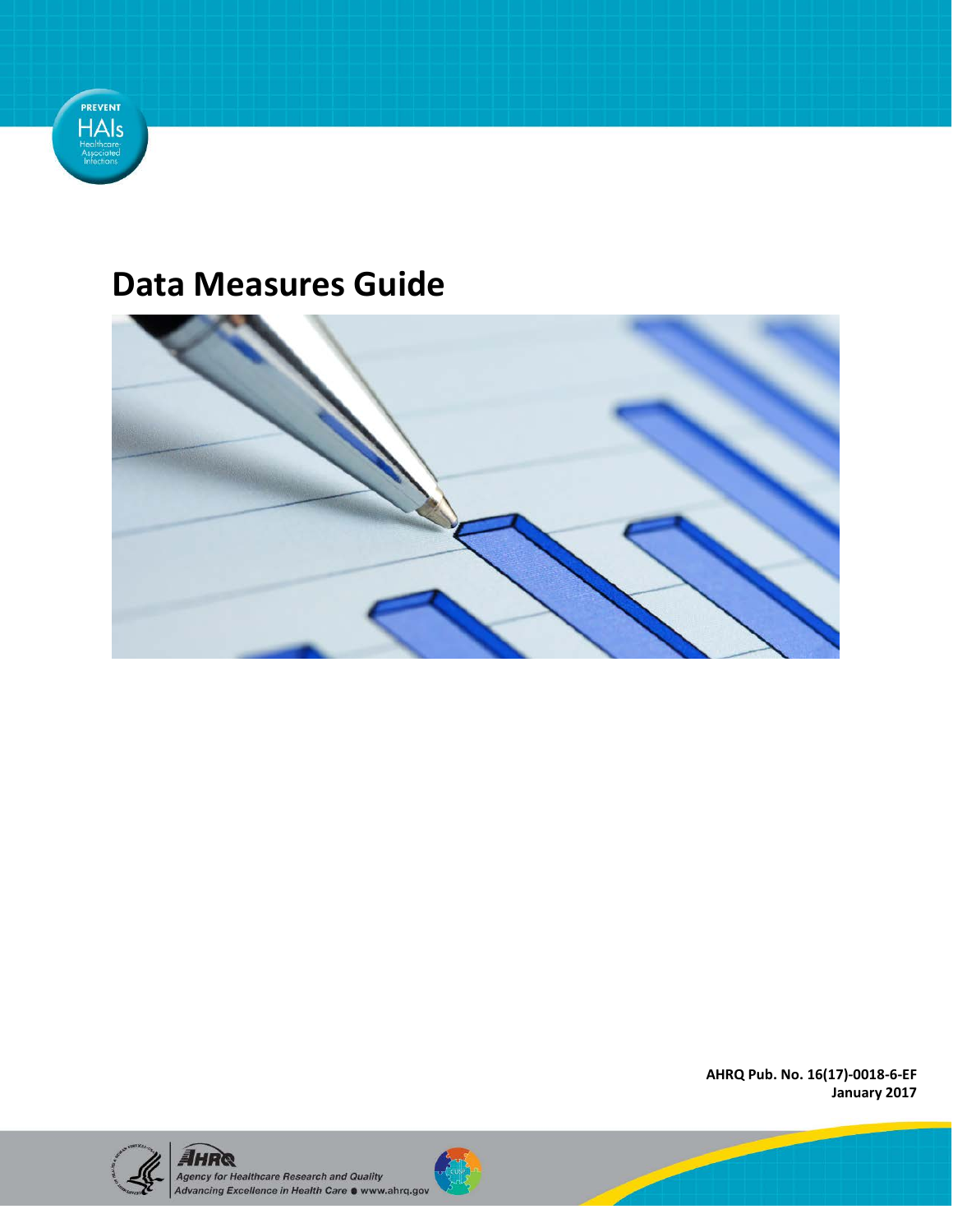| Table 17. Average Episodes of Mechanical Ventilation per Patient Definitions  42 |  |
|----------------------------------------------------------------------------------|--|
|                                                                                  |  |
|                                                                                  |  |
|                                                                                  |  |
|                                                                                  |  |
|                                                                                  |  |
|                                                                                  |  |

AHRQ Safety Program for Mechanically Ventilated Patients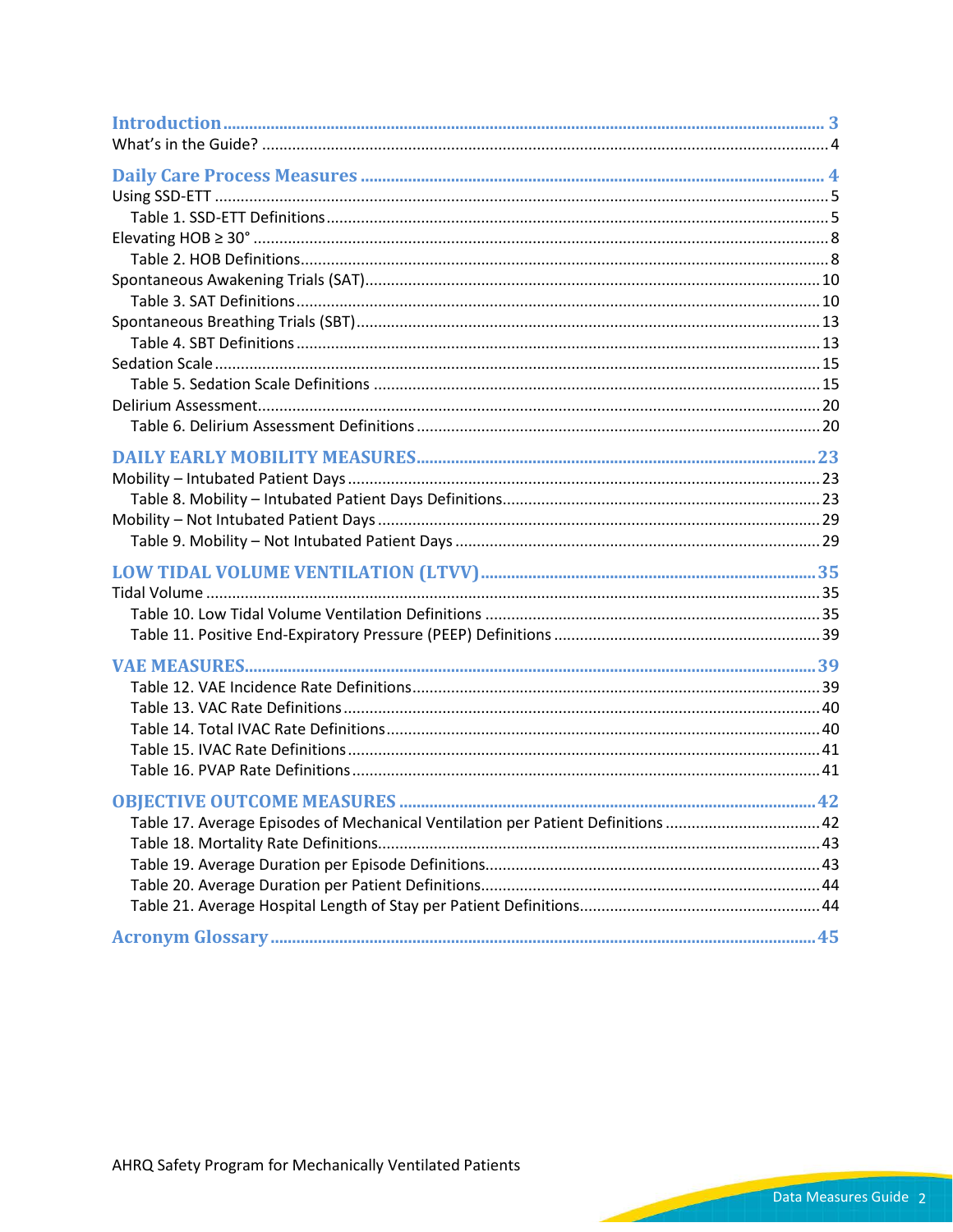## **Introduction**

What do you do with all this data you have collected? The data you have collected should be used to track your progress in improving care for your mechanically ventilated patients, as well as positive changes in your outcomes.

Quality improvement teams often share process and outcome performance measures with select individuals or improvement groups within their organization. Key stakeholders, including frontline staff and senior leadership, are often unaware of local performance. If you were to ask frontline staff and leadership what your ventilator-associated event (VAE) rates are, or the extent to which you are implementing the interventions, would they know the answer? In most cases they would not.

Conducting frequent formal and informal audits with continuous timely feedback of outcome measures to all staff involved in the quality improvement project is essential. To accomplish this, monitor and report back to your staff each month. Routinely reporting local results allows staff to track improvements in performance, serves to remind staff about the new processes and even motivates improvement. Be sure to celebrate your successes.

Give your invested stakeholders feedback by sharing your performance in the following ways:

- Post a trend line of your targeted intervention, such as head of bed (HOB) compliance or percentage of patient days mobilized, to show how this changes over time
- Post the percentage of achieving the Richmond Agitation Sedation Score (RASS) or Riker Sedation-Agitation Scale (SAS) targets
- Post the percentage of Intensive Care Delirium Screening Checklist (ICDSC) negative, Confusion Assessment Method for the ICU (CAM-ICU) negative, or Attention Screening Exam (ASE)  $\leq$  2 (no delirium)
- Post the percentage of meeting low tidal volume ventilation (LTVV) recommended guidelines for patients with and without acute respiratory distress syndrome

This document contains suggestions and directions on how you could analyze your data. Some of these directions and interpretations of reports are basic process compliance and outcome rates, such as what percentage of patient days is the head of the bed elevated. Others look at more difficult analyses, such as the number of patient days where the RASS or SAS score is in the range considered an optimal goal for normal patient care. Choose the analyses that are most appropriate for your site and situation.

Use this document as a guide to help you determine which analyses you are interested in and how to set up these analyses in a way to make the outcomes more useful to you, your frontline staff and your executive partners.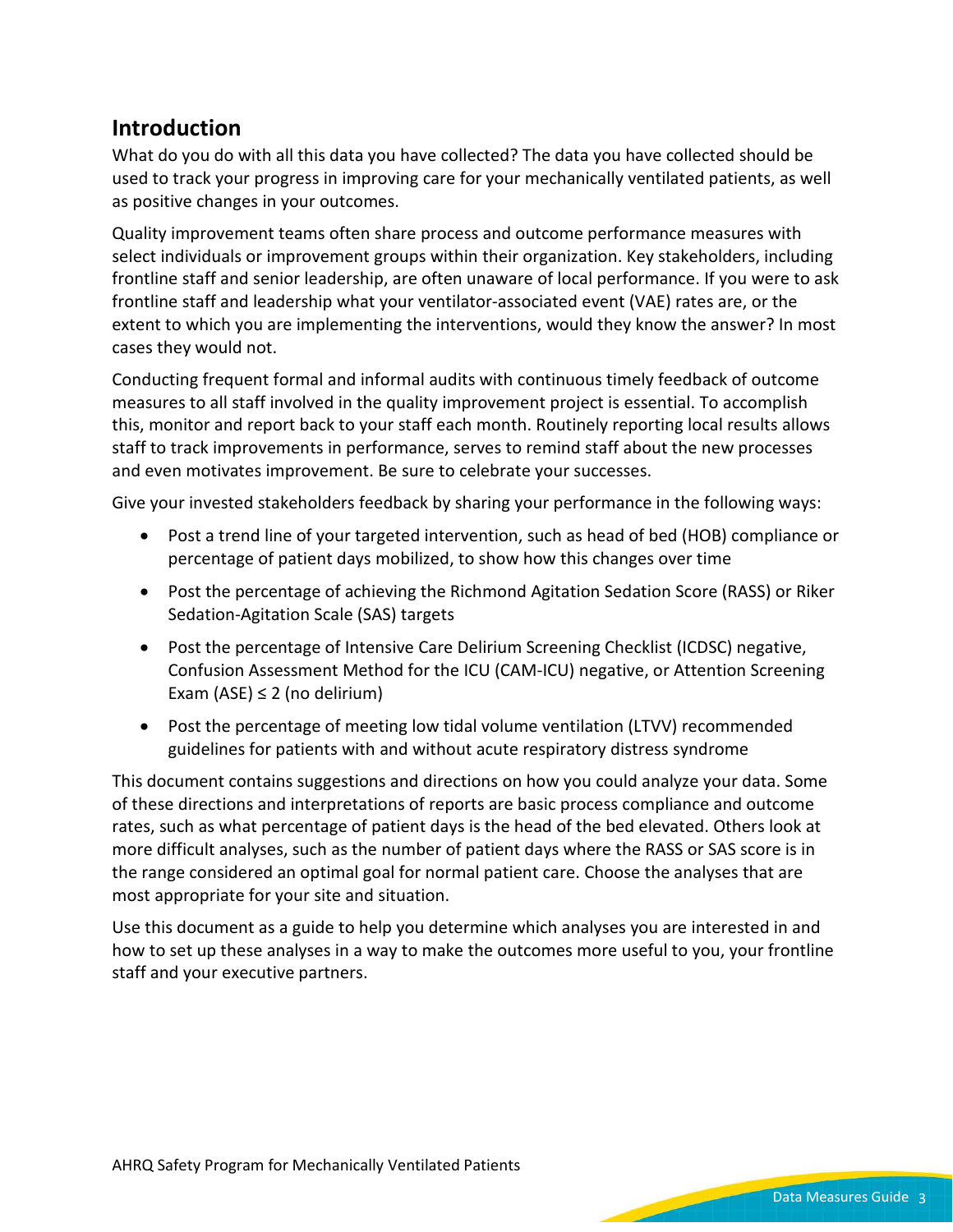### **What's in the Guide?**

The Data Measures Guide is a collection of the data collection tools used to support the AHRQ Safety Program for Mechanically Ventilated Patients. It also includes detailed definitions for the measures.

## **Daily Care Process Measures**

It is important to track progress and to share information on your implementation of the daily care process measures with your frontline staff and other shareholders. Pick the intervention you want to track and review the analyses below. Use the descriptions of the analyses to help you decide which are the most important to your site. Data collection tools in this toolkit that utilize these formulas include the [Daily Care Processes Data Collection Tool](https://www.ahrq.gov/sites/default/files/wysiwyg/professionals/quality-patient-safety/hais/tools/mvp/modules/technical/daily-care-processes-tool.docx) and the [Daily Early](https://www.ahrq.gov/sites/default/files/wysiwyg/professionals/quality-patient-safety/hais/tools/mvp/modules/technical/early-mobility-tool.docx)  [Mobility Data Collection Tool](https://www.ahrq.gov/sites/default/files/wysiwyg/professionals/quality-patient-safety/hais/tools/mvp/modules/technical/early-mobility-tool.docx). The formulas below will help you with your analysis of the data you have collected for the following interventions:

- Subglottic secretion drainage endotracheal tubes (SSD-ETT),
- Elevation of the head of the bed (HOB),
- Spontaneous awakening trials (SAT),
- Spontaneous breathing trials (SBT),
- Sedation assessment for RASS or SAS, and
- Delirium assessment for ICDSC, CAM-ICU, or ASE.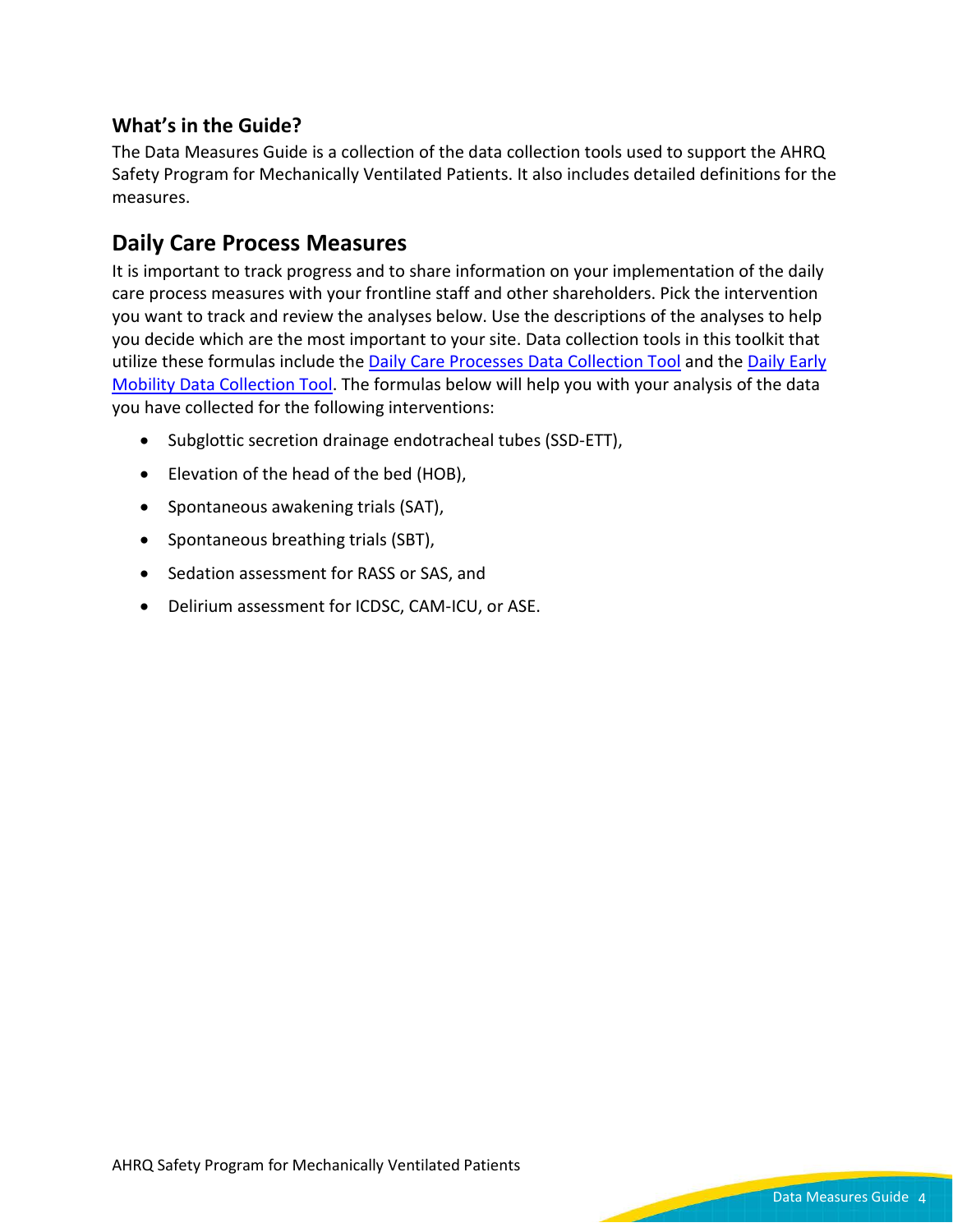#### **Using SSD-ETT**

- 1. Only patients that were intubated for more than 3 days (or >72 hours) are included in the calculations of SSD-ETT compliance rate and SSD-ETT contraindication rate.
- 2. The first SSD-ETT value of a patient is defined as the first SSD-ETT record after the patient has been intubated for 72 hours.

| <b>RATE</b>                                         | <b>FACTOR</b> | <b>DETAILED DESCRIPTION</b>                                                                                                              |
|-----------------------------------------------------|---------------|------------------------------------------------------------------------------------------------------------------------------------------|
| <b>SSD-ETT</b>                                      | Numerator     | Total number of patients with first SSD-ETT value being "Y" (Yes)                                                                        |
| <b>Compliance Rate</b>                              | Denominator   | Total number of patients with first SSD-ETT value being "Y" (Yes)<br>or " $N$ " (No)                                                     |
|                                                     |               | Note: the number of patients with first SSD-ETT value being "C"<br>(Contraindication) is not included here                               |
|                                                     | Example       | In a given time period, say a unit has 25 patients with first SSD-ETT<br>value being "Y" and 75 patients with "N"                        |
|                                                     |               | SSD-ETT Compliance Rate = $(Y) / (Y + N)$                                                                                                |
|                                                     |               | Calculation: (25 / [25+75]) * 100% = 25%                                                                                                 |
|                                                     |               | Read as follows: In the given time period, the SSD-ETT compliance<br>rate was 25 percent                                                 |
|                                                     | Target        | High SSD-ETT compliance rate                                                                                                             |
| <b>SSD-ETT</b><br>Contraindication<br>Rate          | Numerator     | Total number of patients with first SSD-ETT value being "C"<br>(Contraindication)                                                        |
|                                                     | Denominator   | Total number of patients with first SSD-ETT value being "Y" (Yes),<br>"N" (No) or "C" (Contraindication)                                 |
|                                                     | Example       | In a given time period, say a unit has 2 patients with first SSD-ETT<br>values being "C", 20 patients with "Y," and 28 patients with "N" |
|                                                     |               | SSD-ETT Contraindication Rate = $(C) / (C + Y + N)$                                                                                      |
|                                                     |               | Calculation: $(2 / [2+20+28])$ * 100% = 4%                                                                                               |
|                                                     |               | Read as follows: In the given time period, the SSD-ETT<br>contraindication rate was 4 percent                                            |
|                                                     | Target        | Accurate documentation of SSD-ETT contraindications                                                                                      |
| <b>SSD-ETT Distribution</b><br>of Contraindications | Numerator     | Total number of patients with first SSD-ETT value being "C"<br>(Contraindication) AND with contraindication being "(0) Other"            |
|                                                     | Numerator     | Total number of patients with first SSD-ETT value being "C"<br>(Contraindication) AND with contraindication being "(1)<br>Tracheostomy"  |
|                                                     | Denominator   | Total number of patients with first SSD-ETT value being "C"<br>(Contraindication)                                                        |

#### **Table 1. SSD-ETT Definitions**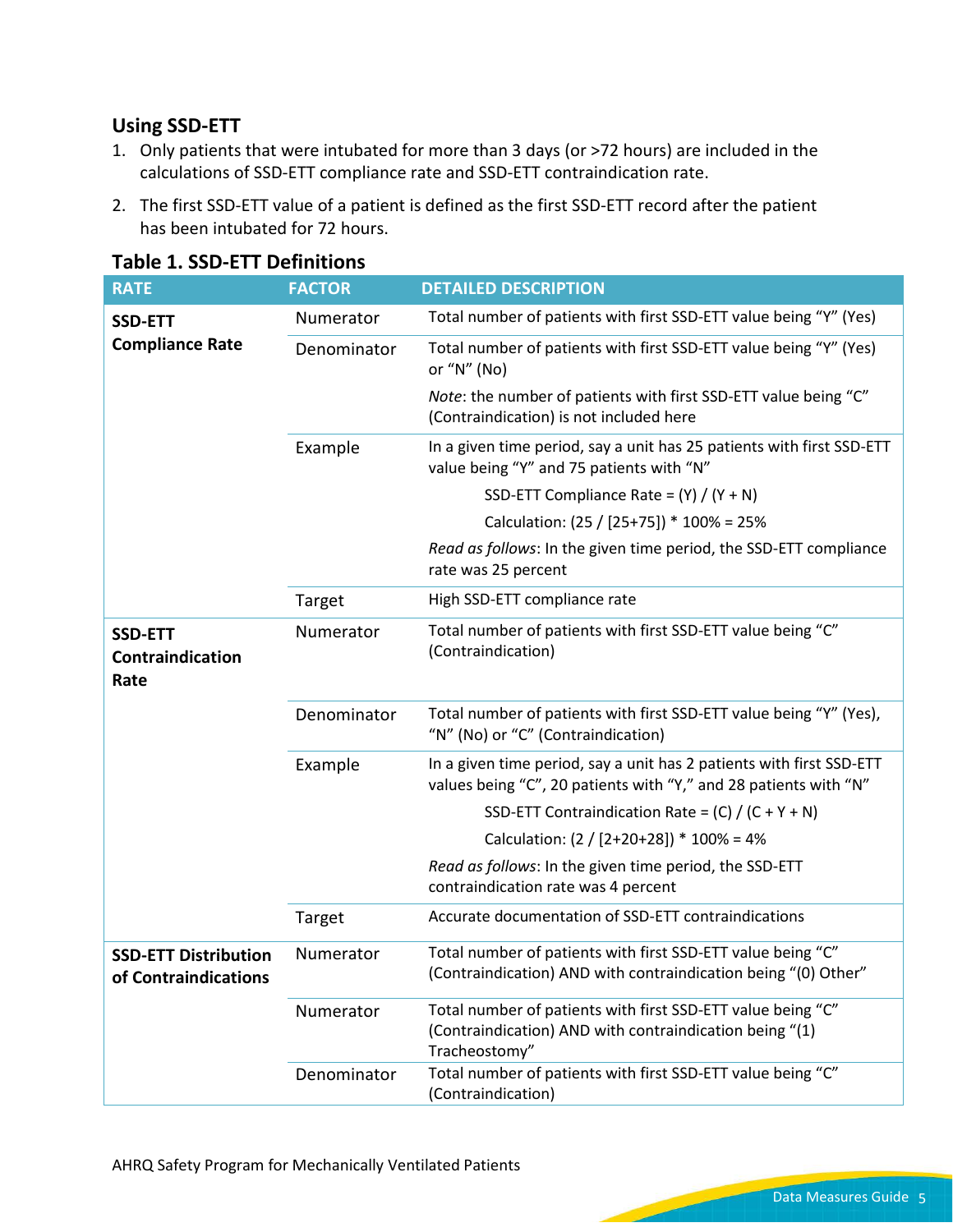| <b>RATE</b>                                         | <b>FACTOR</b> | <b>DETAILED DESCRIPTION</b>                                                                                                           |
|-----------------------------------------------------|---------------|---------------------------------------------------------------------------------------------------------------------------------------|
| <b>SSD-ETT Distribution</b><br>of Contraindications | Example       | In a given time period, say a unit has 5 patient-days with first SSD-<br>ETT value being "C," where-                                  |
| (cont)                                              |               | 2 are "(0) Other" contraindications and<br>$\bullet$<br>3 are "(1) Tracheostomy" contraindications<br>$\bullet$                       |
|                                                     |               | Distribution of Contraindication Calculation:                                                                                         |
|                                                     |               | 0) $(2/5) * 100\% = 40\%$                                                                                                             |
|                                                     |               | 1) $(3/5) * 100\% = 60\%$                                                                                                             |
|                                                     |               | Read as follows: In the given time period, 40 percent of<br>contraindications were "(0) Other," 60 percent were "(1)<br>Tracheostomy" |
|                                                     | Target        | Accurate documentation of SSD-ETT contraindications                                                                                   |
|                                                     | Numerator     | Total number of patients with first SSD-ETT value being "N" (No)<br>AND with location of intubation as-                               |
|                                                     |               | 1) Another ICU/unit in your hospital                                                                                                  |
|                                                     |               | 2) Outside hospital                                                                                                                   |
|                                                     |               | 3)<br>OR<br>Rapid Response Team (RRT)<br>4)                                                                                           |
|                                                     |               | 5) ED                                                                                                                                 |
|                                                     |               | Cardiovascular and Interventional Laboratory (CVDL)<br>6)                                                                             |
|                                                     |               | 7) During a code on the floor                                                                                                         |
|                                                     |               | Another location not listed above<br>8)                                                                                               |
|                                                     | Denominator   | Total number of patients with first SSD-ETT value being "N" (No)                                                                      |
|                                                     | Example       | In a given time period, say a unit has 10 patients with first SSD-ETT<br>value being "N," where-                                      |
|                                                     |               | 5 were located in "(2) Outside hospital,"<br>٠                                                                                        |
|                                                     |               | 3 were located in "(3) OR," and<br>٠                                                                                                  |
|                                                     |               | 2 were located in "(8) Another location not listed above"                                                                             |
|                                                     |               | Distribution of contraindication calculation:                                                                                         |
|                                                     |               | 0) $(0/10) * 100\% = 0\%$<br>1) $(0/10) * 100\% = 0\%$                                                                                |
|                                                     |               | 2) $(5/10) * 100\% = 50\%$                                                                                                            |
|                                                     |               | 3) $(3/10) * 100\% = 30\%$                                                                                                            |
|                                                     |               | 4) $(0/10) * 100\% = 0\%$                                                                                                             |
|                                                     |               | 5) $(0/10) * 100\% = 0\%$                                                                                                             |
|                                                     |               | 6) $(0/10) * 100\% = 0\%$<br>7) $(0/10) * 100\% = 0\%$                                                                                |
|                                                     |               | 8) $(2/10) * 100\% = 20\%$                                                                                                            |
|                                                     |               | Read as follows: In the given time period, 50 percent of non-SSD-                                                                     |
|                                                     |               | ETT placement locations were "(2) Outside hospital," 30 percent                                                                       |
|                                                     |               | were "(3) OR," and 20 percent were "(8) Another location not                                                                          |
|                                                     |               | listed above"                                                                                                                         |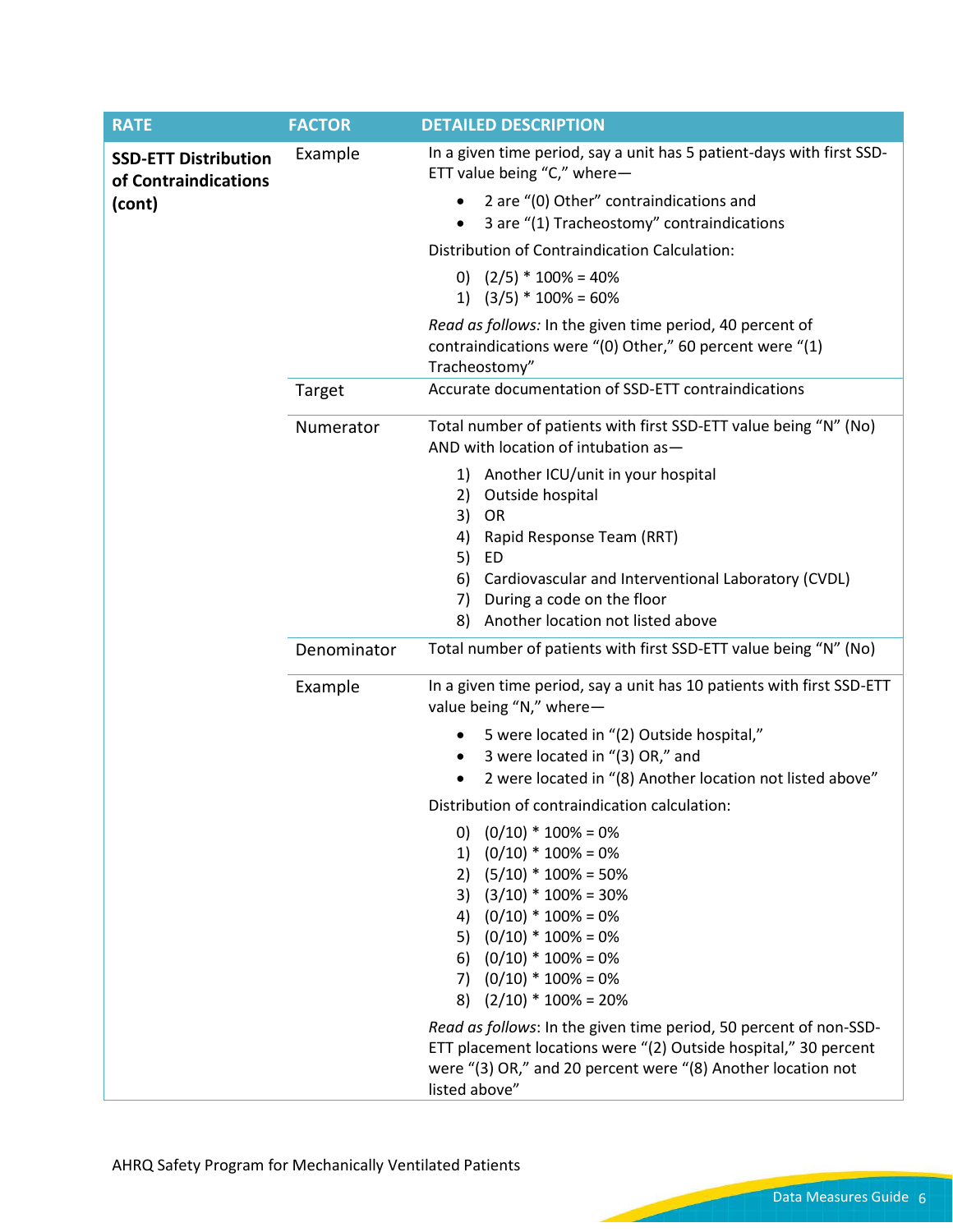| <b>RATE</b>                                         | <b>FACTOR</b> | <b>DETAILED DESCRIPTION</b>                                                                                                                                                                                                                                    |
|-----------------------------------------------------|---------------|----------------------------------------------------------------------------------------------------------------------------------------------------------------------------------------------------------------------------------------------------------------|
| <b>SSD-ETT Distribution</b><br>of Contraindications | Example       | In a given time period, say a unit has 10 patients with first SSD-ETT<br>value being "N," where-                                                                                                                                                               |
| (cont)                                              |               | 5 were located in "(2) Outside hospital,"<br>3 were located in "(3) OR," and<br>2 were located in "(8) Another location not listed above"                                                                                                                      |
|                                                     |               | Distribution of contraindication calculation:                                                                                                                                                                                                                  |
|                                                     |               | 9) $(0/10) * 100\% = 0\%$<br>10) $(0/10) * 100% = 0%$<br>11) $(5/10) * 100% = 50%$<br>12) $(3/10) * 100\% = 30\%$<br>13) $(0/10) * 100% = 0%$<br>14) $(0/10) * 100% = 0%$<br>15) $(0/10) * 100% = 0%$<br>16) $(0/10) * 100% = 0%$<br>17) $(2/10) * 100% = 20%$ |
|                                                     |               | Read as follows: In the given time period, 50 percent of non-SSD-<br>ETT placement locations were "(2) Outside hospital," 30 percent<br>were "(3) OR," and 20 percent were "(8) Another location not<br>listed above"                                          |
|                                                     | Target        | Accurate documentation of SSD-ETT locations                                                                                                                                                                                                                    |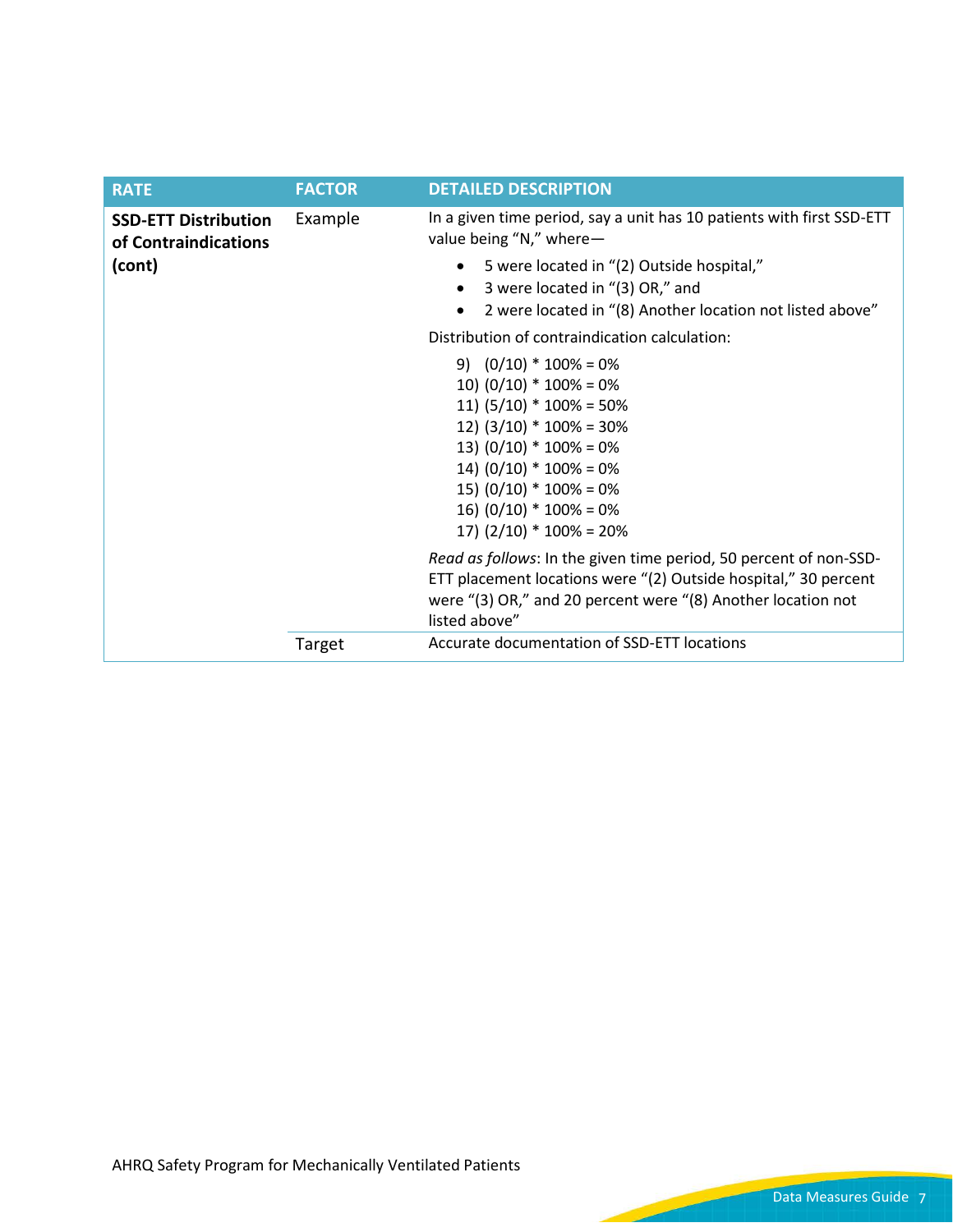## **Elevating HOB ≥ 30°**

## **Table 2. HOB Definitions**

| <b>RATE</b>                                            | <b>FACTOR</b> | <b>DETAILED DESCRIPTION</b>                                                                                                                    |
|--------------------------------------------------------|---------------|------------------------------------------------------------------------------------------------------------------------------------------------|
| <b>HOB Compliance</b><br>Rate                          | Numerator     | Total number of patient-days with HOB $\omega \geq 30^{\circ}$ being "Y" (Yes)                                                                 |
|                                                        | Denominator   | Total number of patient-days with HOB $@>30°$ being "Y" (Yes) or<br>" $N$ " (No)                                                               |
|                                                        |               | Note: the number of patient-days with HOB $@>30°$ being "C"<br>(Contraindication) is not included here                                         |
|                                                        | Example       | In a given time period, say a unit has 10 patient-days with HOB @<br>≥30° being "Y" and 20 patient-days with "N"                               |
|                                                        |               | HOB compliance rate = $(Y) / (Y + N)$                                                                                                          |
|                                                        |               | Calculation: (10 / [10+20]) * 100% = 33.3%                                                                                                     |
|                                                        |               | Read as follows: In the given time period, the HOB compliance rate<br>was 33.3 percent                                                         |
|                                                        | Target        | High HOB compliance rate                                                                                                                       |
| <b>HOB</b><br>Contraindication<br>Rate                 | Numerator     | Total number of patient-days with HOB $@>20°$ being "C"<br>(Contraindication)                                                                  |
|                                                        | Denominator   | Total number of patient-days with HOB @ ≥30° being "Y" (Yes), "N"<br>(No), or "C" (Contraindication)                                           |
|                                                        | Example       | In a given time period, say a unit has 5 patient-days with HOB @<br>≥30° being "C", 20 patient-days with "Y" and 25 patient-days with<br>''N'' |
|                                                        |               | HOB contraindication rate = $(C) / (C + Y + N)$                                                                                                |
|                                                        |               | Calculation: $(5 / [5 + 20 + 25])$ * 100% = 10%                                                                                                |
|                                                        |               | Read as follows: In the given period, the HOB contraindication rate<br>was 10%                                                                 |
|                                                        | Target        | Accurate documentation of HOB contraindications                                                                                                |
| <b>HOB Distribution of</b><br><b>Contraindications</b> | Numerator     | Total number of patient-days with contraindication being<br>"0) Other"                                                                         |
|                                                        | Numerator     | Total number of patient-days with contraindication being<br>"1) Hypotension"                                                                   |
|                                                        | Numerator     | Total number of patient-days with contraindication being<br>"2) Unstable Physiological Status"                                                 |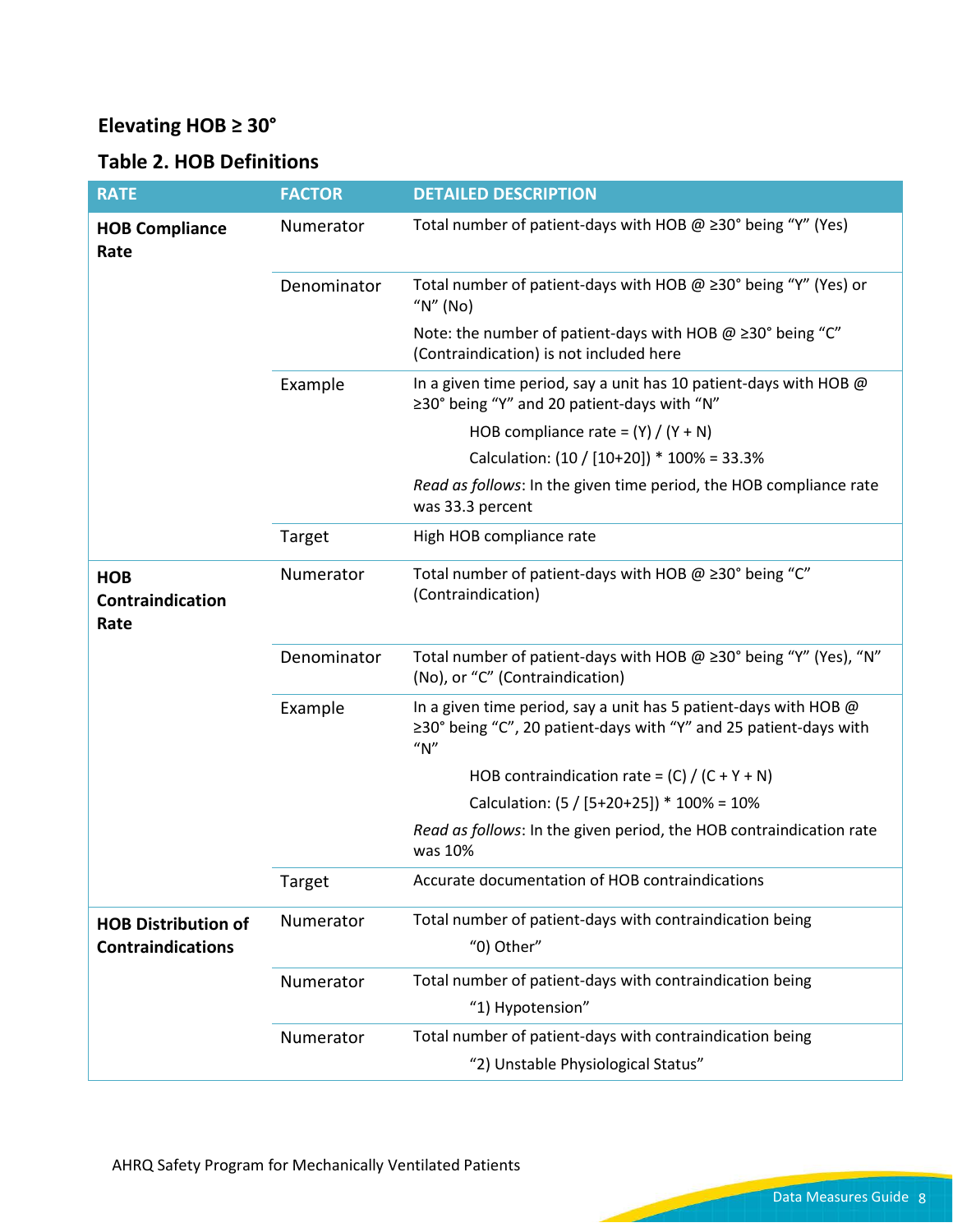| <b>RATE</b>                                                      | <b>FACTOR</b> | <b>DETAILED DESCRIPTION</b>                                                                                                                                                                                                                                                                                                                                                          |
|------------------------------------------------------------------|---------------|--------------------------------------------------------------------------------------------------------------------------------------------------------------------------------------------------------------------------------------------------------------------------------------------------------------------------------------------------------------------------------------|
| <b>HOB Distribution of</b><br><b>Contraindications</b><br>(cont) | Numerator     | Total number of patient-days with contraindication being<br>"3) Low Cardiac Index"                                                                                                                                                                                                                                                                                                   |
|                                                                  | Numerator     | Total number of patient-days with contraindication being                                                                                                                                                                                                                                                                                                                             |
|                                                                  |               | "4) Cervical, thoracic, or lumbar surgery or instability"                                                                                                                                                                                                                                                                                                                            |
|                                                                  | Numerator     | Total number of patient-days with contraindication being<br>"5) LVAD"                                                                                                                                                                                                                                                                                                                |
|                                                                  | Numerator     | Total number of patient-days with contraindication being<br>"6) RVAD"                                                                                                                                                                                                                                                                                                                |
|                                                                  | Numerator     | Total number of patient-days with contraindication being<br>"7) Intra-aortic balloon pump"                                                                                                                                                                                                                                                                                           |
|                                                                  | Numerator     | Total number of patient-days with contraindication being<br>"8) Open abdomen"                                                                                                                                                                                                                                                                                                        |
|                                                                  | Numerator     | Total number of patient-days with contraindication being<br>"9) Patient refusal"                                                                                                                                                                                                                                                                                                     |
|                                                                  | Denominator   | Total number of patient-days with HOB $@230°$ being "C"<br>(Contraindication)                                                                                                                                                                                                                                                                                                        |
|                                                                  | Example       | In a given time period, say a unit has 10 patient-days with HOB @<br>$\geq$ 30° being "C", where 2 are "(1) Hypotension" contraindications, 3<br>are "(4) Cervical, thoracic or lumbar surgery or instability"<br>contraindications and 5 are "(9) Patient refusal" contraindications                                                                                                |
|                                                                  |               | Distribution of contraindication calculation:                                                                                                                                                                                                                                                                                                                                        |
|                                                                  |               | $(0/10) * 100\% = 0\%$<br>$\Omega$<br>$(2/10) * 100\% = 20\%$<br>1)<br>$(0/10) * 100% = 0%$<br>2)<br>$(0/10) * 100% = 0%$<br>3)<br>4) $(3/10) * 100\% = 30\%$<br>$(0/10) * 100\% = 0\%$<br>5)<br>$(0/10) * 100\% = 0\%$<br>6)<br>7) $(0/10) * 100\% = 0\%$<br>8) $(0/10) * 100\% = 0\%$<br>$(5/10) * 100\% = 50\%$<br>9)<br>Read as follows: In the given time period, 20 percent of |
|                                                                  |               | contraindications were "(1) Hypotension", 30 percent were "(4)<br>Cervical, thoracic or lumbar surgery or instability" and 50 percent<br>were "(9) Patient refusal"                                                                                                                                                                                                                  |
|                                                                  | Target        | Accurate documentation of HOB contraindications                                                                                                                                                                                                                                                                                                                                      |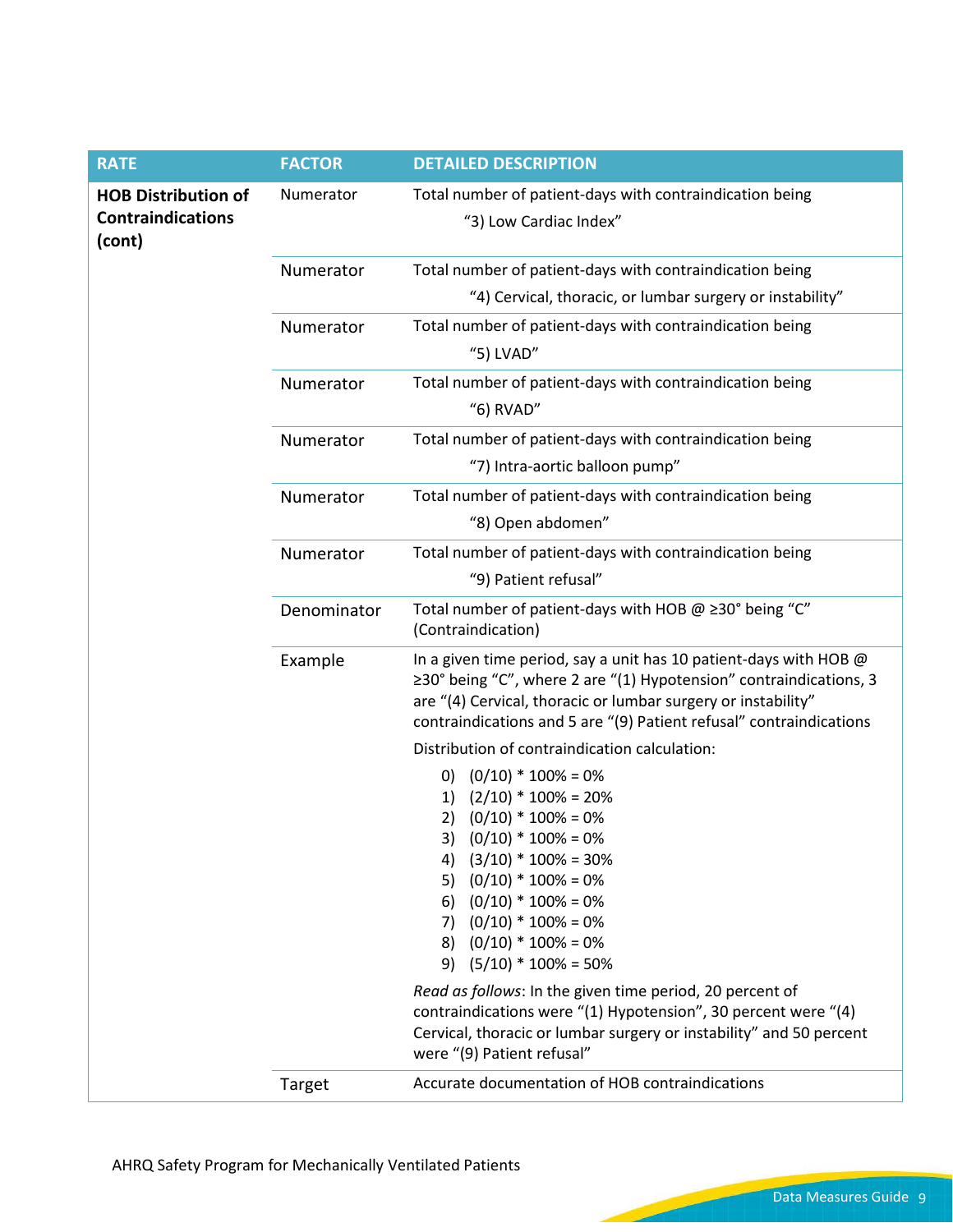## **Spontaneous Awakening Trials (SAT)**

## **Table 3. SAT Definitions**

| <b>RATE</b>                                            | <b>FACTOR</b> | <b>DETAILED DESCRIPTION</b>                                                                                                        |
|--------------------------------------------------------|---------------|------------------------------------------------------------------------------------------------------------------------------------|
| <b>SAT Compliance</b><br>Rate                          | Numerator     | Total number of patient-days with SAT being "Y" (Yes)                                                                              |
|                                                        | Denominator   | Total number of patient-days with SAT being "Y" (Yes) or "N" (No)                                                                  |
|                                                        |               | Note: the number of patient-days with SAT being "C"<br>(Contraindication) is not included here                                     |
|                                                        | Example       | In a given time period, say a unit has 12 patient-days with SAT being<br>"Y" and 18 patient-days with "N"                          |
|                                                        |               | SAT compliance rate = $(Y) / (Y + N)$                                                                                              |
|                                                        |               | Calculation: (12 / [12+18]) * 100% = 40%                                                                                           |
|                                                        |               | Read as follows: In the given time period, the SAT compliance rate<br>was 40 percent                                               |
|                                                        | Target        | High SAT compliance rate                                                                                                           |
| <b>SAT</b><br>Contraindication<br>Rate                 | Numerator     | Total number of patient-days with SAT being "C" (Contraindication)                                                                 |
|                                                        | Denominator   | Total number of patient-days with SAT being "Y" (Yes), "N" (No) or<br>"C" (Contraindication)                                       |
|                                                        | Example       | In a given time period, say a unit has 2 patient-days with SAT being<br>"C", 20 patient-days with "Y" and 28 patient-days with "N" |
|                                                        |               | SAT contraindication rate = $(C) / (C + Y + N)$                                                                                    |
|                                                        |               | Calculation: $(2 / [2+20+28])$ * 100% = 4%                                                                                         |
|                                                        |               | Read as follows: In the given time period, the SAT contraindication<br>rate was 4 percent                                          |
|                                                        | Target        | Accurate documentation of SAT contraindications                                                                                    |
| <b>SAT Distribution of</b><br><b>Contraindications</b> | Numerator     | Total number of patient-days with contraindication being<br>$''(0)$ Other"                                                         |
|                                                        | Numerator     | Total number of patient-days with contraindication being                                                                           |
|                                                        |               | "(1) Patient is receiving sedatives for active seizures or has<br>objective evidence of active alcohol withdrawal"                 |
|                                                        | Numerator     | Total number of patient-days with contraindication being                                                                           |
|                                                        |               | "(2) Patient is receiving escalating sedative doses due to<br>ongoing agitation"                                                   |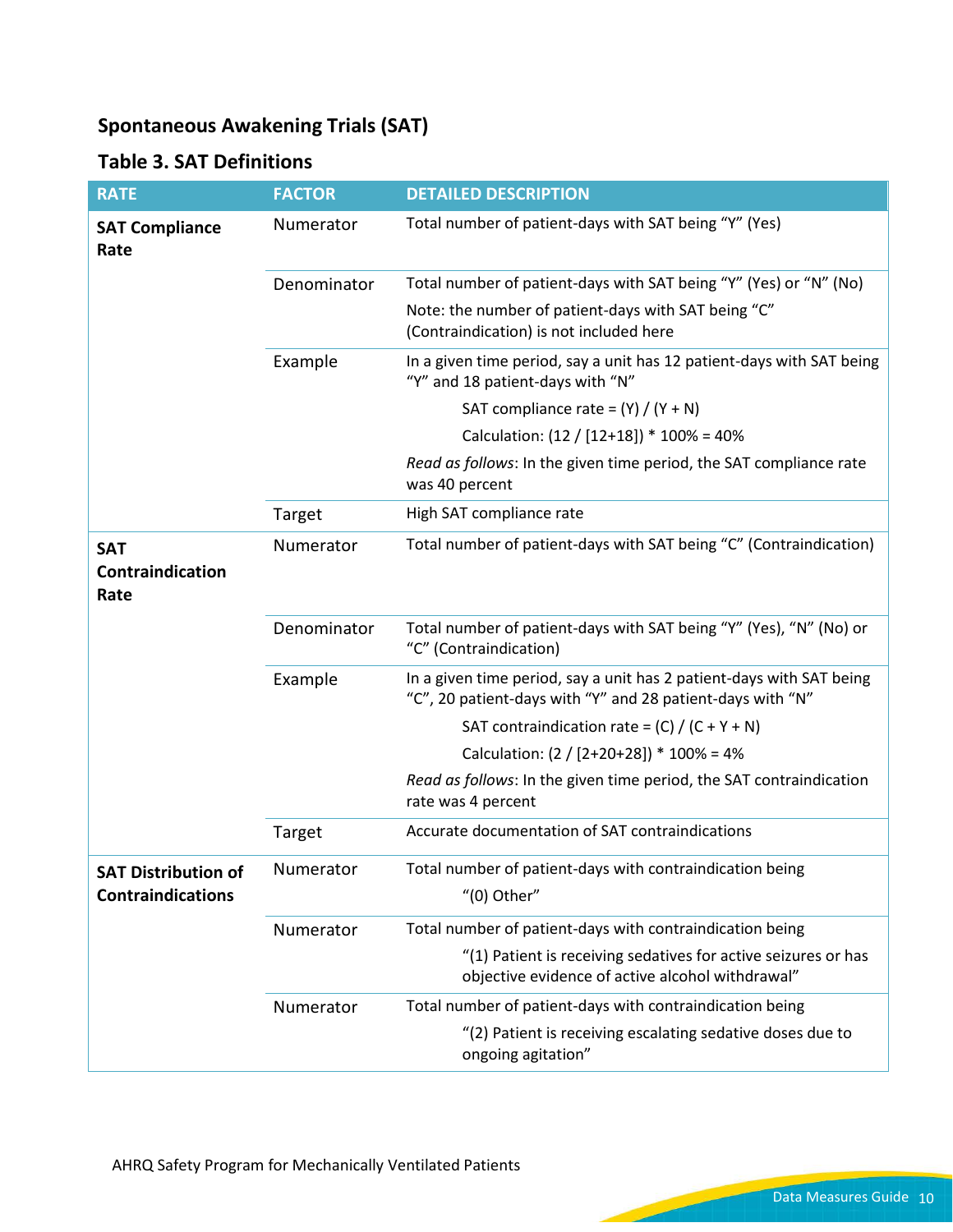| <b>RATE</b>                        | <b>FACTOR</b> | <b>DETAILED DESCRIPTION</b>                                                                                                                                                                                                                         |
|------------------------------------|---------------|-----------------------------------------------------------------------------------------------------------------------------------------------------------------------------------------------------------------------------------------------------|
| <b>SAT Distribution of</b>         | Numerator     | Total number of patient-days with contraindication being                                                                                                                                                                                            |
| <b>Contraindications</b><br>(cont) |               | "(3) Patient is receiving neuromuscular blockers"                                                                                                                                                                                                   |
|                                    | Numerator     | Total number of patient-days with contraindication being                                                                                                                                                                                            |
|                                    |               | "(4) Patient has had evidence of active myocardial ischemia<br>in the previous 24 hours"                                                                                                                                                            |
|                                    | Numerator     | Total number of patient-days with contraindication being                                                                                                                                                                                            |
|                                    |               | "(5) Patient has had evidence of increased intracranial<br>pressure in the previous 24 hours"                                                                                                                                                       |
|                                    | Numerator     | Total number of patient-days with contraindication being                                                                                                                                                                                            |
|                                    |               | "(6) Patient is on high-frequency oscillation ventilation"                                                                                                                                                                                          |
|                                    | Denominator   | Total number of patient-days with SAT being "C" (Contraindication)                                                                                                                                                                                  |
|                                    | Example       | In a given time period, say a unit has 5 patient-days with SAT being<br>"C," where 2 are "(0) Other" contraindications and 3 are "(5)<br>Patient has had evidence of increased intracranial pressure in the<br>previous 24 hours" contraindications |
|                                    |               | Distribution of contraindication calculation:                                                                                                                                                                                                       |
|                                    |               | 0) $(2/5) * 100\% = 40\%$                                                                                                                                                                                                                           |
|                                    |               | $(0/5) * 100\% = 0\%$<br>1)                                                                                                                                                                                                                         |
|                                    |               | $(0/5) * 100\% = 0\%$<br>2)                                                                                                                                                                                                                         |
|                                    |               | $(0/5) * 100\% = 0\%$<br>3)                                                                                                                                                                                                                         |
|                                    |               | $(0/5) * 100% = 0%$<br>4)                                                                                                                                                                                                                           |
|                                    |               | $(3/5) * 100\% = 60\%$<br>5)                                                                                                                                                                                                                        |
|                                    |               | $(0/5) * 100\% = 0\%$<br>6)                                                                                                                                                                                                                         |
|                                    |               | Read as follows: In the given time period, 40 percent of<br>contraindications were "(0) Other" and 60 percent were "(5)<br>Patient has had evidence of increased intracranial pressure in the<br>previous 24 hours"                                 |
|                                    | Target        | Accurate documentation of SAT contraindications                                                                                                                                                                                                     |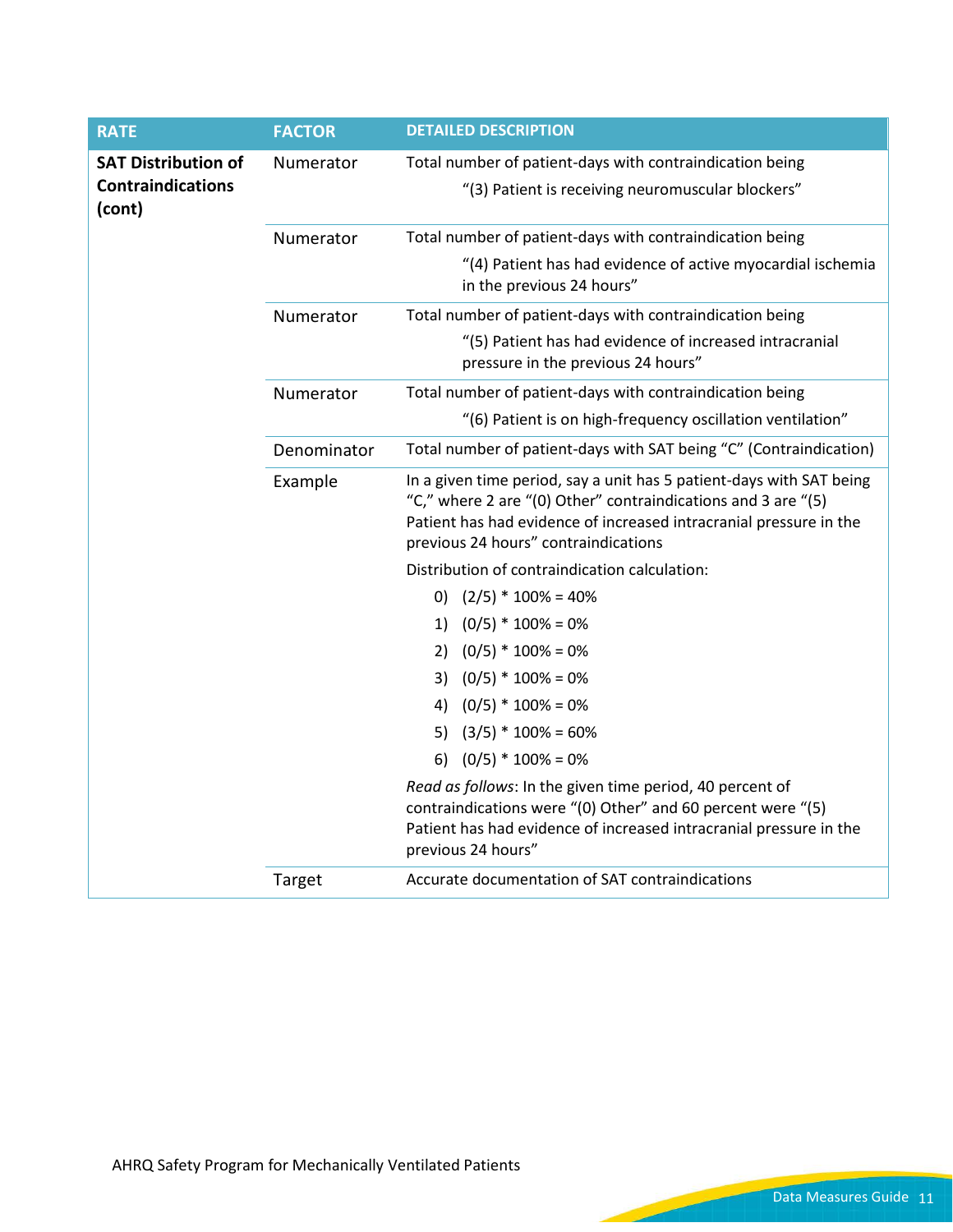| <b>RATE</b>                                                                              | <b>FACTOR</b> | <b>DETAILED DESCRIPTION</b>                                                                                                          |
|------------------------------------------------------------------------------------------|---------------|--------------------------------------------------------------------------------------------------------------------------------------|
| <b>SAT Percentage of</b><br><b>Ventilated Patient</b><br>Days Without<br><b>Sedation</b> | Numerator     | Total number of patient-days with SAT being "NS" (Not Sedated)                                                                       |
|                                                                                          | Denominator   | Total number of patient-days with SAT being "Y" (Yes), "N" (No), or<br>"NS" (Not Sedated)                                            |
|                                                                                          |               | Note: the number of patient-days with SAT being "C"<br>(Contraindication) is NOT included here                                       |
|                                                                                          | Example       | In a given time period, say a unit has 12 patient-days with SAT being<br>"Y," 13 patient-days with "N," and 5 patient-days with "NS" |
|                                                                                          |               | SAT % of vent patient days $w/o$ sedation = (NS) / (Y + N +<br>NS)                                                                   |
|                                                                                          |               | Calculation: $(5 / [12+13+5])$ * 100% = 17%                                                                                          |
|                                                                                          |               | Read as follows: In the given time period, the percentage of<br>ventilated patient days without sedation was 17 percent              |
|                                                                                          | Target        | High percentage of ventilated patient-days without sedation for<br>patient days suitable for this target                             |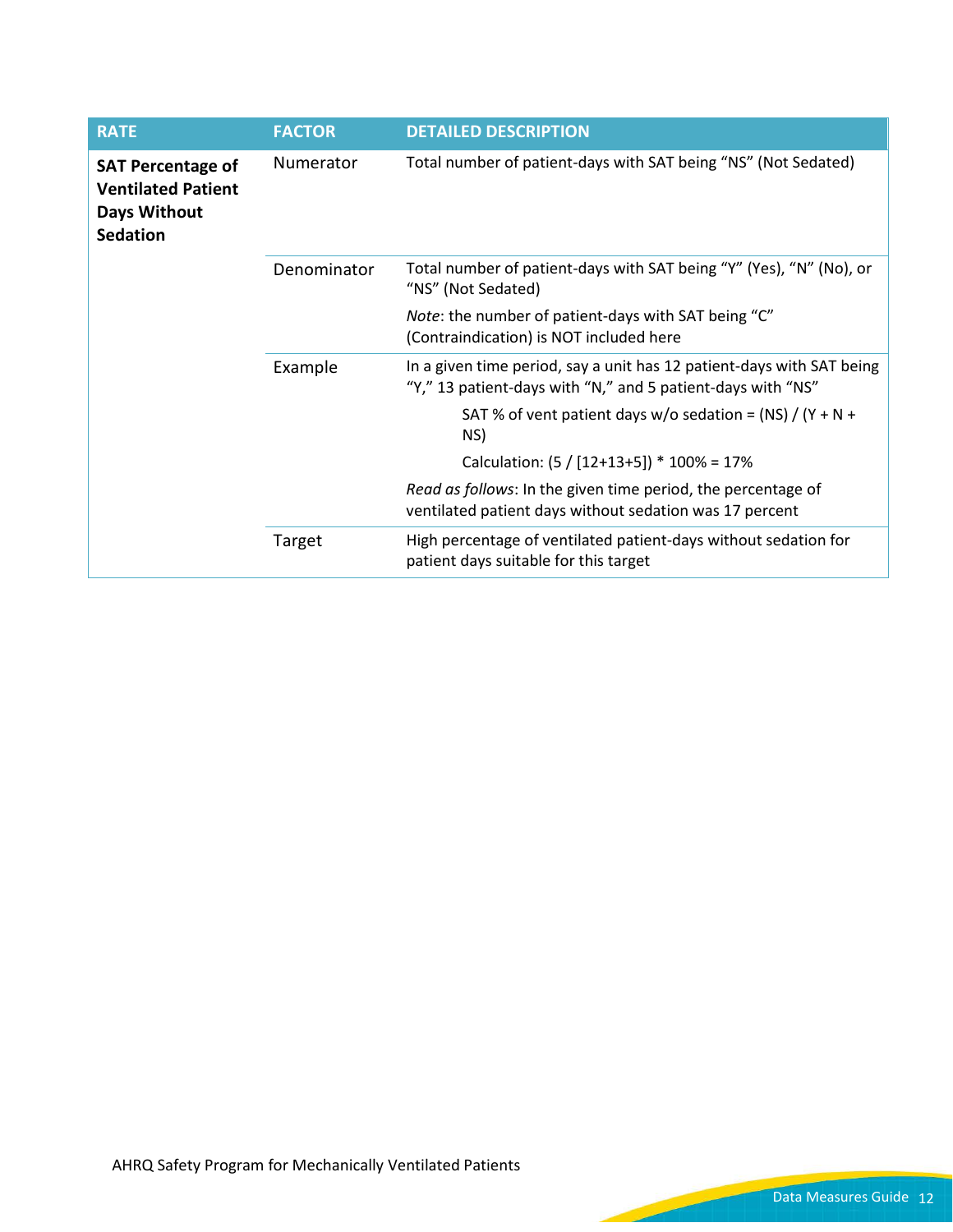## **Spontaneous Breathing Trials (SBT)**

### **Table 4. SBT Definitions**

| <b>RATE</b>                                   | <b>FACTOR</b> | <b>DETAILED DESCRIPTION</b>                                                                                                         |
|-----------------------------------------------|---------------|-------------------------------------------------------------------------------------------------------------------------------------|
| <b>SBT Compliance</b><br>Rate                 | Numerator     | Total number of patient-days with SBT being "Y" (Yes)                                                                               |
|                                               | Denominator   | Total number of patient-days with SBT being "Y" (Yes) or "N" (No)                                                                   |
|                                               |               | Note: number of patient-days with SBT being "C" (Contraindication)<br>is not included here                                          |
|                                               | Example       | In a given time period, say a unit has 8 patient-days with SBT being<br>"Y" and 22 patient-days with "N"                            |
|                                               |               | SBT Compliance Rate = $(Y) / (Y + N)$                                                                                               |
|                                               |               | Calculation: (8 / [8+22]) * 100% = 27%                                                                                              |
|                                               |               | Read as follows: In the given time period, the SBT compliance rate<br>was 27 percent                                                |
|                                               | Target        | High SBT compliance rate                                                                                                            |
| <b>SBT</b><br><b>Contraindication</b><br>Rate | Numerator     | Total number of patient-days with SBT being "C" (Contraindication)                                                                  |
|                                               | Denominator   | Total number of patient-days with SBT being "Y" (Yes), "N" (No) or<br>"C" (Contraindication)                                        |
|                                               | Example       | In a given time period, say a unit has 5 patient-days with SBT being<br>"C," 20 patient-days with "Y," and 25 patient-days with "N" |
|                                               |               | SBT contraindication rate = $(C) / (C + Y + N)$                                                                                     |
|                                               |               | Calculation: (5 / [5+20+25]) * 100% = 10%                                                                                           |
|                                               |               | Read as follows: In the given time period, the SBT contraindication<br>rate was 10 percent                                          |
|                                               | Target        | Accurate documentation of SBT contraindications                                                                                     |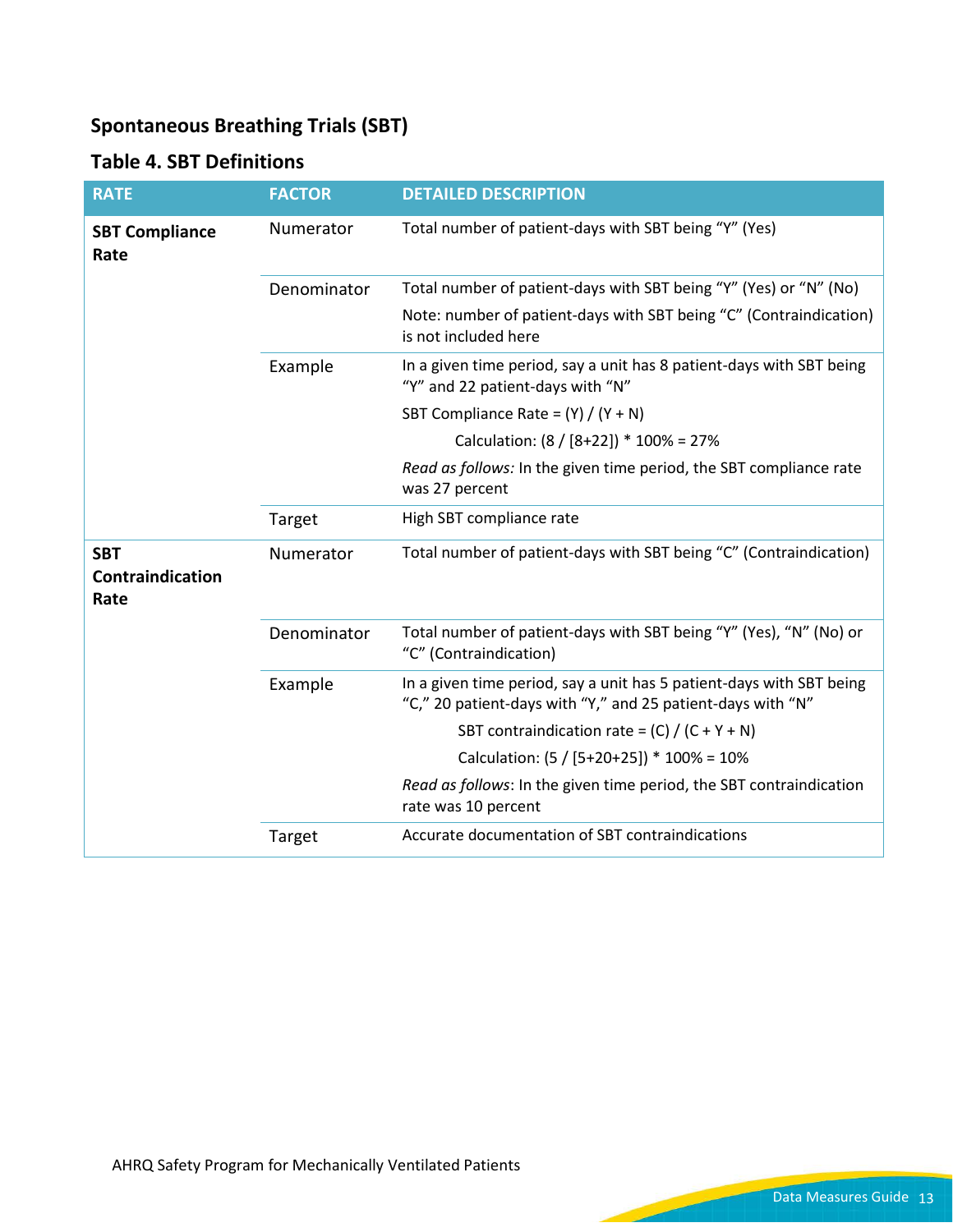<span id="page-13-0"></span>

| <b>RATE</b>                                             | <b>FACTOR</b> | <b>DETAILED DESCRIPTION</b>                                                                                                                                                               |
|---------------------------------------------------------|---------------|-------------------------------------------------------------------------------------------------------------------------------------------------------------------------------------------|
| <b>SBT Distribution of</b><br><b>Contraindications</b>  | Numerator     | Total number of patient-days with contraindication being<br>"0) Other"                                                                                                                    |
|                                                         | Numerator     | Total number of patient-days with contraindication being                                                                                                                                  |
|                                                         |               | "(1) Doesn't have adequate oxygenation (SpO <sub>2</sub> < 88% on an<br>FiO <sub>2</sub> of $\geq$ 50% and a positive end-expiratory pressure [PEEP]<br>of $\geq$ 8 cm H <sub>2</sub> O)" |
|                                                         | Numerator     | Total number of patient-days with contraindication being                                                                                                                                  |
|                                                         |               | "(2) No spontaneous inspiratory effort in a 5-minute<br>period"                                                                                                                           |
|                                                         | Numerator     | Total number of patient-days with contraindication being                                                                                                                                  |
|                                                         |               | "(3) Acute agitation requiring escalating sedative doses"                                                                                                                                 |
|                                                         | Numerator     | Total number of patient-days with contraindication being                                                                                                                                  |
|                                                         |               | "(4) Significant use of vasopressors or inotropes"                                                                                                                                        |
|                                                         | Numerator     | Total number of patient-days with contraindication being                                                                                                                                  |
|                                                         |               | "(5) Patient has had evidence of increased intracranial pressure in<br>the previous 24 hours"                                                                                             |
|                                                         | Denominator   | Total number of patient-days with SBT being "C" (Contraindication)                                                                                                                        |
|                                                         | Target        | Accurate documentation of SBT contraindications                                                                                                                                           |
| <b>SBT with Sedatives</b><br><b>Off Compliance Rate</b> | Numerator     | Total number of patient-days with SBT with sedatives off being "Y"<br>(Yes)                                                                                                               |
|                                                         | Denominator   | Total number of patient-days with SBT being "Y" (Yes)                                                                                                                                     |
|                                                         | Example       | In a given time period, say a unit has 10 patient-days with SBT being<br>"Y" and 2 patient-days with SBT with sedatives off being "Y"                                                     |
|                                                         |               | Calculation: $(2 / 10) * 100\% = 20\%$                                                                                                                                                    |
|                                                         |               | Read as follows: In the given time period, the SBT with sedatives off<br>compliance rate was 20 percent                                                                                   |
|                                                         | Target        | High SBT with sedatives off compliance rate                                                                                                                                               |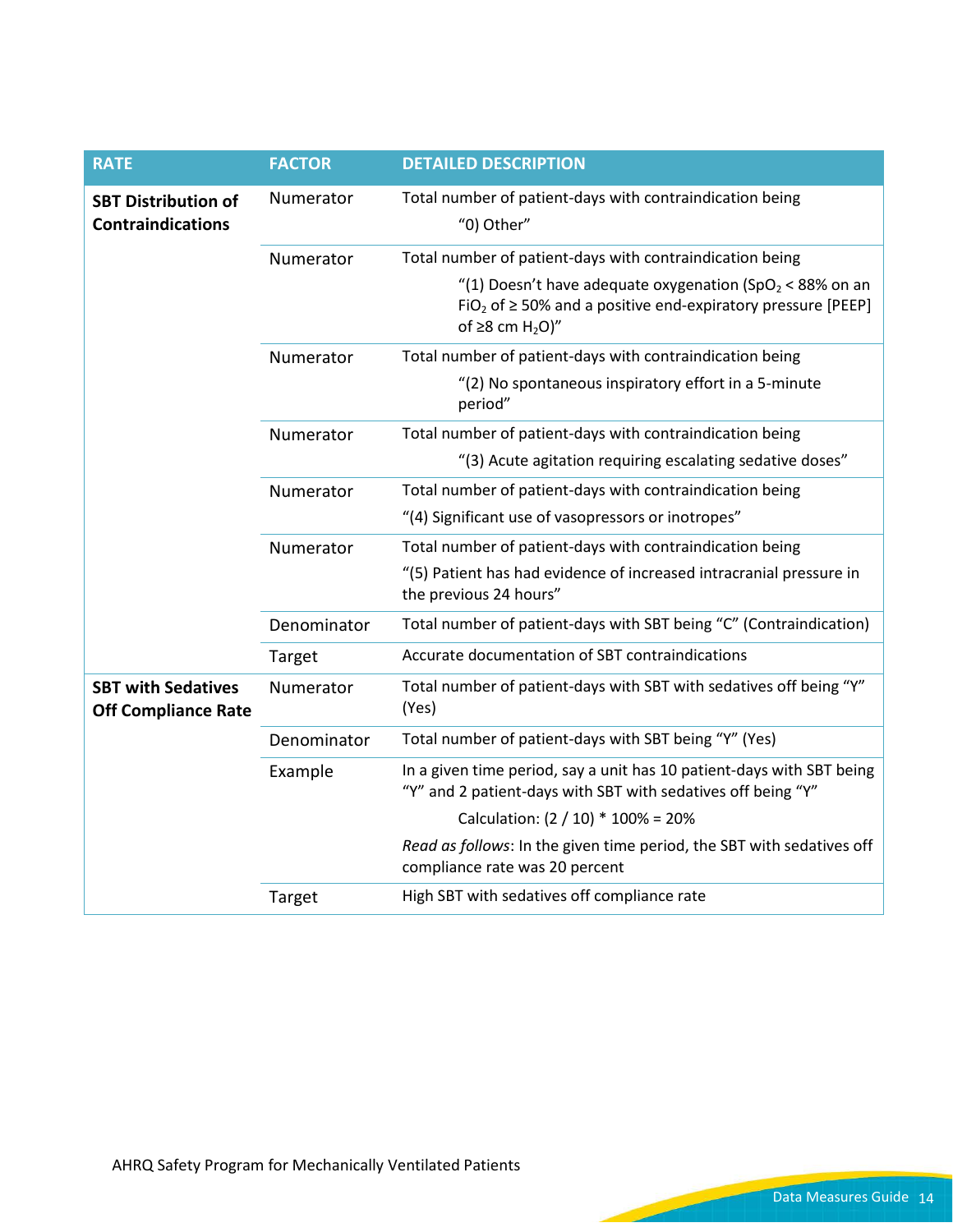## **Sedation Scale**

## **Table 5. Sedation Scale Definitions**

| <b>RATE</b>                            | <b>FACTOR</b> | <b>DETAILED DESCRIPTION</b>                                                                                                                                                                                                              |
|----------------------------------------|---------------|------------------------------------------------------------------------------------------------------------------------------------------------------------------------------------------------------------------------------------------|
| <b>Sedation Scale</b><br>Percentage of | Numerator     | Total number of patient days with Intub/Trach & Mech Vent marked<br>"Y" (Yes) and                                                                                                                                                        |
| <b>RASS/SAS Actual</b>                 |               | RASS actual score of {-1 or 0 or 1}<br>1)                                                                                                                                                                                                |
| Being {-1, 0, 1} or {4,                |               | <b>OR</b>                                                                                                                                                                                                                                |
| 5}                                     |               | SAS actual score of {4 or 5}<br>2)                                                                                                                                                                                                       |
|                                        | Denominator   | Total number of patient days with Intub/Trach & Mech Vent marked<br>"Y" and a numeric RASS or SAS actual score is recorded                                                                                                               |
|                                        | Example       | In a given time period, say a unit enters the following data:                                                                                                                                                                            |
|                                        |               | 6 patient days with Intub/Trach & Mech Vent marked "Y",<br>where                                                                                                                                                                         |
|                                        |               | 4 have a SAS actual score of {4} and<br>$\circ$                                                                                                                                                                                          |
|                                        |               | 2 have a SAS actual score of {5}<br>$\circ$                                                                                                                                                                                              |
|                                        |               | 15 patient days with Intub/Trach & Mech Vent marked "Y"<br>and with numeric RASS actual scores or SAS actual scores<br>recorded                                                                                                          |
|                                        |               | Calculation: $6/15 = 40%$                                                                                                                                                                                                                |
|                                        |               | Read as follows: In the given time period, out of all the patient days<br>with Intub/Trach & Mech Vent marked "Y" and with numeric SAS<br>actual scores recorded, 40% of the time SAS scores were within the<br>range of $\{4$ or 5 $\}$ |
|                                        | Target        | High percentage of RASS/SAS actual being $\{-1, 0, 1\}$ or $\{4, 5\}$ for<br>patient days suitable for this target                                                                                                                       |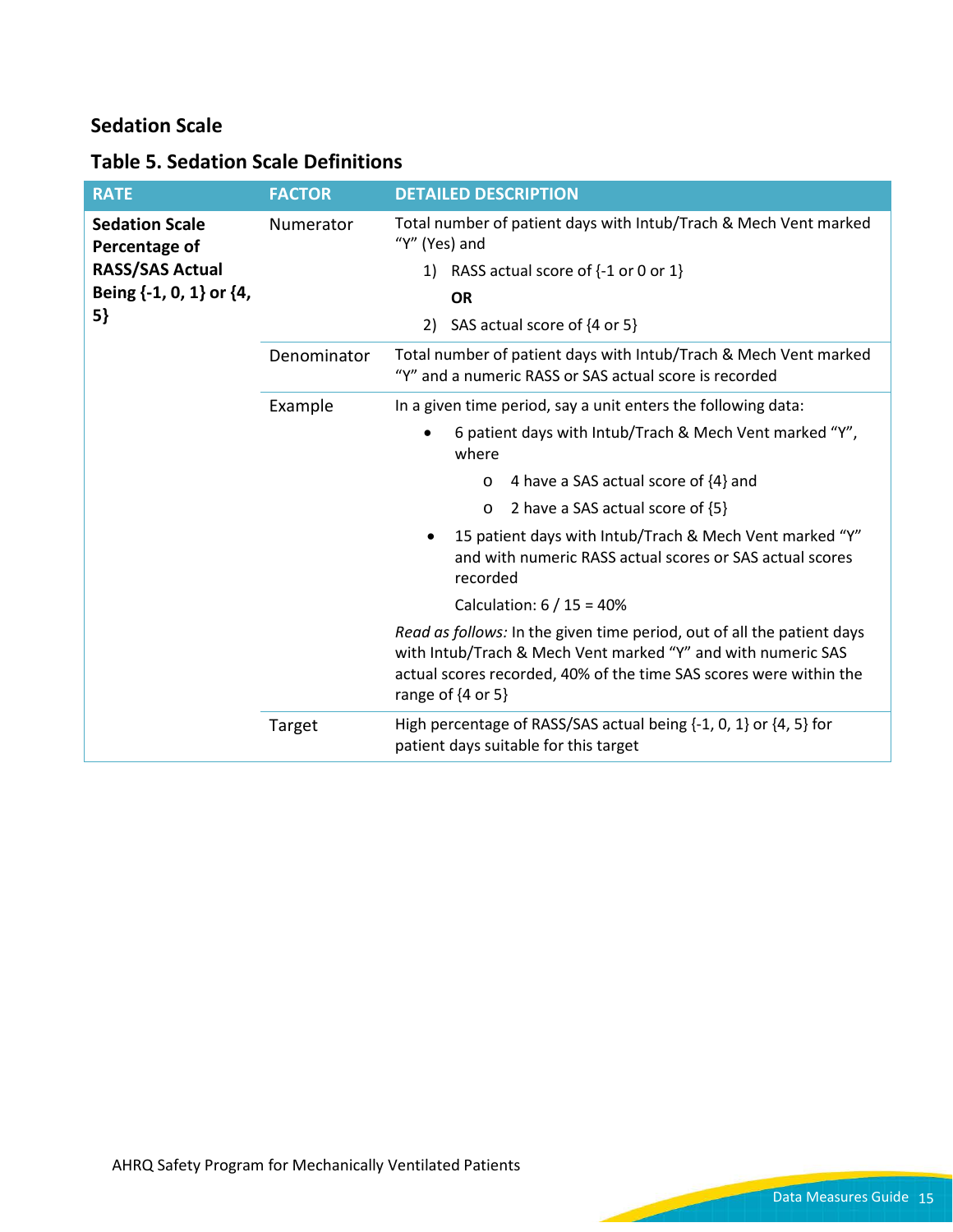| <b>RATE</b>                                                                          | <b>FACTOR</b> | <b>DETAILED DESCRIPTION</b>                                                                                                                                                                                                                         |
|--------------------------------------------------------------------------------------|---------------|-----------------------------------------------------------------------------------------------------------------------------------------------------------------------------------------------------------------------------------------------------|
| <b>Sedation Scale</b><br>Percentage of<br><b>Achieving RASS/SAS</b><br><b>Target</b> | Numerator     | Total number of patient days with Intub/Trach & Mech Vent marked<br>" $Y$ " and                                                                                                                                                                     |
|                                                                                      |               | 1) RASS actual score = RASS target score or RASS actual score is<br>less than or equal to +1 and is greater than the RASS target<br>score                                                                                                           |
|                                                                                      |               | <b>OR</b>                                                                                                                                                                                                                                           |
|                                                                                      |               | 2) SAS actual score = SAS target score or SAS actual score is less<br>than or equal to 5 and is greater than the SAS target score                                                                                                                   |
|                                                                                      | Denominator   | Total number of patient days with Intub/Trach & Mech Vent marked<br>" $Y$ " and                                                                                                                                                                     |
|                                                                                      |               | 1) A numeric RASS target score and a numeric RASS actual score                                                                                                                                                                                      |
|                                                                                      |               | <b>OR</b>                                                                                                                                                                                                                                           |
|                                                                                      |               | 2) A numeric SAS target score and a numeric SAS actual score                                                                                                                                                                                        |
|                                                                                      | Example       | In a given time period, say a unit enters the following data:                                                                                                                                                                                       |
|                                                                                      |               | 1 patient day with Intub/Trach & Mech Vent marked "Y" and<br>a RASS actual score of {0} and a RASS target score of {-2}. 1<br>patient day with Intub/Trach & Mech Vent marked "Y" and a<br>RASS actual score of {-2} and a RASS target score of {0} |
|                                                                                      |               | 2 patient days with Intub/Trach & Mech Vent marked "Y" and<br>$\bullet$<br>numeric RASS actual scores and numeric RASS target scores<br>were recorded                                                                                               |
|                                                                                      |               | Explanation: Since the RASS actual score of {0} is less than +1 and<br>greater than the RASS target score it follows the correct guidelines for<br>numerator                                                                                        |
|                                                                                      |               | Calculation: $1/2 = 50\%$                                                                                                                                                                                                                           |
|                                                                                      |               | Read as follows: In the given time period, 50% of the total patient<br>days with Intub/Trach & Mech Vent marked "Y" were achieving the<br>RASS/SAS target                                                                                           |
|                                                                                      | Target        | High percentage of achieving RASS/SAS target                                                                                                                                                                                                        |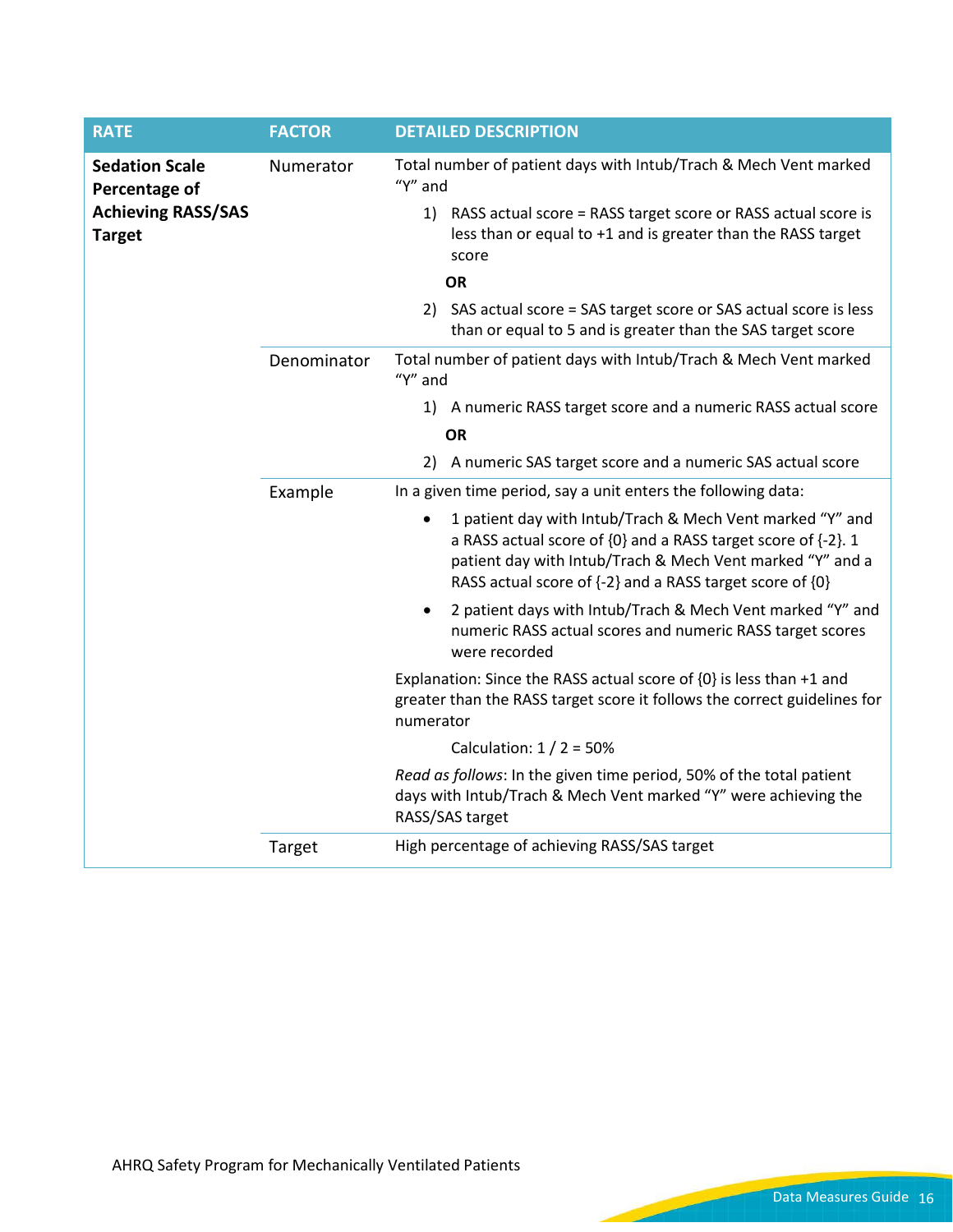| <b>RATE</b>                                                                                   | <b>FACTOR</b> | <b>DETAILED DESCRIPTION</b>                                                                                                                                                                                                                                                          |
|-----------------------------------------------------------------------------------------------|---------------|--------------------------------------------------------------------------------------------------------------------------------------------------------------------------------------------------------------------------------------------------------------------------------------|
| <b>Sedation Scale:</b><br>Anxious/Agitated<br>(RASS actual = $\{+1,$<br>$+2, +3, +4$ } or SAS | Numerator     | Total number of patient days with Intub/Trach & Mech Vent marked<br>"Y" and<br>1) RASS actual score of $\{+1$ or $+2$ or $+3$ or $+4\}$<br><b>OR</b><br>2) SAS actual score of {5 or 6 or 7}                                                                                         |
| Actual = $\{5, 6, 7\}$                                                                        |               |                                                                                                                                                                                                                                                                                      |
|                                                                                               | Denominator   | Total number of patient days with Intub/Trach & Mech Vent marked<br>"Y" and a numeric RASS/SAS actual score is recorded                                                                                                                                                              |
|                                                                                               | Example       | In a given time period, say a unit enters the following data:                                                                                                                                                                                                                        |
|                                                                                               |               | 8 patient days with Intub/Trach & Mech Vent marked "Y,"<br>$where -$<br>o 4 have a RASS actual score of $\{+2\}$ and<br>4 have a RASS actual score of {+3}<br>$\circ$<br>16 patient days with Intub/Trach & Mech Vent marked "Y"<br>٠                                                |
|                                                                                               |               | and with numeric RASS/SAS actual scores recorded                                                                                                                                                                                                                                     |
|                                                                                               |               | Percentage Calculation: 8 / 16 = 50%                                                                                                                                                                                                                                                 |
|                                                                                               |               | Read as follows: In the given time period, out of all of the patient<br>days with Intub/Trach & Mech Vent marked "Y" and with numeric<br>RASS/SAS actual scores recorded, 50% of the time patients were in an<br>anxious or agitated state                                           |
|                                                                                               | Target        | Accurate documentation of sedation levels                                                                                                                                                                                                                                            |
| <b>Sedation Scale:</b><br><b>Normal</b><br><b>Wakefulness (RASS</b>                           | Numerator     | Total number of patient days with Intub/Trach & Mech Vent marked<br>"Y" and<br>1) RASS actual score of {0 or -1}                                                                                                                                                                     |
| Actual = ${0, -1}$ or                                                                         |               | <b>OR</b>                                                                                                                                                                                                                                                                            |
| SAS Actual = ${4}$                                                                            |               | 2) SAS actual score of {4}                                                                                                                                                                                                                                                           |
|                                                                                               | Denominator   | Total number of patient days with Intub/Trach & Mech Vent marked<br>"Y" and a numeric RASS or SAS actual score is recorded                                                                                                                                                           |
|                                                                                               | Example       | In a given time period, say a unit enters the following data:                                                                                                                                                                                                                        |
|                                                                                               |               | 6 patient days with Intub/Trach & Mech Vent marked "Y,"<br>where<br>4 have a RASS actual score of {0} and<br>$\circ$<br>2 have a RASS actual score of {-1}<br>$\circ$<br>20 patient days with Intub/Trach & Mech Vent marked "Y"<br>and with numeric RASS/SAS actual scores recorded |
|                                                                                               |               | Percentage Calculation: 6 / 20 = 30%                                                                                                                                                                                                                                                 |
|                                                                                               |               | Read as follows: In the given time period, out of all of the patient<br>days with Intub/Trach & Mech Vent marked "Y" and with numeric<br>RASS/SAS actual scores recorded, 30% of the time patients were in a<br>state of normal wakefulness.                                         |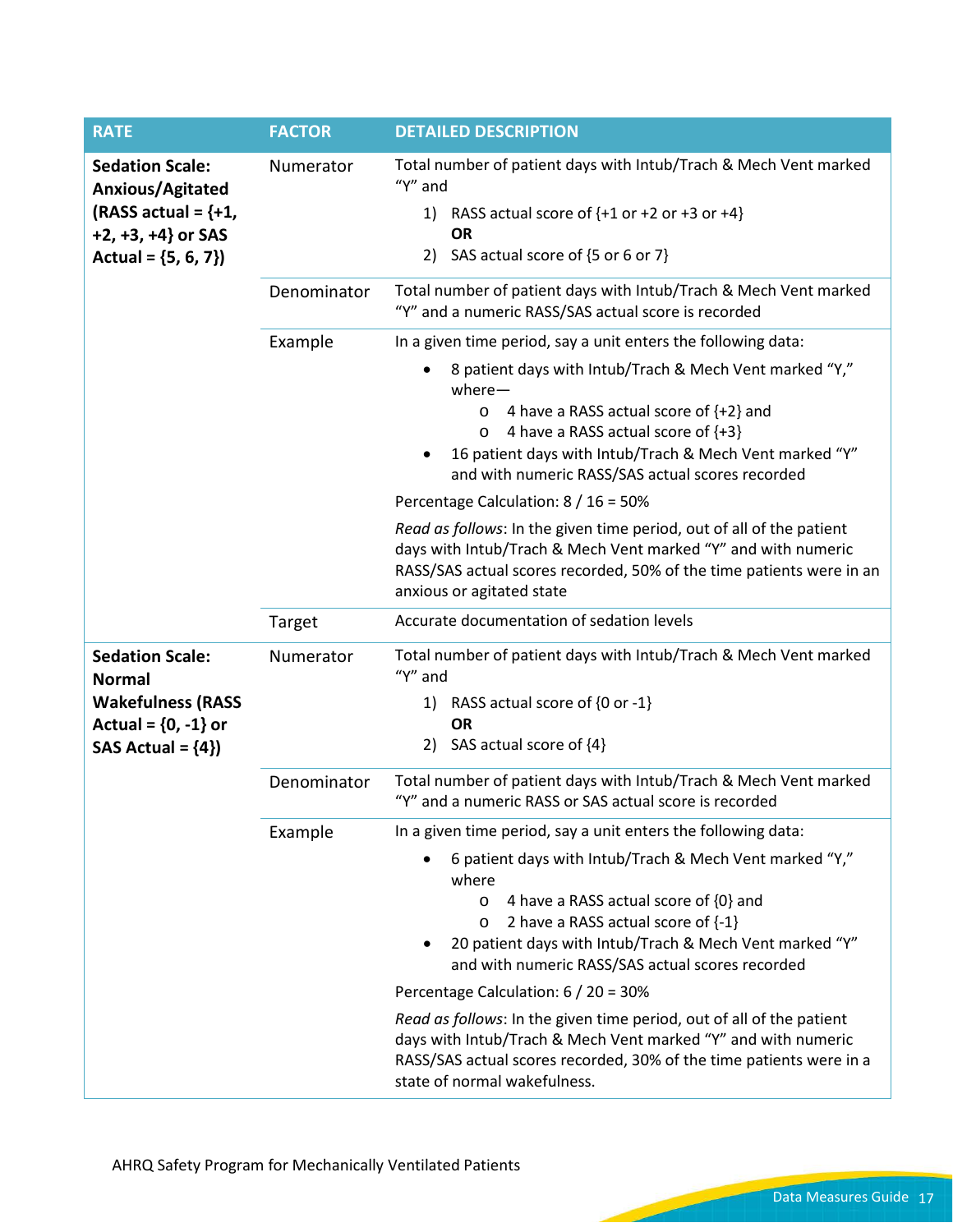| <b>RATE</b>                                                                                                                   | <b>FACTOR</b> | <b>DETAILED DESCRIPTION</b>                                                                                                                                                                                                                                                                                                                                                     |
|-------------------------------------------------------------------------------------------------------------------------------|---------------|---------------------------------------------------------------------------------------------------------------------------------------------------------------------------------------------------------------------------------------------------------------------------------------------------------------------------------------------------------------------------------|
| <b>Sedation Scale:</b><br><b>Normal</b><br><b>Wakefulness (RASS</b><br>Actual = ${0, -1}$ or<br>SAS Actual = ${4}$<br>(cont)  | Target        | Accurate documentation of sedation levels                                                                                                                                                                                                                                                                                                                                       |
|                                                                                                                               | Example       | In a given time period, say a unit enters the following data:                                                                                                                                                                                                                                                                                                                   |
|                                                                                                                               |               | 6 patient days with Intub/Trach & Mech Vent marked "Y,"<br>where<br>4 have a RASS actual score of {0} and<br>$\circ$<br>2 have a RASS actual score of $\{-1\}$<br>$\circ$<br>20 patient days (total) with Intub/Trach & Mech Vent marked<br>٠<br>"Y" and with numeric RASS/SAS actual scores recorded                                                                           |
|                                                                                                                               |               | Percentage calculation: 6 / 20 = 30%                                                                                                                                                                                                                                                                                                                                            |
|                                                                                                                               |               | Read as follows: In the given time period, out of all of the<br>patient days with Intub/Trach & Mech Vent marked "Y" and<br>with numeric RASS/SAS actual scores recorded, 30% of the<br>time patients were in a state of normal wakefulness                                                                                                                                     |
|                                                                                                                               | Target        | Accurate documentation of sedation levels                                                                                                                                                                                                                                                                                                                                       |
| <b>Sedation Scale:</b><br><b>Light to Moderate</b><br><b>Sedation (RASS</b><br>Actual = ${-2, -3}$ or<br>SAS Actual = $\{3\}$ | Numerator     | Total number of patient days with Intub/Trach & Mech Vent marked<br>" $Y$ " and<br>RASS actual score of {-2 or -3}<br>1)<br><b>OR</b><br>SAS actual score of {3}<br>2)                                                                                                                                                                                                          |
|                                                                                                                               | Denominator   | Total number of patient days with Intub/Trach & Mech Vent marked<br>"Y" and with a numeric RASS or SAS actual scores recorded                                                                                                                                                                                                                                                   |
|                                                                                                                               | Example       | In a given time period, say a unit enters the following data:                                                                                                                                                                                                                                                                                                                   |
|                                                                                                                               |               | 3 patient days with Intub/Trach & Mech Vent marked "Y" and<br>$\bullet$<br>each of the 3 patient days have a SAS actual score of {3}<br>15 patient days with Intub/Trach & Mech Vent marked "Y"<br>$\bullet$<br>and a numeric RASS/SAS actual score is recorded<br>Percentage calculation: 3 / 15 = 20%<br>Read as follows: In the given time period, out of all of the patient |
|                                                                                                                               |               | days with Intub/Trach & Mech Vent marked "Y" and with numeric<br>RASS/SAS actual scores recorded, 20% of the time patients were in a<br>state of light to moderate sedation                                                                                                                                                                                                     |
|                                                                                                                               | Target        | Accurate documentation of sedation levels                                                                                                                                                                                                                                                                                                                                       |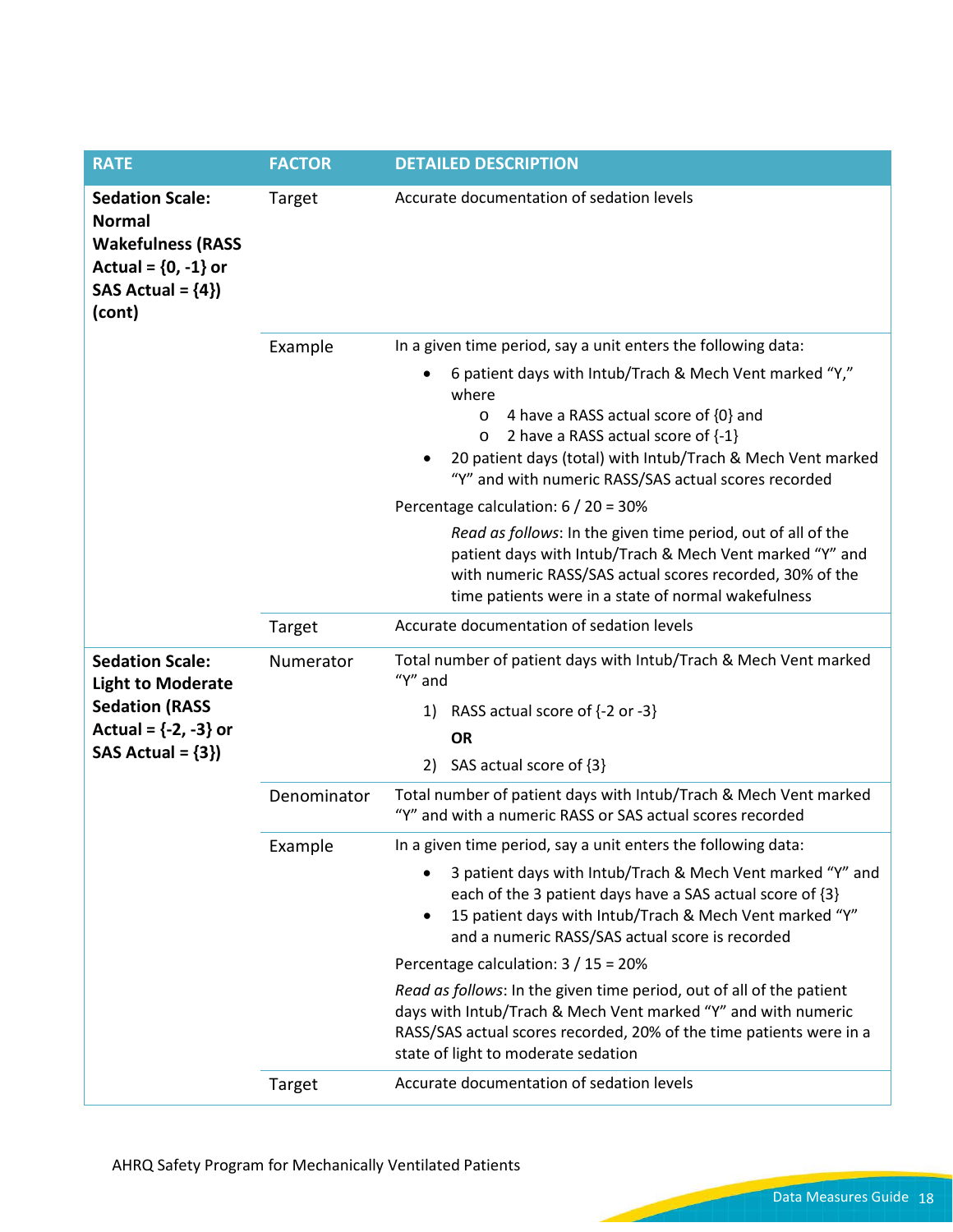<span id="page-18-0"></span>

| <b>RATE</b>                                                                                   | <b>FACTOR</b> | <b>DETAILED DESCRIPTION</b>                                                                                                                                                                                                                    |
|-----------------------------------------------------------------------------------------------|---------------|------------------------------------------------------------------------------------------------------------------------------------------------------------------------------------------------------------------------------------------------|
| <b>Sedation Scale:</b><br>Deep Sedation or<br><b>Coma (RASS Actual</b><br>$=$ {-4, -5} or SAS | Numerator     | Total number of patient days with Intub/Trach & Mech Vent marked<br>" $Y$ " and                                                                                                                                                                |
|                                                                                               |               | RASS actual score of {-4 or -5}<br>1)                                                                                                                                                                                                          |
|                                                                                               |               | <b>OR</b>                                                                                                                                                                                                                                      |
| Actual = $\{1, 2\}$                                                                           |               | SAS actual score of {1 or 2}<br>2)                                                                                                                                                                                                             |
|                                                                                               | Denominator   | Total number of patient days with Intub/Trach & Mech Vent marked<br>"Y" and a numeric RASS or SAS actual score is recorded                                                                                                                     |
|                                                                                               | Example       | In a given time period, say a unit enters the following data:                                                                                                                                                                                  |
|                                                                                               |               | 4 patient days with Intub/Trach & Mech Vent marked "Y,"<br>$\bullet$<br>$where -$                                                                                                                                                              |
|                                                                                               |               | 3 have a RASS actual score of {- 4} and<br>$\circ$                                                                                                                                                                                             |
|                                                                                               |               | 1 has a RASS actual score of {- 5}<br>$\circ$<br>10 patient days with Intub/Trach & Mech Vent marked "Y"                                                                                                                                       |
|                                                                                               |               | and with numeric RASS/SAS actual scores recorded                                                                                                                                                                                               |
|                                                                                               |               | Percentage calculation: $4/10 = 40\%$                                                                                                                                                                                                          |
|                                                                                               |               | Read as follows: In the given time period, out of all of the patient<br>days with Intub/Trach & Mech Vent marked "Y" and with numeric<br>RASS/SAS actual scores recorded, 40% of the time patients were in a<br>state of deep sedation or coma |
|                                                                                               | Target        | Accurate documentation of sedation levels                                                                                                                                                                                                      |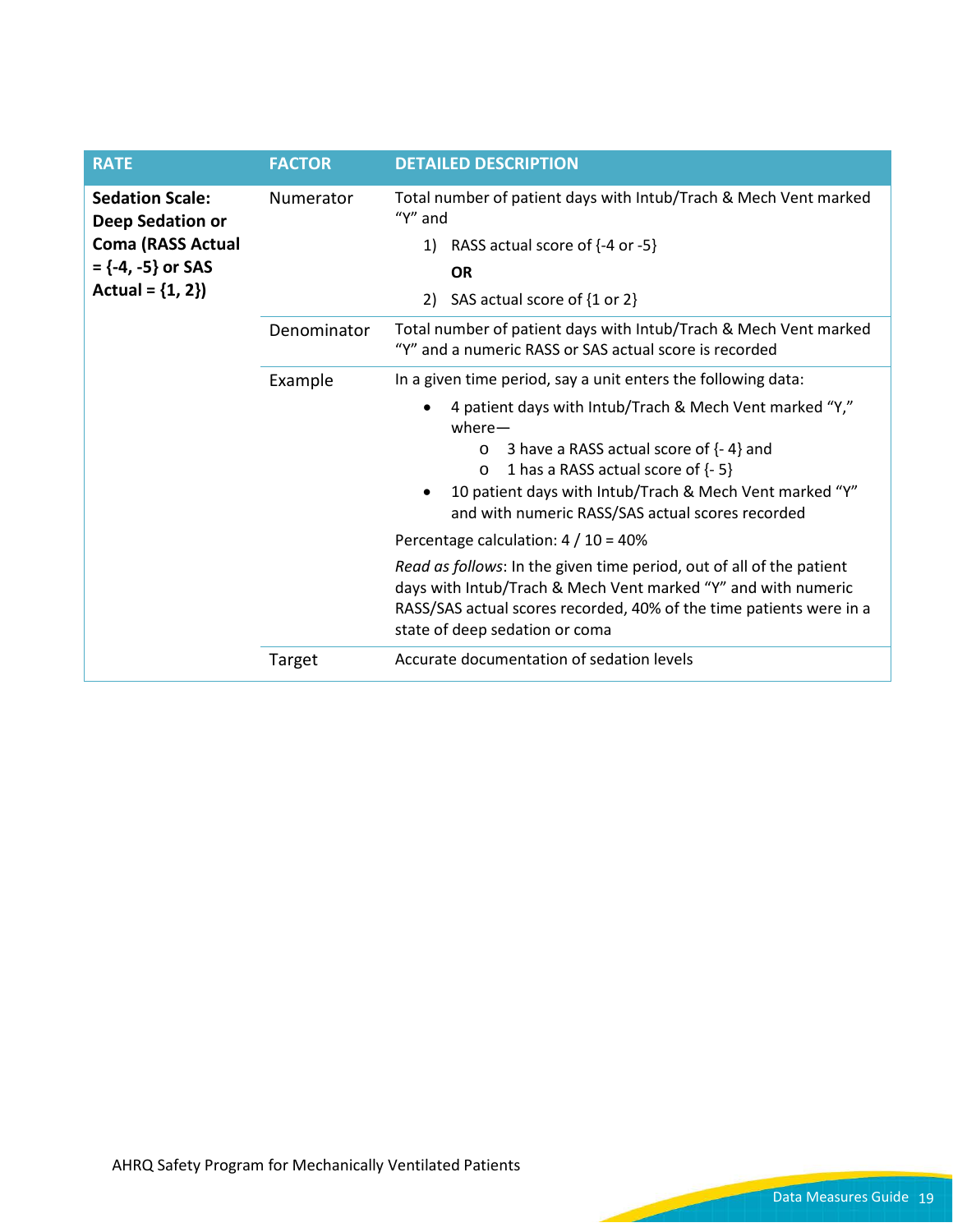### **Delirium Assessment**

## **Table 6. Delirium Assessment Definitions**

| <b>RATE</b>                          | <b>FACTOR</b> | <b>DETAILED DESCRIPTION</b>                                                                                                                                        |
|--------------------------------------|---------------|--------------------------------------------------------------------------------------------------------------------------------------------------------------------|
| <b>Delirium</b><br><b>Assessment</b> | Numerator     | Total number of patient days with Intub/Trach & Mech Vent marked<br>"Y" (Yes) and                                                                                  |
| <b>Utilization Rate</b>              |               | 1) Confusion Assessment Method for the ICU (CAM-ICU) is<br>marked "P" (Positive) or "N" (Negative)                                                                 |
|                                      |               | <b>OR</b>                                                                                                                                                          |
|                                      |               | 2) A numeric Intensive Care Delirium Screening Checklist (ICDSC)<br>score is recorded                                                                              |
|                                      |               | <b>OR</b>                                                                                                                                                          |
|                                      |               | 3) A numeric Attention Screening Exam (ASE) value is recorded                                                                                                      |
|                                      | Denominator   | Total number of patient days with Intub/Trach & Mech Vent marked<br>" $Y$ " and                                                                                    |
|                                      |               | 1) CAM-ICU is marked "P" or "N" or "X" (Not Completed) or "NK"<br>(Not Known)                                                                                      |
|                                      |               | ΟR                                                                                                                                                                 |
|                                      |               | 2) ICDSC is marked "P" or "N" or "X" or "NK"                                                                                                                       |
|                                      |               | <b>OR</b>                                                                                                                                                          |
|                                      |               | A numeric ASE value or ASE is marked "X" or "NK"                                                                                                                   |
|                                      | Example       | In a given time period, say a unit enters the following data:                                                                                                      |
|                                      |               | 6 patient days with Intub/Trach & Mech Vent marked "Y,"<br>٠<br>$where -$                                                                                          |
|                                      |               | 4 have CAM-ICU marked "P" and<br>$\circ$                                                                                                                           |
|                                      |               | 2 have CAM-ICU marked "N"<br>$\circ$<br>15 patient days with Intub/Trach & Mech Vent marked "Y" and                                                                |
|                                      |               | $\bullet$<br>CAM-ICU is marked either "P" or "N" or "X" or "NK"                                                                                                    |
|                                      |               | Percentage Calculation: 6/15 = 40%                                                                                                                                 |
|                                      |               | Read as follows: In the given time period, out of all patient days with<br>Intub/Trach & Mech Vent marked "Y," 40% of the time delirium<br>assessment was utilized |
|                                      | Target        | High delirium assessment utilization rate                                                                                                                          |

است ا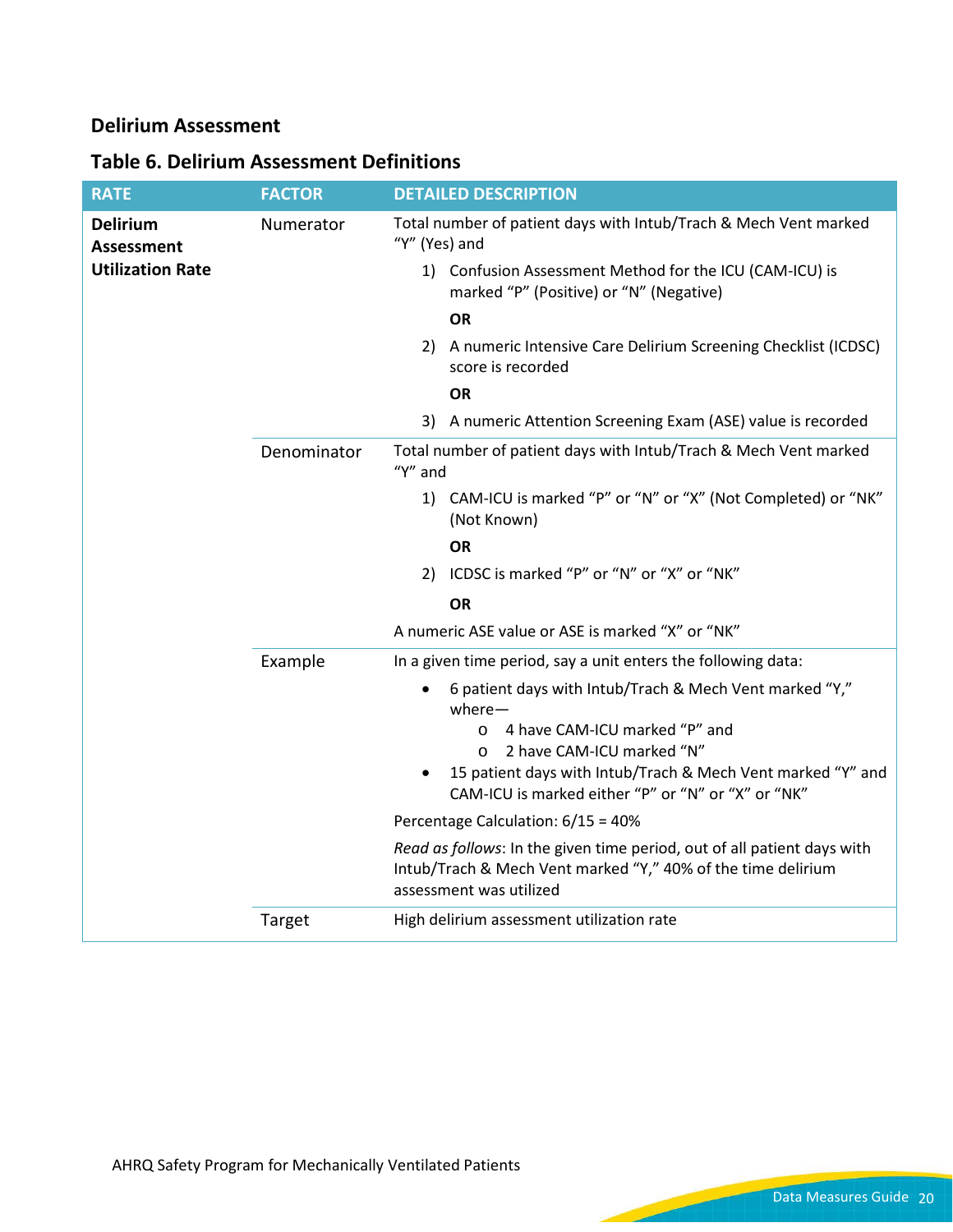| <b>RATE</b>                                                                     | <b>FACTOR</b> | <b>DETAILED DESCRIPTION</b>                                                                                                                 |
|---------------------------------------------------------------------------------|---------------|---------------------------------------------------------------------------------------------------------------------------------------------|
| <b>Delirium</b><br>Percentage of<br><b>Incorrectly</b><br><b>Reporting CAM-</b> | Numerator     | Total number of patient days with Intub/Trach & Mech Vent marked<br>"Y" and<br>1) CAM-ICU, ICDSC, or ASE is marked "UTA" (Unable to Assess) |
| ICU/ICDSC/ASE<br><b>UTA</b>                                                     |               | <b>AND</b><br>2) RASS is not $\{-4$ or $-5\}$ or SAS is not $\{1$ or $2\}$                                                                  |
|                                                                                 | Denominator   | Total number of patient days with Intub/Trach & Mech Vent marked<br>"Y" and                                                                 |
|                                                                                 |               | 1) CAM-ICU, ICDSC, or ASE is marked "UTA"                                                                                                   |
|                                                                                 | Example       | In a given time period, say a unit enters the following data:                                                                               |
|                                                                                 |               | Total of 4 patient days with Intub/Trach & Mech Vent marked<br>"Y" and CAM-ICU is marked "UTA" where-                                       |
|                                                                                 |               | 2 have RASS actual scores of {-4} and<br>$\circ$                                                                                            |
|                                                                                 |               | 2 have RASS actual scores of {+3}<br>O                                                                                                      |
|                                                                                 |               | Percentage Calculation: 2 / 4 = 50%                                                                                                         |
|                                                                                 |               | Read as follows: In the given time period, 50% of the CAM-ICU UTA<br>data were incorrectly reported                                         |
|                                                                                 | Target        | Low percentage of incorrectly reporting CAM-ICU/ICDSC/ASE UTA                                                                               |
| <b>Delirium</b><br>Percentage of                                                | Numerator     | Total number of patient days with Intub/Trach & Mech Vent marked<br>"Y" and                                                                 |
| <b>CAM-ICU Negative,</b>                                                        |               | CAM-ICU is marked "N"<br>1)                                                                                                                 |
| ICDSC <4 or ASE ≤2                                                              |               | <b>OR</b>                                                                                                                                   |
| (No Delirium)                                                                   |               | ICDSC is less than 4<br>2)                                                                                                                  |
|                                                                                 |               | <b>OR</b>                                                                                                                                   |
|                                                                                 |               | ASE is less than or equal to 2<br>3)                                                                                                        |
|                                                                                 | Denominator   | Total number of patient days with Intub/Trach & Mech Vent marked<br>"Y" and                                                                 |
|                                                                                 |               | 1) CAM-ICU is marked either "P" or "N"                                                                                                      |
|                                                                                 |               | <b>OR</b>                                                                                                                                   |
|                                                                                 |               | 2) A numeric ICDSC value is recorded                                                                                                        |
|                                                                                 |               | <b>OR</b>                                                                                                                                   |
|                                                                                 |               | 3) A numeric ASE value is recorded                                                                                                          |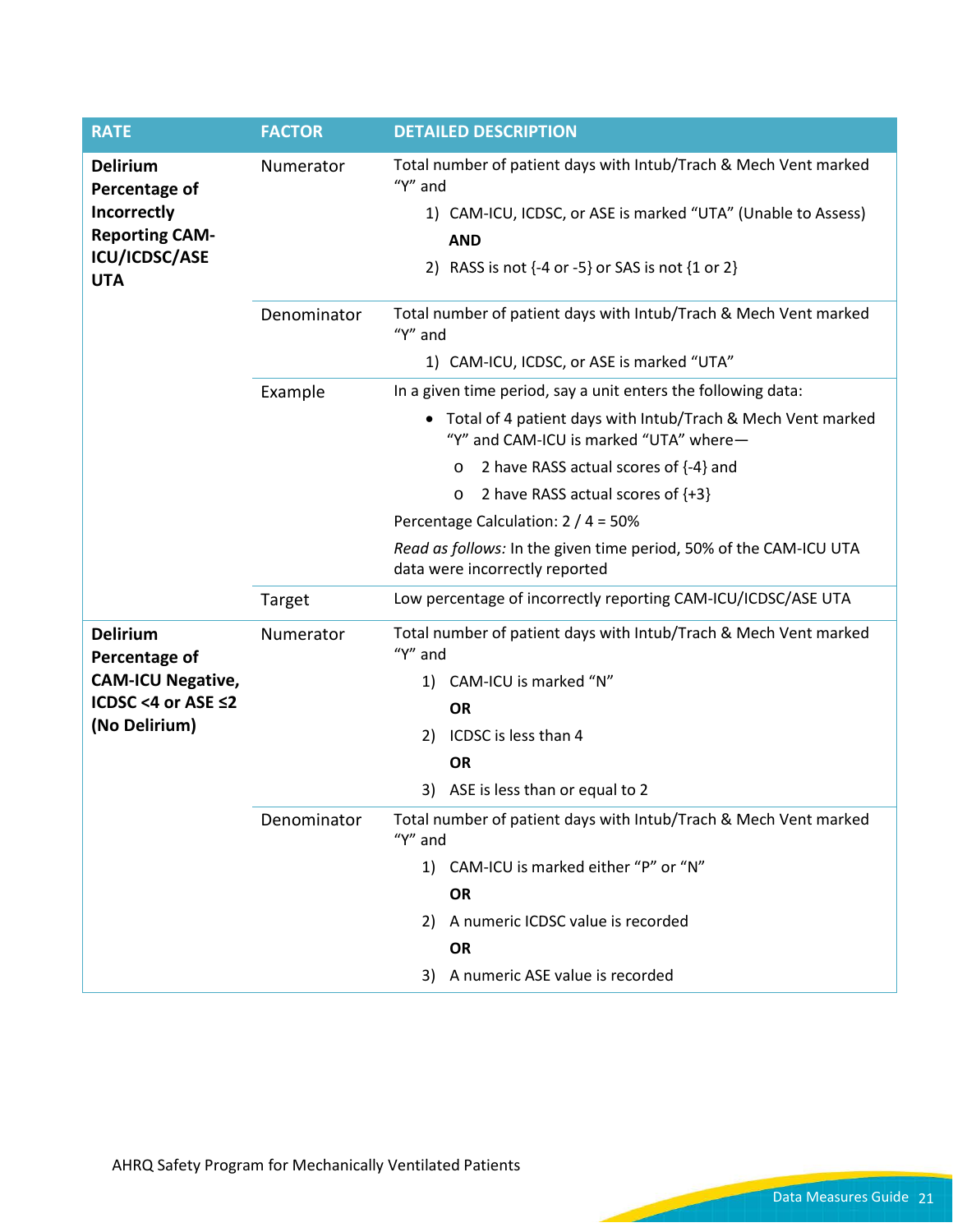| <b>RATE</b>                                                                                      | <b>FACTOR</b> | <b>DETAILED DESCRIPTION</b>                                                                                                                                        |
|--------------------------------------------------------------------------------------------------|---------------|--------------------------------------------------------------------------------------------------------------------------------------------------------------------|
| <b>Delirium</b>                                                                                  | Example       | In a given time period, say a unit enters the following data:                                                                                                      |
| Percentage of<br><b>CAM-ICU Negative,</b><br>ICDSC <4 or ASE $\leq$ 2<br>(No Delirium)<br>(cont) |               | • 8 patient days with Intub/Trach & Mech Vent marked "Y" and<br>CAM-ICU is marked "N"                                                                              |
|                                                                                                  |               | • Total of 20 patient days with Intub/Trach & Mech Vent marked<br>"Y" and CAM-ICU marked either "P" or "N"                                                         |
|                                                                                                  |               | Percentage Calculation: 8 / 20 = 40%                                                                                                                               |
|                                                                                                  |               | Read as follows: In the given time period, 40% of the patient days with<br>Intub/Trach & Mech Vent marked "Y," had negative CAM-ICU results<br>(i.e., no delirium) |
|                                                                                                  | Target        | High percentage of CAM-ICU negative, ICDSC less than 4, or ASE less<br>than or equal to 2 (no delirium)                                                            |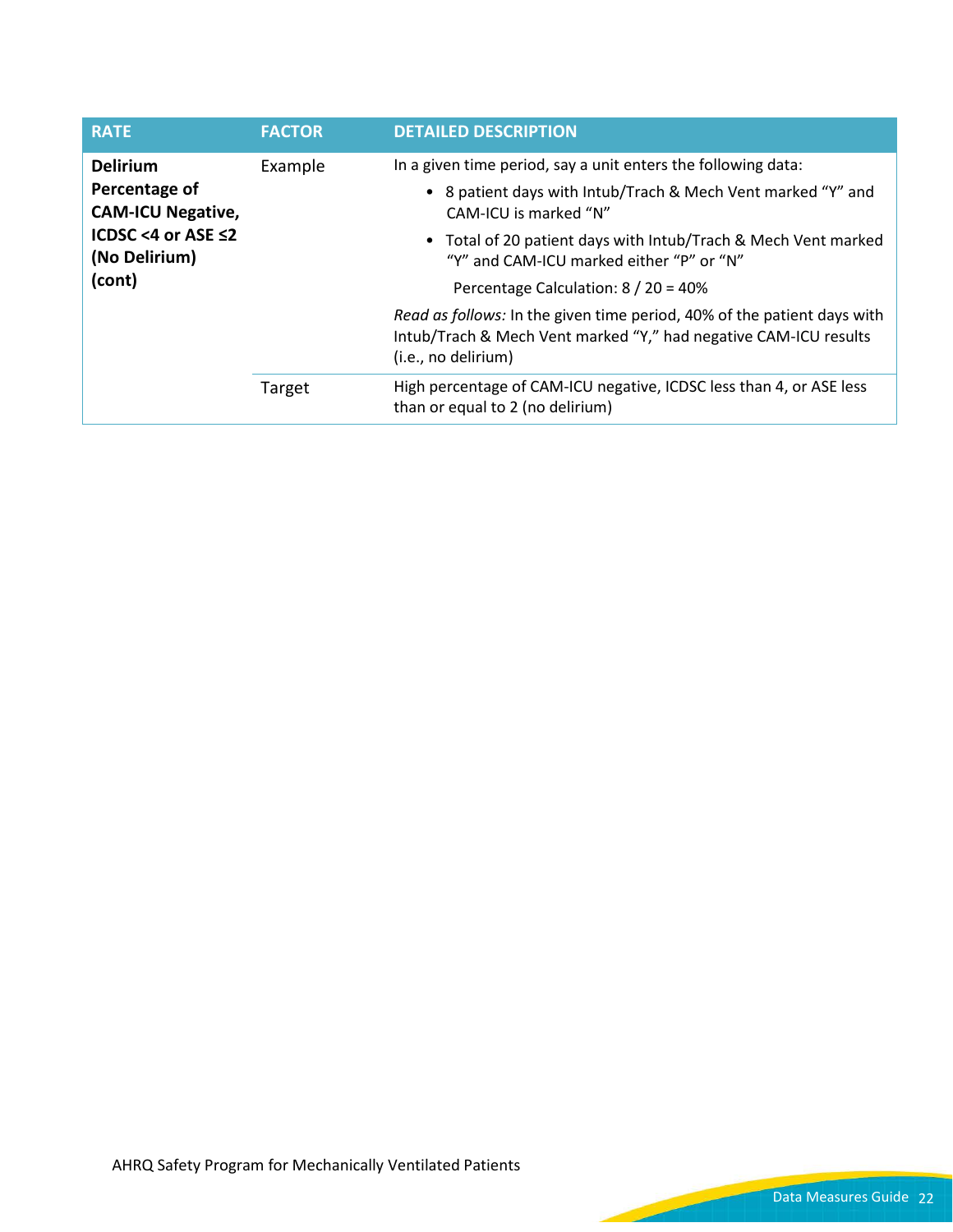## **DAILY EARLY MOBILITY MEASURES**

It is important to track progress and to share this information on your implementation of the Early Mobility Program with your frontline staff and other shareholders. Pick the aspect of early mobility you want to track, and review the analyses below. Use the descriptions of the analyses to help you decide which are the most important to your site. In the early mobility portion of this program, you can gather data for and track the progress of both mechanically ventilated patients and those patients who are not on mechanical ventilation. The formulas below will help you with your analysis of the data you have collected for the following interventions:

- Mobility intubated patient days
- Distribution of highest level of mobility
- Distribution of perceived barriers
- Rates and distribution for adverse events which occur during the course of mobilization
- Utilization rates for physical and occupational therapists

The [Daily Early Mobility Data Collection Tool](https://www.ahrq.gov/sites/default/files/wysiwyg/professionals/quality-patient-safety/hais/tools/mvp/modules/technical/early-mobility-tool.docx) utilizes these formulas. Some measures collected in this tool apply to both VAP Daily Care Process Measures and Daily Early Mobility Measures.

- **Sedation Scale** can be found on page [15](#page-13-0)
- **Delirium Assessment** can be found on page [20](#page-18-0)

#### **Mobility – Intubated Patient Days**

The following calculations are for patient days with Intub/Trach & Mech Vent marked "Y" (Yes).

#### **Table 8. Mobility – Intubated Patient Days Definitions**

| <b>RATE</b>                                                                                                  | <b>FACTOR</b>    | <b>DETAILED DESCRIPTION</b>                                                                                                          |
|--------------------------------------------------------------------------------------------------------------|------------------|--------------------------------------------------------------------------------------------------------------------------------------|
| <b>Mobility Intubated:</b><br>Percentage of<br><b>Patients Days</b><br><b>Mobilized Out of</b><br><b>Bed</b> | <b>Numerator</b> | Total number of patient days with Intub/Trach & Mech Vent marked<br>"Y" and with highest level of mobility marked (4 or 5 or 6 or 7) |
|                                                                                                              | Denominator      | Total number of patient days with Intub/Trach & Mech Vent marked<br>$^{\prime\prime}$                                                |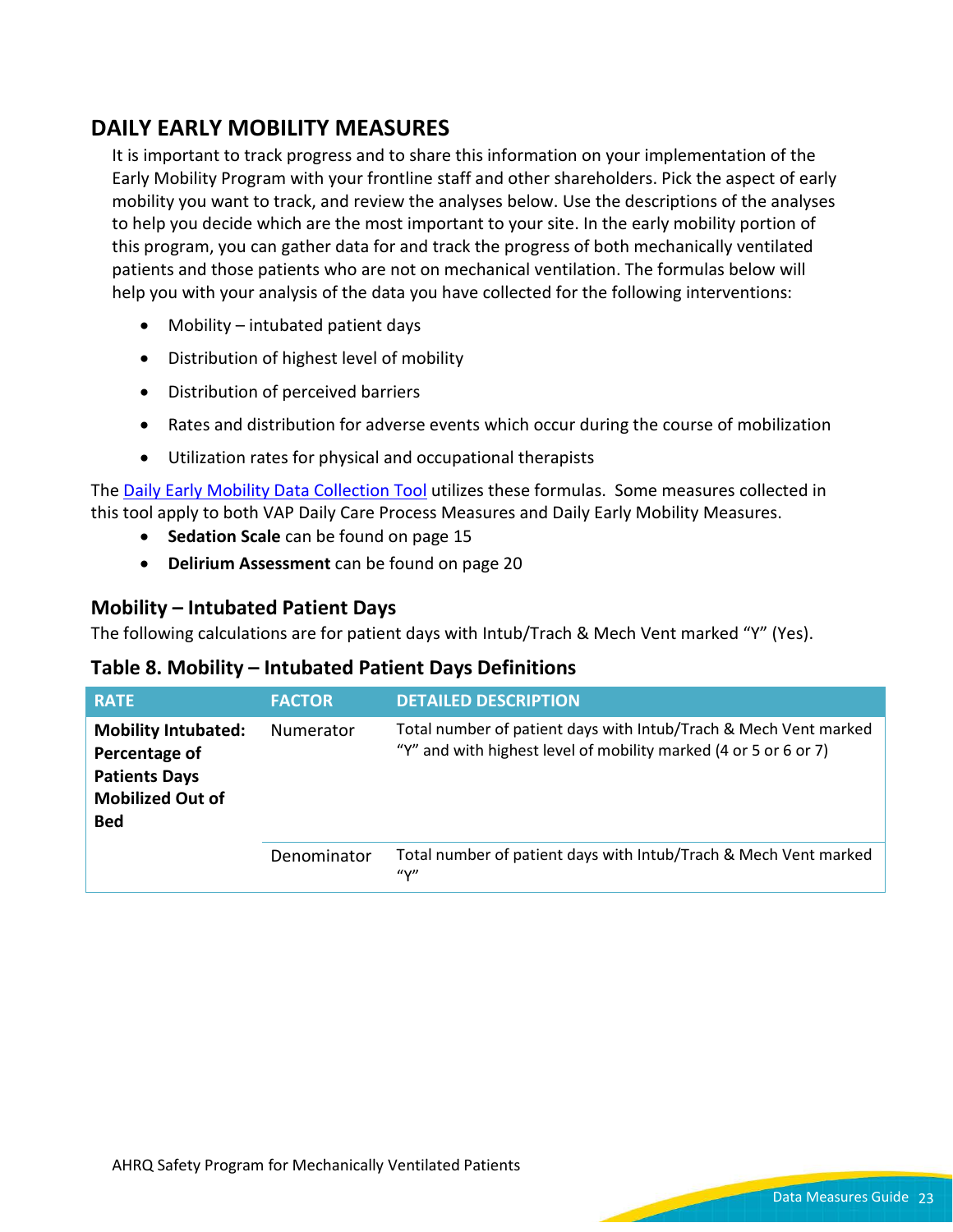| <b>RATE</b>                                                                                                  | <b>FACTOR</b> | <b>DETAILED DESCRIPTION</b>                                                                                                                                                                                                                                                                                                                                                                                                   |
|--------------------------------------------------------------------------------------------------------------|---------------|-------------------------------------------------------------------------------------------------------------------------------------------------------------------------------------------------------------------------------------------------------------------------------------------------------------------------------------------------------------------------------------------------------------------------------|
| <b>Mobility Intubated:</b><br>Percentage of<br><b>Patients Days</b><br><b>Mobilized Out of</b><br>Bed (cont) | Example       | In a given time period, say a unit enters the following data:<br>For the range (4, 5, 6, or 7), there are 6 patient days with<br>Intub/Trach & Mech Vent marked "Y," where-<br>1 has a highest mobility of (4)<br>$\circ$<br>1 has a highest mobility of (5)<br>$\circ$<br>$\circ$ 2 have a highest mobility of (6)<br>2 have a highest mobility of (7)<br>$\circ$<br>20 patient days with Intub/Trach & Mech Vent marked "Y" |
|                                                                                                              |               | Percentage Calculation: 6 / 20 = 30%<br>Read as follows: In the given time period, out of all patient days with<br>Intub/Trach & Mech Vent marked "Y," 30% of the time, patients<br>were mobilized out of bed                                                                                                                                                                                                                 |
|                                                                                                              | Target        | Accurate documentation of patient days mobilized out of bed                                                                                                                                                                                                                                                                                                                                                                   |
| <b>Mobility Intubated:</b><br><b>Distribution of</b><br><b>Highest Level of</b><br><b>Mobility</b>           | Numerator     | Total number of patient days with Highest Level of Mobility (X,<br>where X is between 0 and 8)                                                                                                                                                                                                                                                                                                                                |
|                                                                                                              | Denominator   | Total number of patient days with Intub/Trach & Mech Vent marked<br>''Y''                                                                                                                                                                                                                                                                                                                                                     |
|                                                                                                              | Example       | In a given time period, say a unit enters the following data:                                                                                                                                                                                                                                                                                                                                                                 |
|                                                                                                              |               | A total of 10 patient days with Intub/Trach & Mech Vent<br>marked "Y," where-<br>3 have a highest mobility of (3),<br>O<br>2 have a highest mobility of (5), and<br>$\circ$<br>5 have a highest mobility of (7)<br>O                                                                                                                                                                                                          |
|                                                                                                              |               | Percentage Distribution:                                                                                                                                                                                                                                                                                                                                                                                                      |
|                                                                                                              |               | $(0): 0/10 = 0%$<br>$(3): 3/10 = 30\%$<br>$(6): 0/10 = 0%$                                                                                                                                                                                                                                                                                                                                                                    |
|                                                                                                              |               | $(4): 0/10 = 0\%$ (7): $5/10 = 50\%$<br>$(1): 0/10 = 0%$                                                                                                                                                                                                                                                                                                                                                                      |
|                                                                                                              |               | $(8): 0/10 = 0%$<br>$(2): 0/10 = 0%$<br>$(5): 2/10 = 20%$<br>Read as follows: In the given time period, 30% of the patient days<br>had a mobility level of (3), 20% of the patient days had a mobility<br>level of (5), and 50% of the patient days had a mobility level of (7)                                                                                                                                               |
|                                                                                                              | Target        | Accurate documentation of highest level of mobility                                                                                                                                                                                                                                                                                                                                                                           |
| <b>Mobility Intubated:</b><br><b>Distribution of</b><br><b>Perceived Barriers</b>                            | Numerator     | Total number of patient days with perceived barrier being (X, where<br>X is between 0 and 15)                                                                                                                                                                                                                                                                                                                                 |
|                                                                                                              | Denominator   | Total number of patient days with Intub/Trach & Mech Vent marked<br>''Y''                                                                                                                                                                                                                                                                                                                                                     |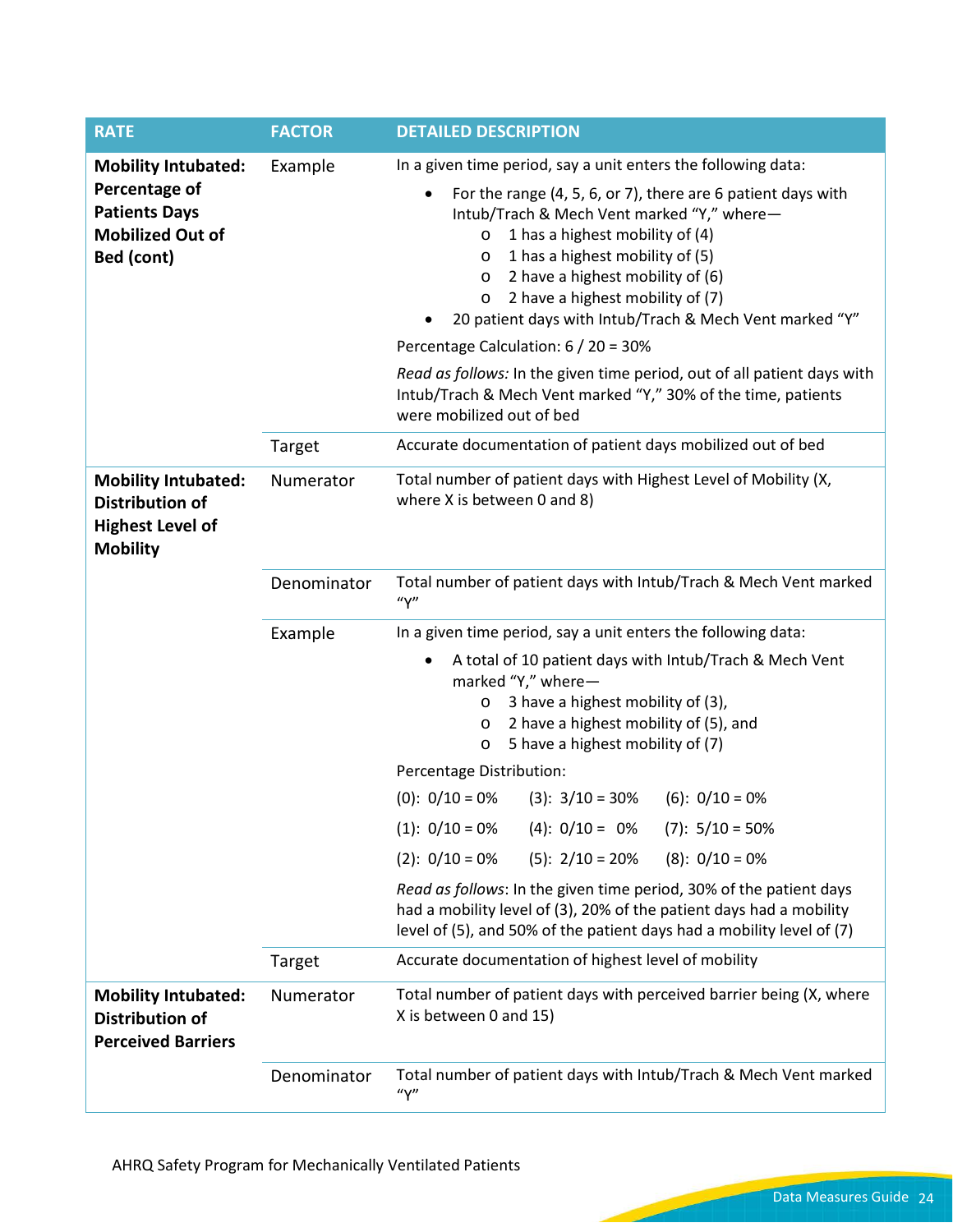| <b>RATE</b>                                                                                 | <b>FACTOR</b> | <b>DETAILED DESCRIPTION</b>                                                                                                                                                                                                                                                                                                                                                                                                                                                                                                                                         |
|---------------------------------------------------------------------------------------------|---------------|---------------------------------------------------------------------------------------------------------------------------------------------------------------------------------------------------------------------------------------------------------------------------------------------------------------------------------------------------------------------------------------------------------------------------------------------------------------------------------------------------------------------------------------------------------------------|
| <b>Mobility Intubated:</b><br><b>Distribution of</b><br><b>Perceived Barriers</b><br>(cont) | Example       | In a given time period, say a unit enters the following data:<br>10 patient days with Intub/Trach & Mech Vent marked "Y,"<br>$where -$<br>3 have a perceived barrier of (1),<br>O<br>3 have a perceived barrier of (8) and<br>$\circ$<br>4 have a perceived barrier of (11)<br>O<br>Percentage distribution:                                                                                                                                                                                                                                                        |
|                                                                                             |               | $(0): 0/10 = 0%$<br>$(1): 3/10 = 30%$<br>$(6): 0/10 = 0%$<br>$(11): 4/10 = 40\%$<br>$(7): 0/10 = 0%$<br>$(2): 0/10 = 0%$<br>$(12): 0/10 = 0%$<br>$(3): 0/10 = 0%$<br>$(8): 3/10 = 30\%$<br>$(13): 0/10 = 0%$<br>$(9): 0/10 = 0%$<br>$(14): 0/10 = 0%$<br>$(4): 0/10 = 0%$<br>$(10): 0/10 = 0%$<br>$(15): 0/10 = 0%$<br>$(5): 0/10 = 0%$<br>Read as follows: In the given time period, 30% of the patient days had<br>a perceived barrier of (1), 30% of the patient days had a perceived<br>barrier (8) and 40% of the patient days had a perceived barrier of (11) |
|                                                                                             | Target        | Accurate documentation of perceived barriers to achieving higher<br>levels of mobility                                                                                                                                                                                                                                                                                                                                                                                                                                                                              |
| <b>Mobility Intubated:</b><br><b>PT Utilization Rate</b><br>(patient-day level)             | Numerator     | Total number of patient days with Intub/Trach & Mech Vent marked<br>"Y" and with PT marked "Y"                                                                                                                                                                                                                                                                                                                                                                                                                                                                      |
|                                                                                             | Denominator   | Total number of patient days with Intub/Trach & Mech Vent marked<br>''Y''                                                                                                                                                                                                                                                                                                                                                                                                                                                                                           |
|                                                                                             | Example       | In a given time period, say a unit enters the following data:<br>3 patient days with Intub/Trach & Mech Vent marked "Y" and<br>PT marked "Y"<br>4 patient days with Intub/Trach & Mech Vent marked "Y"<br>Percentage calculation: $3/4 = 75%$<br>Read as follows: In the given time period, out of all patient days with<br>Intub/Trach & Mech Vent marked "Y", 75% of the time PT was utilized                                                                                                                                                                     |
|                                                                                             | Target        | High physical therapy (PT) utilization rate                                                                                                                                                                                                                                                                                                                                                                                                                                                                                                                         |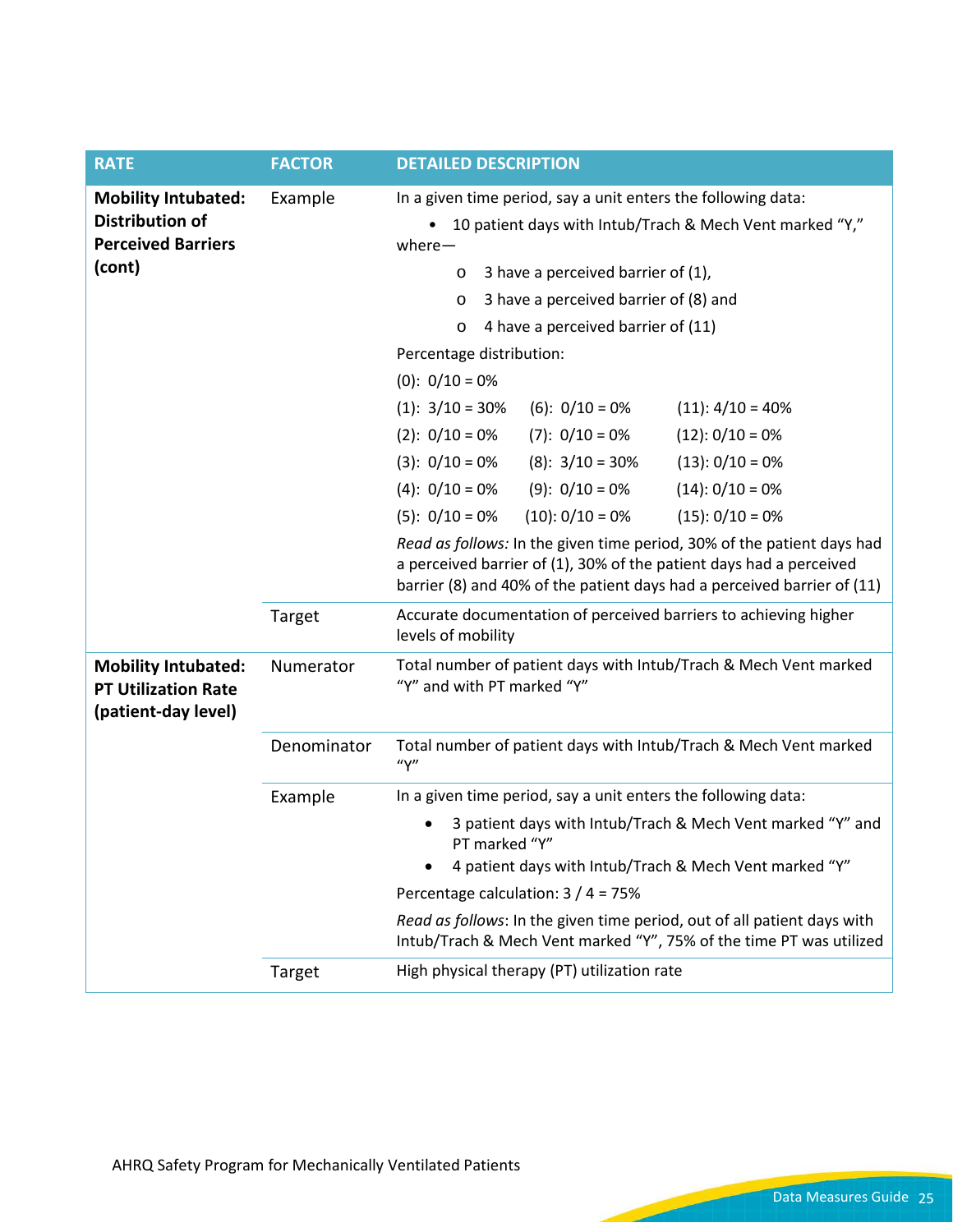| <b>RATE</b>                                                                     | <b>FACTOR</b> | <b>DETAILED DESCRIPTION</b>                                                                                                                                                                                                               |
|---------------------------------------------------------------------------------|---------------|-------------------------------------------------------------------------------------------------------------------------------------------------------------------------------------------------------------------------------------------|
| <b>Mobility Intubated:</b><br><b>OT Utilization Rate</b><br>(patient-day level) | Numerator     | Total number of patient days with Intub/Trach & Mech Vent marked<br>"Y" and with OT marked "Y"                                                                                                                                            |
|                                                                                 | Denominator   | Total number of patient days with Intub/Trach & Mech Vent marked<br>''Y''                                                                                                                                                                 |
|                                                                                 | Example       | In a given time period, say a unit enters the following data:                                                                                                                                                                             |
|                                                                                 |               | 5 patient days with Intub/Trach & Mech Vent marked "Y" and<br>OT marked "Y"                                                                                                                                                               |
|                                                                                 |               | Total of 10 patient days with Intub/Trach & Mech Vent<br>marked "Y"                                                                                                                                                                       |
|                                                                                 |               | Percentage calculation: 5 / 10 = 50%                                                                                                                                                                                                      |
|                                                                                 |               | Read as follows: In the given time period, out of all patient days with<br>Intub/Trach & Mech Vent marked "Y", 50% of the time OT was<br>utilized                                                                                         |
|                                                                                 | Target        | High occupational therapy (OT) utilization rate                                                                                                                                                                                           |
| <b>Mobility Intubated:</b><br><b>PT or OT Utilization</b>                       | Numerator     | Total number of patient days with Intub/Trach & Mech Vent marked<br>"Y" and                                                                                                                                                               |
| Rate (patient-day                                                               |               | 1) PT marked "Y"                                                                                                                                                                                                                          |
| level)                                                                          |               | <b>OR</b>                                                                                                                                                                                                                                 |
|                                                                                 |               | OT marked "Y"<br>2)                                                                                                                                                                                                                       |
|                                                                                 | Denominator   | Total number of patient days with Intub/Trach & Mech Vent marked<br>''Y''                                                                                                                                                                 |
|                                                                                 | Example       | In a given time period, say a unit enters the following data:                                                                                                                                                                             |
|                                                                                 |               | Total of 4 patient days with Intub/Trach & Mech Vent marked<br>"Y" have PT or OT being "Y", where-<br>2 have PT marked "Y" and<br>$\circ$<br>2 have OT marked "Y"<br>Total of 5 patient days with Intub/Trach & Mech Vent marked<br>''Y'' |
|                                                                                 |               | Percentage calculation: $4/5 = 80$ %                                                                                                                                                                                                      |
|                                                                                 |               | Read as follows: In the given time period, out of all patient days with<br>Intub/Trach & Mech Vent marked "Y," 80% of the time PT or OT was<br>utilized                                                                                   |
|                                                                                 | Target        | High physical or occupational therapy (PT or OT) utilization rate                                                                                                                                                                         |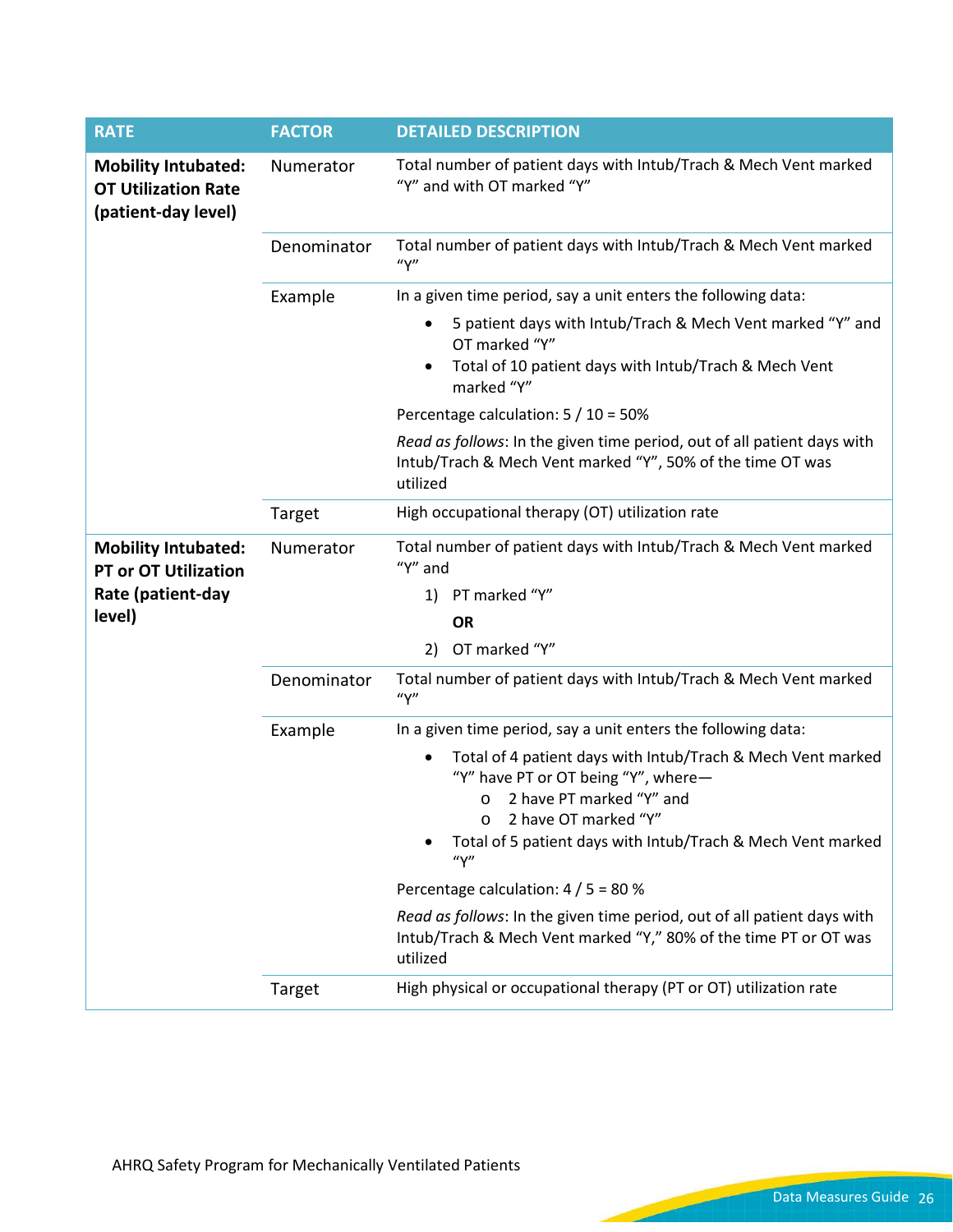| <b>RATE</b>                                                                    | <b>FACTOR</b> | <b>DETAILED DESCRIPTION</b>                                                                                                                                                         |
|--------------------------------------------------------------------------------|---------------|-------------------------------------------------------------------------------------------------------------------------------------------------------------------------------------|
| <b>Mobility Intubated:</b><br><b>Adverse Event</b><br><b>Incidence Rate</b>    | Numerator     | Total number of adverse events which occurred during mobilization<br>(excluding category 0: None) on patient days with Intub/Trach &<br>Mech Vent marked "Y"                        |
|                                                                                | Denominator   | Total number of patient days with Intub/Trach & Mech Vent marked<br>''Y''                                                                                                           |
|                                                                                | Example       | In a given time period, say a unit enters the following data:                                                                                                                       |
|                                                                                |               | Adverse events (4) and (7) occurred on patient days with<br>Intub/Trach & Mech Vent marked "Y"<br>Total of 5 patient days with Intub/Trach & Mech Vent marked<br>''Y''              |
|                                                                                |               | Incidence rate calculation: $2/5 = 0.4$                                                                                                                                             |
|                                                                                |               | Read as follows: In the given time period, the adverse event incidence<br>rate was 0.4 per patient day                                                                              |
|                                                                                | Target        | Low adverse event incidence rate                                                                                                                                                    |
| <b>Mobility Intubated:</b><br><b>Adverse Event Rate</b><br>(patient-day level) | Numerator     | Total number of patient days with Intub/Trach & Mech Vent marked<br>"Y" on which any adverse event(s) (excluding category 0: None)<br>which occurred during mobilization            |
|                                                                                | Denominator   | Total number of patient days with Intub/Trach & Mech Vent marked<br>''Y''                                                                                                           |
|                                                                                | Example       | In a given time period, say a unit enters the following data:                                                                                                                       |
|                                                                                |               | 6 patient days with Intub/Trach & Mech Vent marked "Y" and<br>any adverse event(s) occurred (excluding category 0: None)<br>10 patient days with Intub/Trach & Mech Vent marked "Y" |
|                                                                                |               | Percentage calculation: $6/10 = 60\%$                                                                                                                                               |
|                                                                                |               | Read as follows: In the given time period, 60% of the patient days<br>with Intub/Trach & Mech Vent marked "Y" had at least one adverse<br>event occur                               |
|                                                                                | Target        | Low adverse event rate                                                                                                                                                              |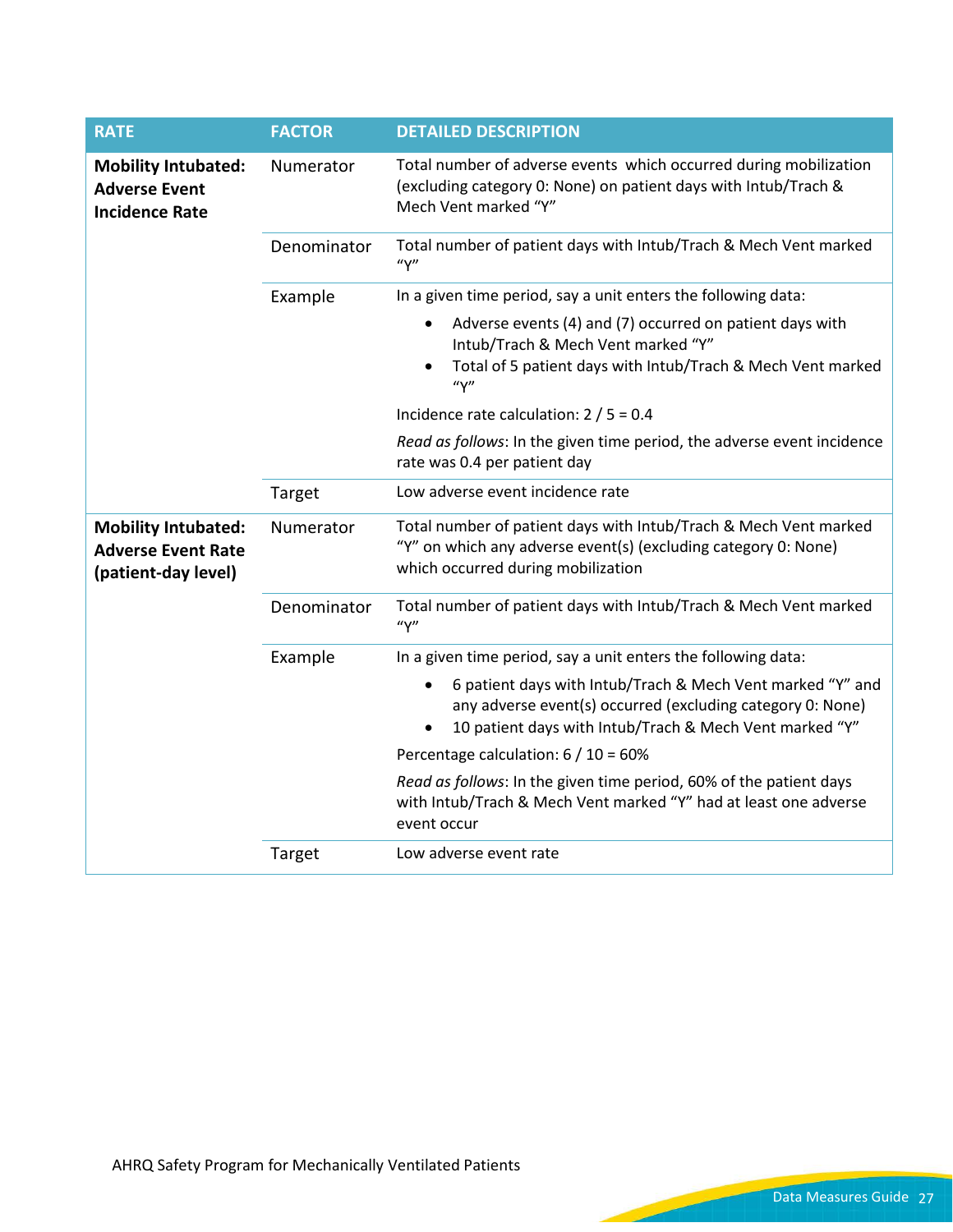| <b>RATE</b>                                                                   | <b>FACTOR</b> | <b>DETAILED DESCRIPTION</b>                                                                                                                                                                                                                                                 |  |  |  |  |
|-------------------------------------------------------------------------------|---------------|-----------------------------------------------------------------------------------------------------------------------------------------------------------------------------------------------------------------------------------------------------------------------------|--|--|--|--|
| <b>Mobility Intubated:</b><br><b>Distribution of</b><br><b>Adverse Events</b> | Numerator     | Total number of adverse events in each of the 25 categories which<br>occurred during mobilization (excluding category 0: None)                                                                                                                                              |  |  |  |  |
|                                                                               | Denominator   | Total number of adverse events where Intub/Trach & Mech Vent<br>were marked "Y"                                                                                                                                                                                             |  |  |  |  |
|                                                                               | Example       | Display top 10 adverse events. If there are ties, rank the adverse<br>event with a larger code higher, with the exception that category 25:<br>Other. This category will always be ranked lowest if involved in ties.                                                       |  |  |  |  |
|                                                                               |               | In a given time period, say a unit enters the following data:                                                                                                                                                                                                               |  |  |  |  |
|                                                                               |               | 10 patient days with Intub/Trach & Mech Vent marked "Y",<br>$where -$<br>2 have adverse event (5) occur,<br>$\circ$<br>3 have adverse event (9) occur,<br>$\circ$<br>2 have adverse event (18) occur, and<br>$\circ$<br>3 have adverse event (20) occur.<br>$\circ$         |  |  |  |  |
|                                                                               |               | Percentage distribution:                                                                                                                                                                                                                                                    |  |  |  |  |
|                                                                               |               | $(0): 0/10 = 0%$<br>$(7): 0/10 = 0%$<br>$(14): 0/10 = 0%$<br>$(21): 0/10 = 0%$                                                                                                                                                                                              |  |  |  |  |
|                                                                               |               | $(1): 0/10 = 0%$<br>$(15): 0/10 = 0%$<br>$(8): 0/10 = 0%$<br>$(22): 0/10 = 0%$                                                                                                                                                                                              |  |  |  |  |
|                                                                               |               | $(2): 0/10 = 0%$<br>$(16): 0/10 = 0%$<br>$(23): 0/10 = 0%$<br>$(9): 3/10 = 30%$                                                                                                                                                                                             |  |  |  |  |
|                                                                               |               | $(17): 0/10 = 0%$<br>$(3): 0/10 = 0%$<br>$(10): 0/10 = 0%$<br>$(24): 0/10 = 0%$                                                                                                                                                                                             |  |  |  |  |
|                                                                               |               | $(4): 0/10 = 0%$<br>$(11): 0/10 = 0%$<br>$(18): 2/10 = 20\%$ $(25): 0/10 = 0\%$                                                                                                                                                                                             |  |  |  |  |
|                                                                               |               | $(5): 2/10 = 20%$<br>$(12): 0/10 = 0%$<br>$(19): 0/10 = 0%$                                                                                                                                                                                                                 |  |  |  |  |
|                                                                               |               | $(6): 0/10 = 0%$<br>$(13): 0/10 = 0%$<br>$(20): 3/10 = 30%$                                                                                                                                                                                                                 |  |  |  |  |
|                                                                               |               | Read as follows: In the given time period, 20% of the patient days had<br>adverse event (5) occur, 30% of the patient days had adverse event<br>(9) occur, 20% of the patient days had adverse event (18) occur and<br>30% of the patient days had adverse event (20) occur |  |  |  |  |
|                                                                               | Target        | Accurate documentation of adverse events                                                                                                                                                                                                                                    |  |  |  |  |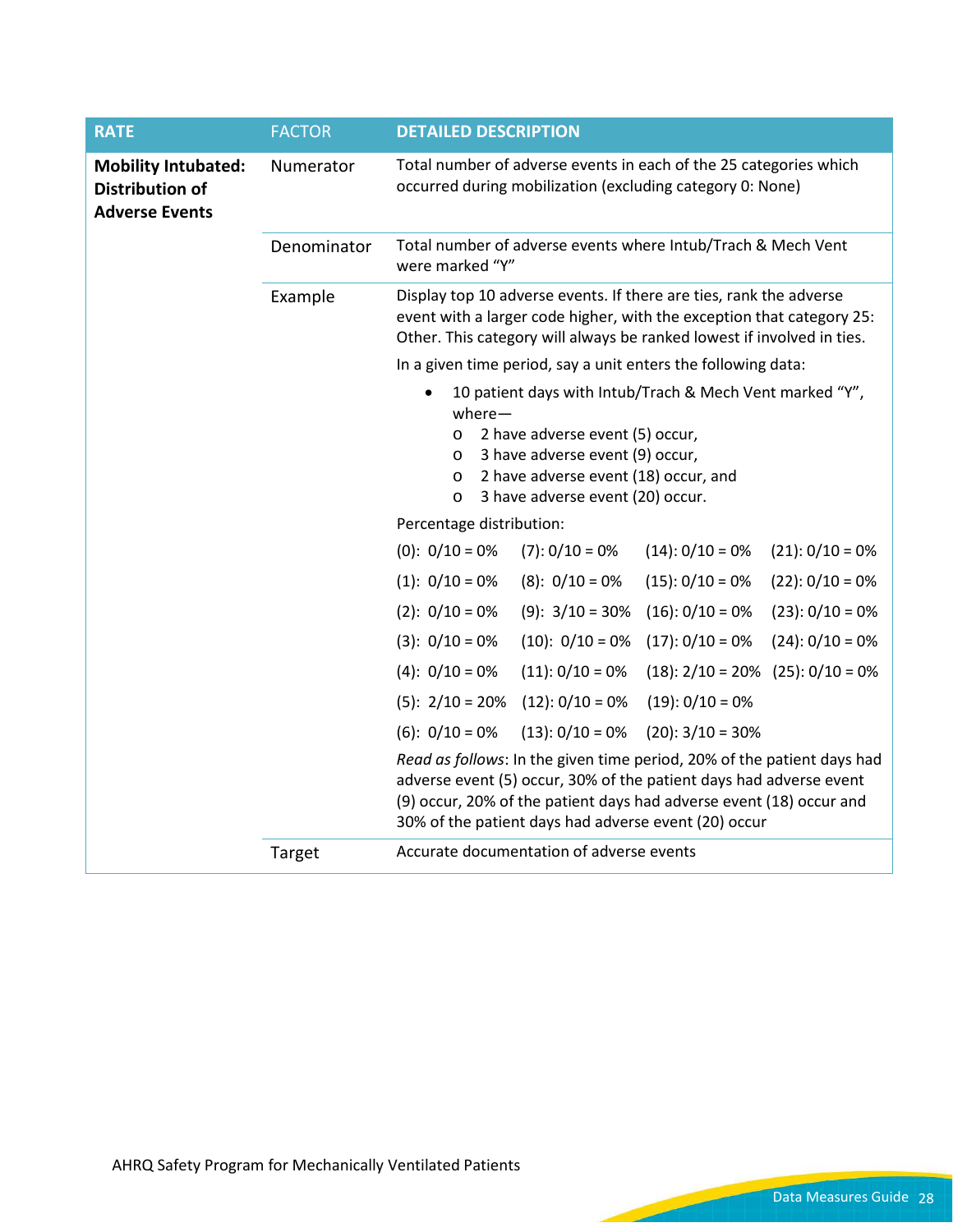### **Mobility – Not Intubated Patient Days**

The following calculations are for patient days with Intub/Trach & Mech Vent marked "N" (No) and data were collected. While this safety program is designed for the care of mechanically ventilated patients, gathering early mobility data for nonintubated patients can provide important information that can also be used to improve care for ventilated and nonventilated patients alike.

| <b>RATE</b>                                                                                                        | <b>FACTOR</b> | <b>DETAILED DESCRIPTION</b>                                                                                                                                                    |
|--------------------------------------------------------------------------------------------------------------------|---------------|--------------------------------------------------------------------------------------------------------------------------------------------------------------------------------|
| <b>Mobility NOT</b><br>intubated:<br>Percentage of<br><b>Patient Days</b><br><b>Mobilized Out of</b><br><b>Bed</b> | Numerator     | Total number of patient days with Intub/Trach & Mech Vent marked<br>"N" and with highest level of mobility marked (4 or 5 or 6 or 7)                                           |
|                                                                                                                    | Denominator   | Total number of patient days with Intub/Trach & Mech Vent marked<br>"N", and if patient is not intubated, was data collected marked "Y"                                        |
|                                                                                                                    | Example       | In a given time period, say a unit enters the following data:                                                                                                                  |
|                                                                                                                    |               | For the range (4, 5, 6, or 7), there are 6 patient days with<br>Intub/Trach & Mech Vent marked "N," where                                                                      |
|                                                                                                                    |               | $\circ$ 1 has a highest mobility of (4)                                                                                                                                        |
|                                                                                                                    |               | $\circ$ 1 has a highest mobility of (5)                                                                                                                                        |
|                                                                                                                    |               | $\circ$ 2 have a highest mobility of (6)                                                                                                                                       |
|                                                                                                                    |               | 2 have a highest mobility of (7)<br>$\circ$                                                                                                                                    |
|                                                                                                                    |               | Total of 20 patient days with Intub/Trach & Mech Vent<br>marked "N" and with data collected                                                                                    |
|                                                                                                                    |               | Percentage Calculation: 6 / 20 = 30%                                                                                                                                           |
|                                                                                                                    |               | Read as follows: In the given period, out of all patient days with<br>Intub/Trach & Mech Vent marked "N" and with data, 30% of the<br>time, patients were mobilized out of bed |
|                                                                                                                    | Target        | High Percentage of patient days mobilized out of bed                                                                                                                           |
| <b>Mobility NOT</b><br>Intubated:<br><b>Distribution of</b><br><b>Highest Level of</b><br><b>Mobility</b>          | Numerator     | Total number of patient days with highest level of mobility being (X,<br>where X is between 0 and 8)                                                                           |
|                                                                                                                    | Denominator   | Total number of patient days with Intub/Trach & Mech Vent marked<br>"N", and If patient is not intubated, was data collected marked "Y"                                        |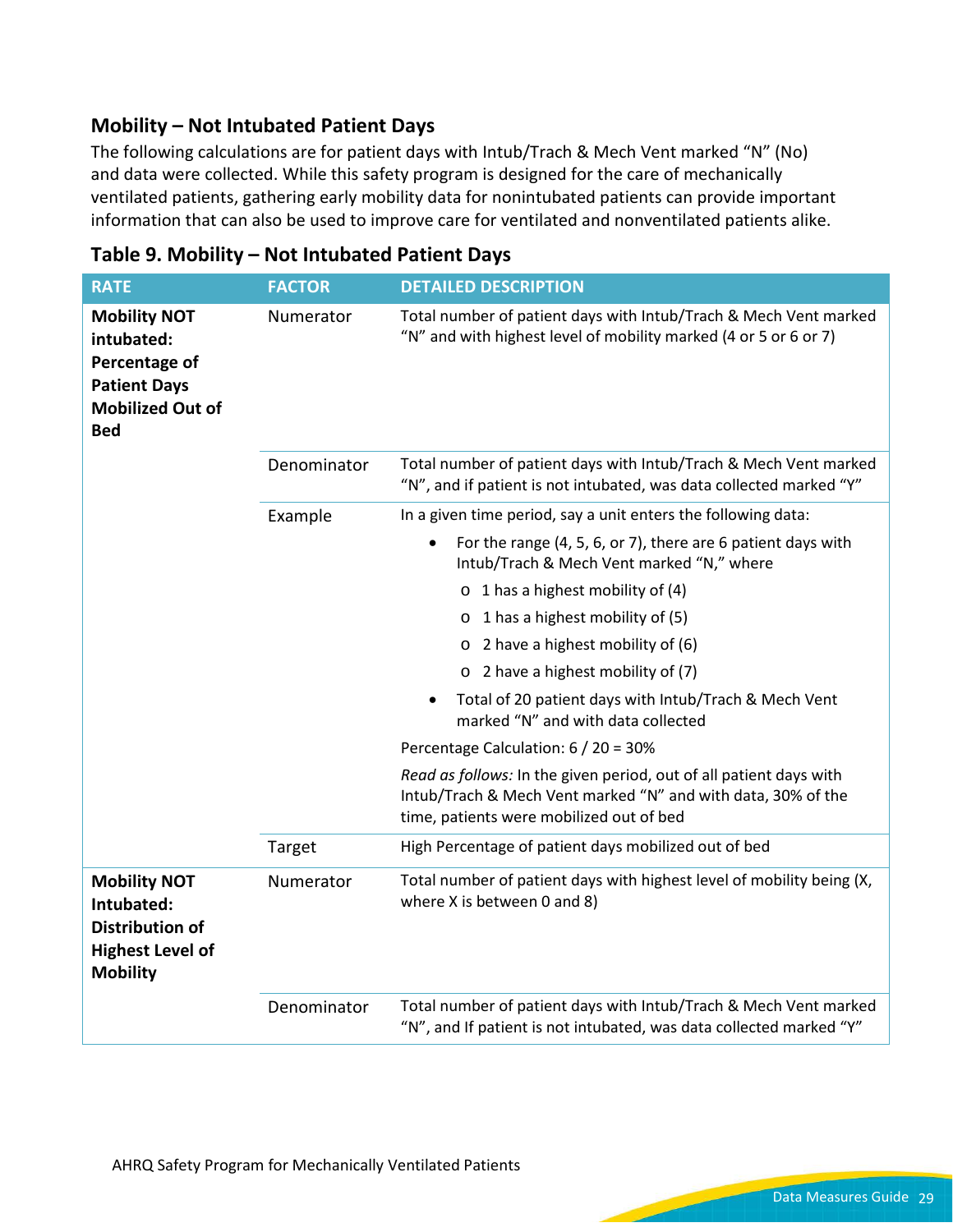| <b>RATE</b>                                                                                                      | <b>FACTOR</b> | <b>DETAILED DESCRIPTION</b>                                                                                                                                                                                                                                                                                                                                                                                                                                                                                                                                                                                                                                                                                                                                                                                                                                                                   |
|------------------------------------------------------------------------------------------------------------------|---------------|-----------------------------------------------------------------------------------------------------------------------------------------------------------------------------------------------------------------------------------------------------------------------------------------------------------------------------------------------------------------------------------------------------------------------------------------------------------------------------------------------------------------------------------------------------------------------------------------------------------------------------------------------------------------------------------------------------------------------------------------------------------------------------------------------------------------------------------------------------------------------------------------------|
| <b>Mobility NOT</b><br>Intubated:<br><b>Distribution of</b><br><b>Highest Level of</b><br><b>Mobility (cont)</b> | Example       | In a given time period, say a unit enters the following data:<br>10 patient days with Intub/Trach & Mech Vent marked "N,"<br>where<br>3 have a highest mobility of (3),<br>O<br>$\circ$ 2 have a highest mobility of (5), and<br>o 5 have a highest mobility of (7)<br>Percentage distribution:<br>$(0): 0/10 = 0%$<br>$(3): 3/10 = 30\%$<br>$(6): 0/10 = 0%$<br>$(1): 0/10 = 0%$<br>$(4): 0/10 = 0%$<br>$(7): 5/10 = 50\%$<br>$(8): 0/10 = 0%$<br>$(2): 0/10 = 0%$<br>$(5): 2/10 = 20%$<br>Read as follows: In the given time period, 30% of the patient days<br>had a mobility level of (3), 20% of the patient days had a mobility<br>level of (5) and 50% of the patient days had a mobility level of (7)                                                                                                                                                                                 |
|                                                                                                                  | Target        | Accurate documentation of highest level of mobility                                                                                                                                                                                                                                                                                                                                                                                                                                                                                                                                                                                                                                                                                                                                                                                                                                           |
| <b>Mobility NOT</b><br>Intubated:<br><b>Distribution of</b><br><b>Perceived Barriers</b>                         | Numerator     | Total number of patient days with perceived barrier being (X, where<br>X is between 0 and 15)                                                                                                                                                                                                                                                                                                                                                                                                                                                                                                                                                                                                                                                                                                                                                                                                 |
|                                                                                                                  | Denominator   | Total number of patient days with Intub/Trach & Mech Vent marked<br>N, and if patient is not intubated, was data collected marked "Y"                                                                                                                                                                                                                                                                                                                                                                                                                                                                                                                                                                                                                                                                                                                                                         |
|                                                                                                                  | Example       | In a given time period, say a unit enters the following data:<br>10 patient days with Intub/Trach & Mech Vent marked "N,"<br>$where -$<br>3 have a perceived barrier of (1),<br>$\circ$<br>3 have a perceived barrier of (8), and<br>$\circ$<br>4 have a perceived barrier of (11)<br>O<br>Percentage distribution:<br>$(5): 0/10 = 0%$<br>$(0): 0/10 = 0%$<br>$(10): 0/10 = 0%$<br>$(1): 3/10 = 30\%$<br>$(6): 0/10 = 0%$<br>$(11): 4/10 = 40%$<br>$(2): 0/10 = 0%$<br>$(7): 0/10 = 0%$<br>$(12): 0/10 = 0%$<br>$(3): 0/10 = 0%$<br>$(8): 3/10 = 30\%$<br>$(13): 0/10 = 0%$<br>$(4): 0/10 = 0%$<br>$(9): 0/10 = 0%$<br>$(14): 0/10 = 0%$<br>$(15): 0/10 = 0%$<br>Read as follows: In the given time period, 30% of the patient days<br>had a perceived barrier of (1), 30% of the patient days had a<br>perceived barrier (8) and 40% of the patient days had a perceived<br>barrier of (11) |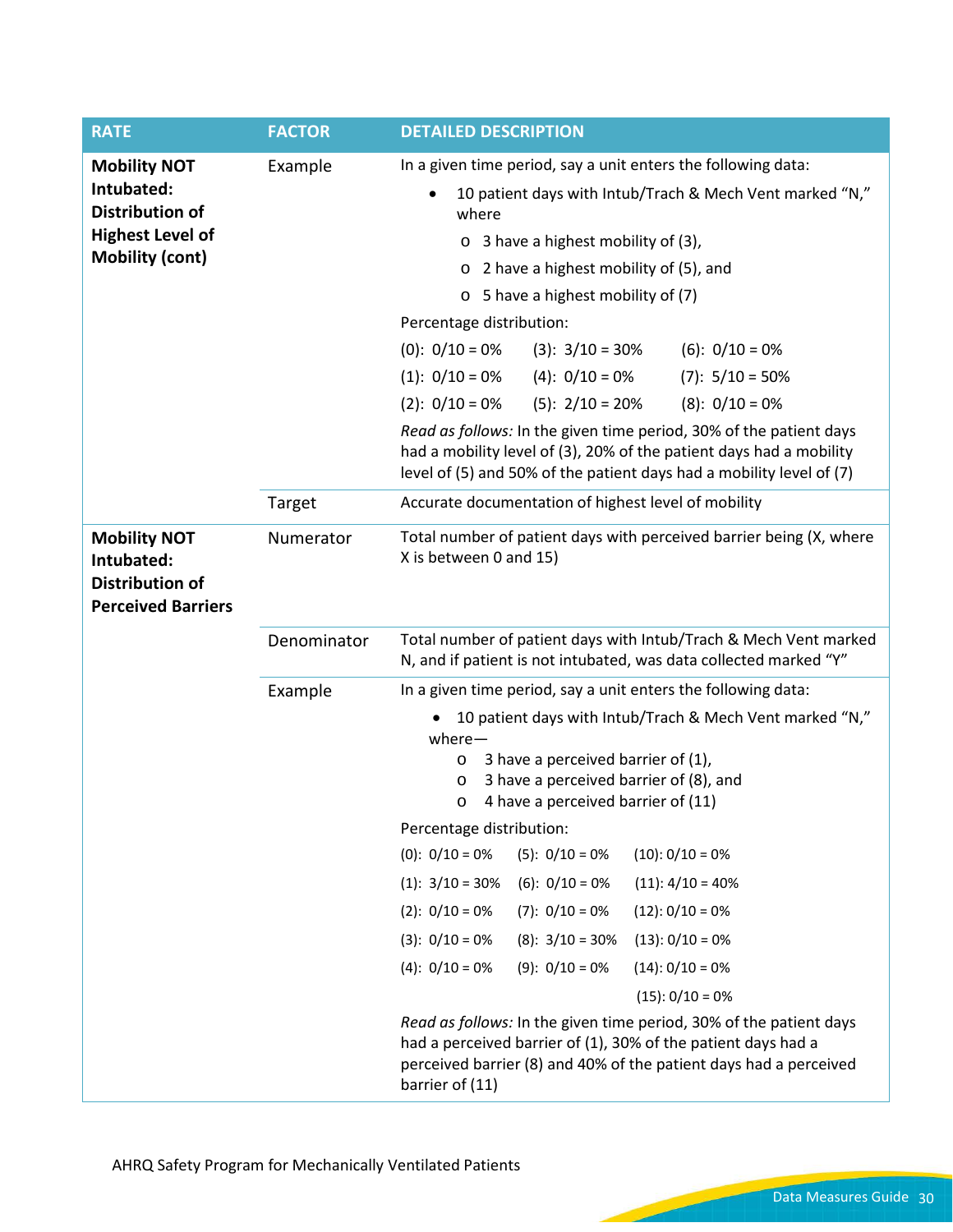| <b>RATE</b>                                                                                        | <b>FACTOR</b> | <b>DETAILED DESCRIPTION</b>                                                                                                                        |
|----------------------------------------------------------------------------------------------------|---------------|----------------------------------------------------------------------------------------------------------------------------------------------------|
| <b>Mobility NOT</b><br>Intubated:<br><b>Distribution of</b><br><b>Perceived Barriers</b><br>(cont) | Target        | Accurate documentation of perceived barriers to achieving higher<br>levels of mobility                                                             |
| <b>Mobility NOT</b><br><b>Intubated: PT</b><br><b>Utilization Rate</b><br>(patient-day level)      | Numerator     | Total number of patient days with Intub/Trach & Mech Vent marked<br>"N" and with PT marked "Y"                                                     |
|                                                                                                    | Denominator   | Total number of patient days with Intub/Trach & Mech Vent marked<br>N, and if patient is not intubated, was data collected marked "Y"              |
|                                                                                                    | Example       | In a given time period, say a unit enters the following data:                                                                                      |
|                                                                                                    |               | 3 patient days with Intub/Trach & Mech Vent marked "N"<br>$\bullet$<br>and PT marked "Y"                                                           |
|                                                                                                    |               | Total of 4 patient days with Intub/Trach & Mech Vent<br>marked "N"                                                                                 |
|                                                                                                    |               | Percentage Calculation: 3 / 4 = 75%                                                                                                                |
|                                                                                                    |               | Read as follows: In the given time period, PT was utilized for 75% of<br>the patient days with Intub/Trach & Mech Vent marked "N" and<br>with data |
|                                                                                                    | Target        | High physical therapy (PT) utilization rate                                                                                                        |
| <b>Mobility NOT</b><br><b>Intubated: OT</b><br><b>Utilization Rate</b><br>(patient-day level)      | Numerator     | Total number of patient days with Intub/Trach & Mech Vent marked<br>"N" and with OT marked "Y"                                                     |
|                                                                                                    | Denominator   | Total number of patient days with Intub/Trach & Mech Vent marked<br>N, and If patient is not intubated, was data collected marked "Y"              |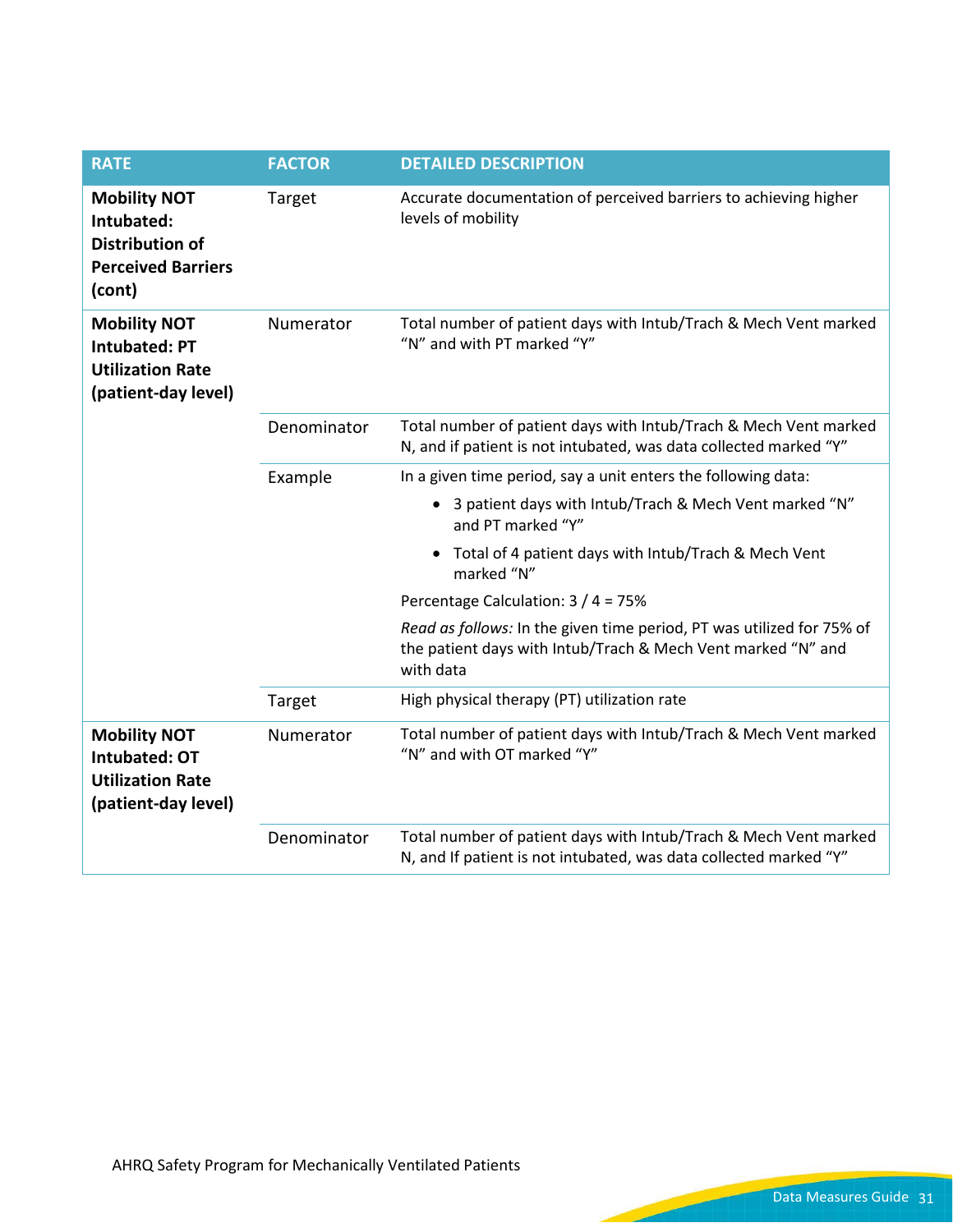| <b>RATE</b>                                                     | <b>FACTOR</b> | <b>DETAILED DESCRIPTION</b>                                                                                                                              |
|-----------------------------------------------------------------|---------------|----------------------------------------------------------------------------------------------------------------------------------------------------------|
| <b>Mobility NOT</b><br>Intubated: OT<br><b>Utilization Rate</b> | Example       | In a given time period, say a unit enters the following data:                                                                                            |
|                                                                 |               | • 5 patient days with Intub/Trach & Mech Vent marked "N" and<br>PT marked "Y"                                                                            |
| (patient-day level)<br>(cont)                                   |               | • Total of 10 patient days with Intub/Trach & Mech Vent<br>marked "N", and data were collected                                                           |
|                                                                 |               | Percentage calculation: 5 / 10 = 50%                                                                                                                     |
|                                                                 |               | Read as follows: In the given time period, OT was utilized for 50% of<br>the patient days with Intub/Trach & Mech Vent marked "N" and with<br>data       |
|                                                                 | Target        | High occupational therapy (OT) utilization rate                                                                                                          |
| <b>Mobility NOT</b><br>Intubated: PT or OT                      | Numerator     | Total number of patient days with Intub/Trach & Mech Vent marked<br>" $N$ " and                                                                          |
| <b>Utilization Rate</b>                                         |               | 1) PT marked "Y"                                                                                                                                         |
| (patient-day level)                                             |               | ΟR                                                                                                                                                       |
|                                                                 |               | 2) OT marked "Y"                                                                                                                                         |
|                                                                 | Denominator   | Total number of patient days with Intub/Trach & Mech Vent marked<br>N, and If patient is not intubated, was data collected marked "Y"                    |
|                                                                 | Example       | In a given time period, say a unit enters the following data:                                                                                            |
|                                                                 |               | 4 patient days with Intub/Trach & Mech Vent marked "N",<br>$where -$                                                                                     |
|                                                                 |               | 2 have PT marked "Y" and<br>$\circ$                                                                                                                      |
|                                                                 |               | 2 have OT marked "Y"<br>$\circ$<br>Total of 5 patient days with Intub/Trach & Mech Vent marked                                                           |
|                                                                 |               | "N", and data were collected                                                                                                                             |
|                                                                 |               | Percentage calculation: 4 / 5 = 80 %                                                                                                                     |
|                                                                 |               | Read as follows: In the given time period, PT or OT was utilized for<br>80% of the patient days with Intub/Trach & Mech Vent marked "N"<br>and with data |
|                                                                 | Target        | High physical or occupational therapy (PT or OT) utilization rate                                                                                        |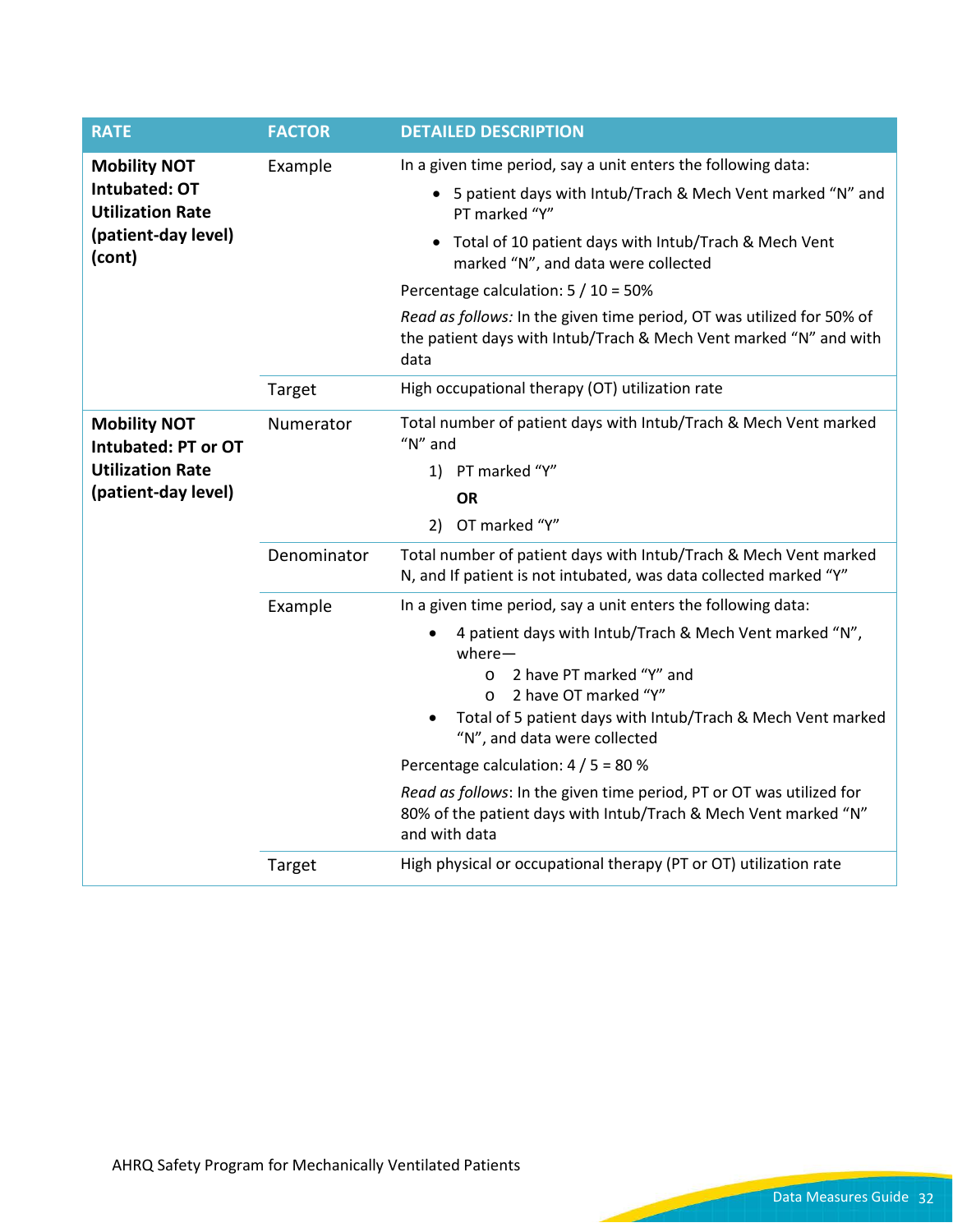| <b>RATE</b>                                                                                   | <b>FACTOR</b> | <b>DETAILED DESCRIPTION</b>                                                                                                                                                                          |
|-----------------------------------------------------------------------------------------------|---------------|------------------------------------------------------------------------------------------------------------------------------------------------------------------------------------------------------|
| <b>Mobility NOT</b><br><b>Intubated: Adverse</b><br><b>Event Incidence</b><br>Rate            | Numerator     | Total number of adverse events which occurred during mobilization<br>(excluding category 0: None) on patient days with Intub/Trach &<br>Mech Vent marked "N"                                         |
|                                                                                               | Denominator   | Total number of patient days with Intub/Trach & Mech Vent marked<br>N, and if patient is not intubated, was data collected marked "Y"                                                                |
|                                                                                               | Example       | In a given time period, say a unit enters the following data:                                                                                                                                        |
|                                                                                               |               | Adverse events (4) and (7) occurred on patient days with<br>Intub/Trach & Mech Vent marked "N"                                                                                                       |
|                                                                                               |               | Total of 5 patient days with Intub/Trach & Mech Vent marked<br>$\bullet$<br>''N''                                                                                                                    |
|                                                                                               |               | Incidence rate calculation: $2/5 = 0.4$                                                                                                                                                              |
|                                                                                               |               | Read as follows: In the given time period, the adverse event incidence<br>rate was 0.4 per patient day                                                                                               |
|                                                                                               | Target        | Low adverse event incidence rate                                                                                                                                                                     |
| <b>Mobility NOT</b><br><b>Intubated: Adverse</b><br><b>Event Rate (patient-</b><br>day level) | Numerator     | Total number of patient days with Intub/Trach & Mech Vent marked<br>"N" on which any adverse event(s) occurred during mobilization<br>(excluding category 0: None)                                   |
|                                                                                               | Denominator   | Total number of patient days with Intub/Trach & Mech Vent marked<br>N, and if patient is not intubated, was data collected marked "Y"                                                                |
|                                                                                               | Example       | In a given time period, say a unit enters the following data:                                                                                                                                        |
|                                                                                               |               | 6 patient days with Intub/Trach & Mech Vent marked "N" and<br>٠<br>any adverse event(s) occurred (excluding category 0: None)<br>Total of 10 patient days with Intub/Trach & Mech Vent<br>marked "N" |
|                                                                                               |               | Percentage calculation: $6/10 = 60\%$                                                                                                                                                                |
|                                                                                               |               | Read as follows: In the given time period, 60% of the patient days had<br>at least one adverse event occur                                                                                           |
|                                                                                               | Target        | Low adverse event rate                                                                                                                                                                               |
| <b>Mobility NOT</b><br>Intubated:<br><b>Distribution of</b><br><b>Adverse Events</b>          | Numerator     | Total number of adverse events which occurred during mobilization<br>in each of the 25 categories (excluding category 0: None)                                                                       |
|                                                                                               | Denominator   | Total number of adverse events where Intub/Trach & Mech Vent<br>were marked "N" and with data                                                                                                        |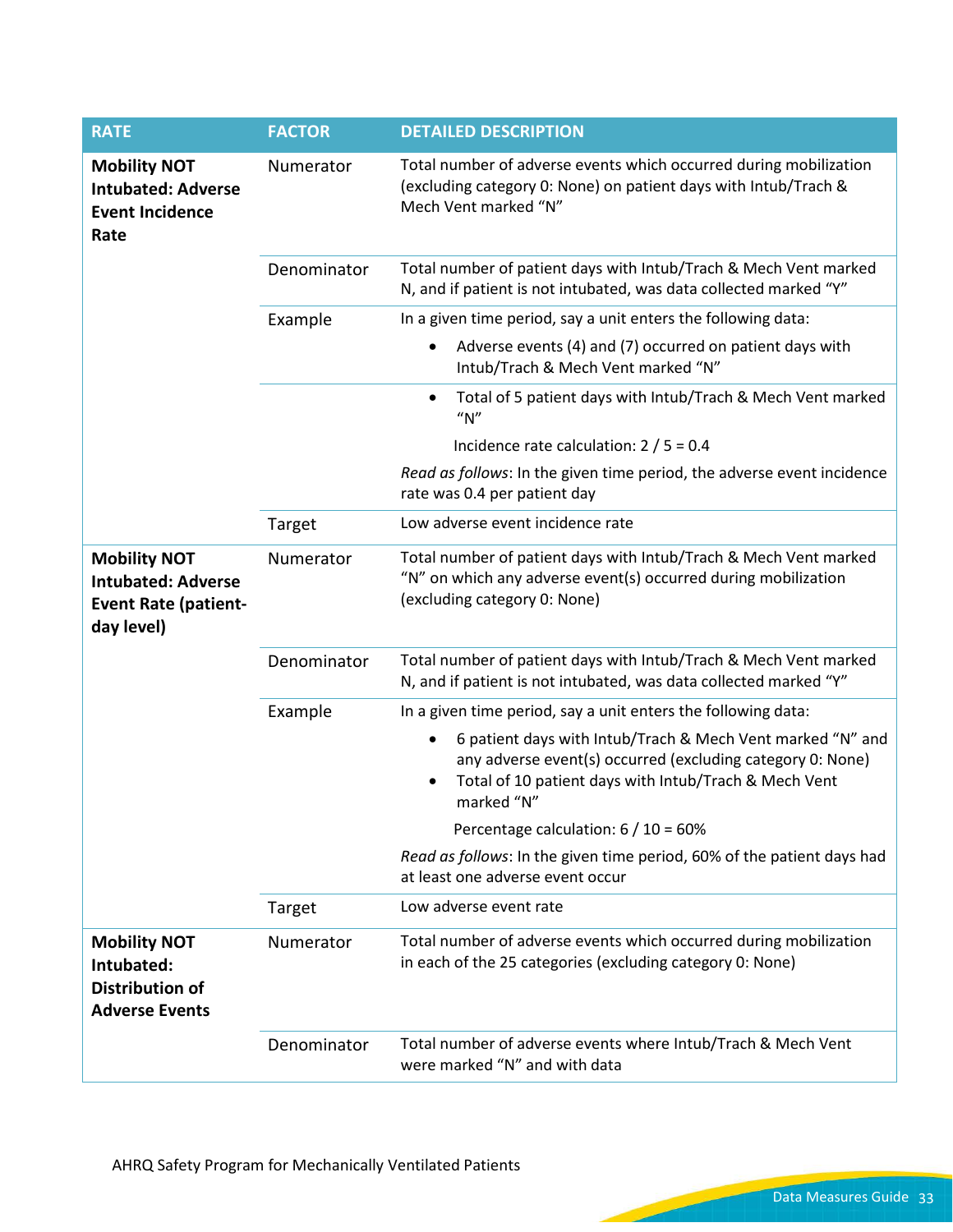| <b>RATE</b>                                                 | <b>FACTOR</b> | <b>DETAILED DESCRIPTION</b>                                                                                                                                                                                                                                                 |
|-------------------------------------------------------------|---------------|-----------------------------------------------------------------------------------------------------------------------------------------------------------------------------------------------------------------------------------------------------------------------------|
| <b>Mobility NOT</b><br>Intubated:<br><b>Distribution of</b> | Example       | Display top 10 adverse events. If there are ties, rank the adverse<br>event with a larger code higher, with the exception that category 25:<br>Other will always be ranked lowest if involved in ties.                                                                      |
| <b>Adverse Events</b>                                       |               | In a given time period, say a unit enters the following data:                                                                                                                                                                                                               |
| (cont)                                                      |               | 10 patient days with Intub/Trach & Mech Vent marked "N",<br>$where -$                                                                                                                                                                                                       |
|                                                             |               | 2 have adverse event (5) occur,<br>$\circ$<br>3 have adverse event (9) occur,<br>$\circ$                                                                                                                                                                                    |
|                                                             |               | 2 have adverse event (18) occur, and<br>$\circ$                                                                                                                                                                                                                             |
|                                                             |               | 3 have adverse event (20) occur.<br>$\circ$                                                                                                                                                                                                                                 |
|                                                             |               | Percentage Distribution:                                                                                                                                                                                                                                                    |
|                                                             |               | $(0): 0/10 = 0%$<br>$(7): 0/10 = 0%$<br>$(14): 0/10 = 0%$<br>$(21): 0/10 = 0%$                                                                                                                                                                                              |
|                                                             |               | $(1): 0/10 = 0%$<br>$(8): 0/10 = 0%$<br>$(15): 0/10 = 0\%$<br>$(22): 0/10 = 0%$                                                                                                                                                                                             |
|                                                             |               | $(2): 0/10 = 0%$<br>$(9): 3/10 = 30%$<br>$(16): 0/10 = 0%$<br>$(23): 0/10 = 0%$                                                                                                                                                                                             |
|                                                             |               | $(10): 0/10 = 0%$<br>$(17): 0/10 = 0\%$<br>$(24): 0/10 = 0%$<br>$(3): 0/10 = 0%$                                                                                                                                                                                            |
|                                                             |               | $(11): 0/10 = 0%$<br>$(18): 0/10 = 0%$<br>$(25): 0/10 = 0%$<br>$(4): 0/10 = 0%$                                                                                                                                                                                             |
|                                                             |               | $(5): 2/10 = 20\%$ $(12): 0/10 = 0\%$<br>$(19): 0/10 = 0%$                                                                                                                                                                                                                  |
|                                                             |               | $(13): 0/10 = 0%$<br>$(20): 3/10 = 30%$<br>$(6): 0/10 = 0%$                                                                                                                                                                                                                 |
|                                                             |               | Read as follows: In the given time period, 20% of the patient days had<br>adverse event (5) occur, 30% of the patient days had adverse event<br>(9) occur, 20% of the patient days had adverse event (18) occur and<br>30% of the patient days had adverse event (20) occur |
|                                                             | Target        | Accurate documentation of adverse events                                                                                                                                                                                                                                    |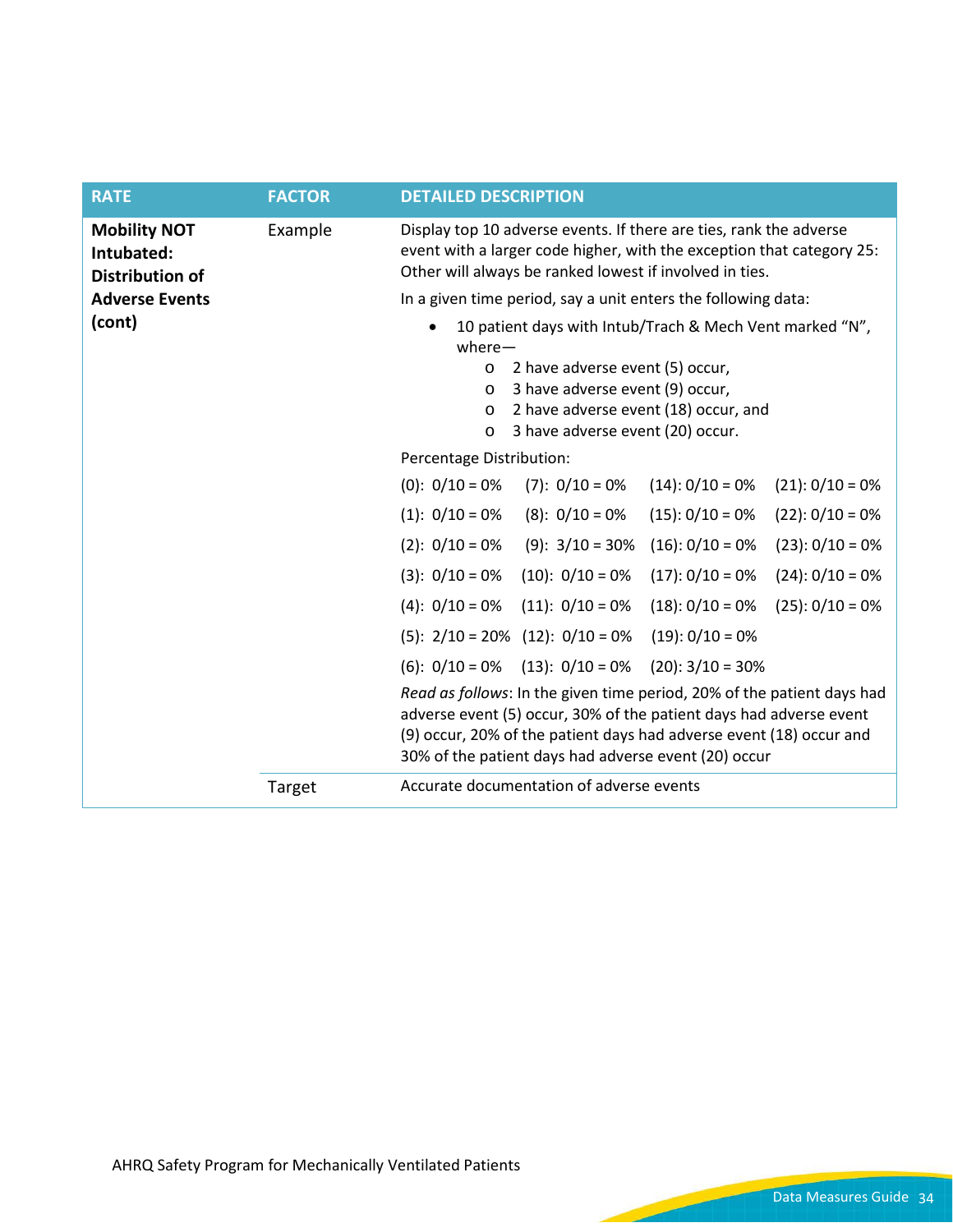## **LOW TIDAL VOLUME VENTILATION (LTVV)**

It is important to track progress and to share information on your implementation of the Low Tidal Volume Ventilation Program with your frontline staff and other shareholders. Pick the aspect of low tidal volume ventilation you want to track and review the analyses below. Use the descriptions of the analyses to help you decide which are the most important to your site. The formulas below will help you with your analysis of the data you have collected for the following interventions:

- LTVV compliance rate overall
- LTVV compliance rate for patients with and without acute respiratory distress syndrome (ARDS)
- PEEP compliance rate for patients with and without ARDS

The [Daily Low Tidal Volume Ventilation](https://www.ahrq.gov/sites/default/files/wysiwyg/professionals/quality-patient-safety/hais/tools/mvp/modules/technical/daily-ltvv-tool.docx) Data Collection Tool utilizes these formulas.

### **Tidal Volume**

- 1. Predicted body weight (PBW) calculation:
	- Use inches: Male PBW =  $50.0 + 2.3$  \* (height in inches 60)
		- Female PBW =  $45.5 + 2.3$  \* (height in inches 60)
	- Use cm: Male PBW= 50.0 + 0.91 \* (height in cm 152.4) Female PBW =45.5 + 0.91 \* (height in cm - 152.4)
- 2. Tidal volume calculation:
	- Tidal volume (mL/kg of PBW) = tidal volume (mL) / PBW

#### **Table 10. Low Tidal Volume Ventilation Definitions**

| <b>RATE</b>                                                       | <b>FACTOR</b> | <b>DETAILED DESCRIPTION</b>                                                                                                                          |
|-------------------------------------------------------------------|---------------|------------------------------------------------------------------------------------------------------------------------------------------------------|
| <b>Target LTVV</b><br>Compliance Rate (≥4<br>and $\leq 8$ mL/PBW) | Numerator     | Total number of ventilator-days where Vent Mode is "1" or "2,"<br>patient has ARDS, and target tidal volume is ≥4 and ≤6 (mL/kg of<br>PBW)           |
| (All Patients)                                                    |               | $\ddot{}$                                                                                                                                            |
|                                                                   |               | Total number of ventilator-days where Vent Mode is "1" or "2",<br>patient does not have ARDS, and target tidal volume is ≥6 and ≤8<br>(mL/kg of PBW) |
|                                                                   | Denominator   | Total number of ventilator-days where Vent Mode is "1" or "2"                                                                                        |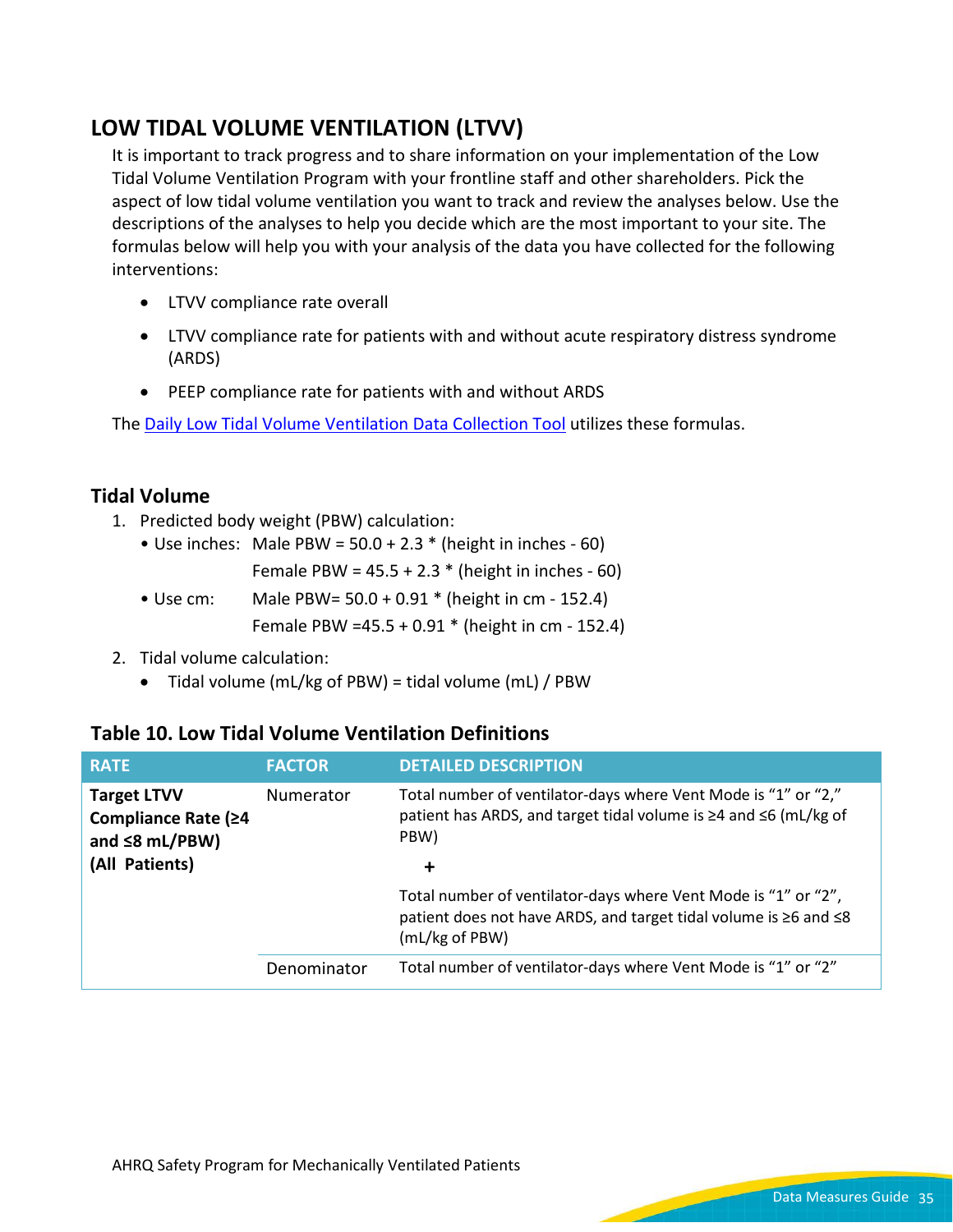| <b>RATE</b>                                                                       | <b>FACTOR</b> | <b>DETAILED DESCRIPTION</b>                                                                                                                                                                     |
|-----------------------------------------------------------------------------------|---------------|-------------------------------------------------------------------------------------------------------------------------------------------------------------------------------------------------|
| <b>Target LTVV</b><br>Compliance Rate (≥4<br>and $\leq 8$ mL/PBW)                 | Example       | In a given time period, say a unit has 30 ventilator-days with Vent<br>Mode being "1" or "2," where 12 ventilator-days with target tidal<br>volume ≥4 and ≤8 (mL/kg of PBW)                     |
| (All Patients) (cont)                                                             |               | Compliance rate calculation: $(12 / 30) * 100\% = 40\%$                                                                                                                                         |
|                                                                                   |               | Read as follows: In the given time period, the target LTVV<br>Compliance Rate (≥4 and ≤8 mL/kg of PBW) for all patients was 40<br>percent                                                       |
|                                                                                   | Target        | High target LTVV compliance rate                                                                                                                                                                |
| <b>Target LTVV</b><br>Compliance Rate (≥4<br>and ≤6 mL/PBW<br>(With ARDS)         | Numerator     | Total number of ventilator-days where Vent Mode is "1" or "2,"<br>patient has ARDS, and target tidal volume is ≥4 and ≤6 (mL/kg of<br>PBW)                                                      |
|                                                                                   | Denominator   | Total number of ventilator-days where Vent Mode is "1" or "2," and<br>patient has ARDS                                                                                                          |
|                                                                                   | Example       | In a given time period, say a unit has 40 ventilator-days where Vent<br>Mode is "1" or "2," and patient has ARDS, where 20 ventilator-days<br>with target tidal volume ≥4 and ≤6 (mL/kg of PBW) |
|                                                                                   |               | Calculation: (20 / 40) * 100% = 50%                                                                                                                                                             |
|                                                                                   |               | Read as follows: In the given period, the target Low Tidal Volume<br>Compliance Rate (≥4 and ≤6 mL/kg of PBW) for patients with ARDS<br>was 50 percent                                          |
|                                                                                   | Target        | High target LTVV compliance rate                                                                                                                                                                |
| <b>Target LTVV</b><br>Compliance Rate (≥6<br>and $\leq 8mL/PBW$<br>(Without ARDS) | Numerator     | Total number of ventilator-days where Vent Mode is "1" or "2,"<br>patient does not have ARDS, and target tidal volume is ≥6 and ≤8<br>(mL/kg of PBW)                                            |
|                                                                                   | Denominator   | Total number of ventilator-days where Vent Mode is "1" or "2,"<br>patient does not have ARDS                                                                                                    |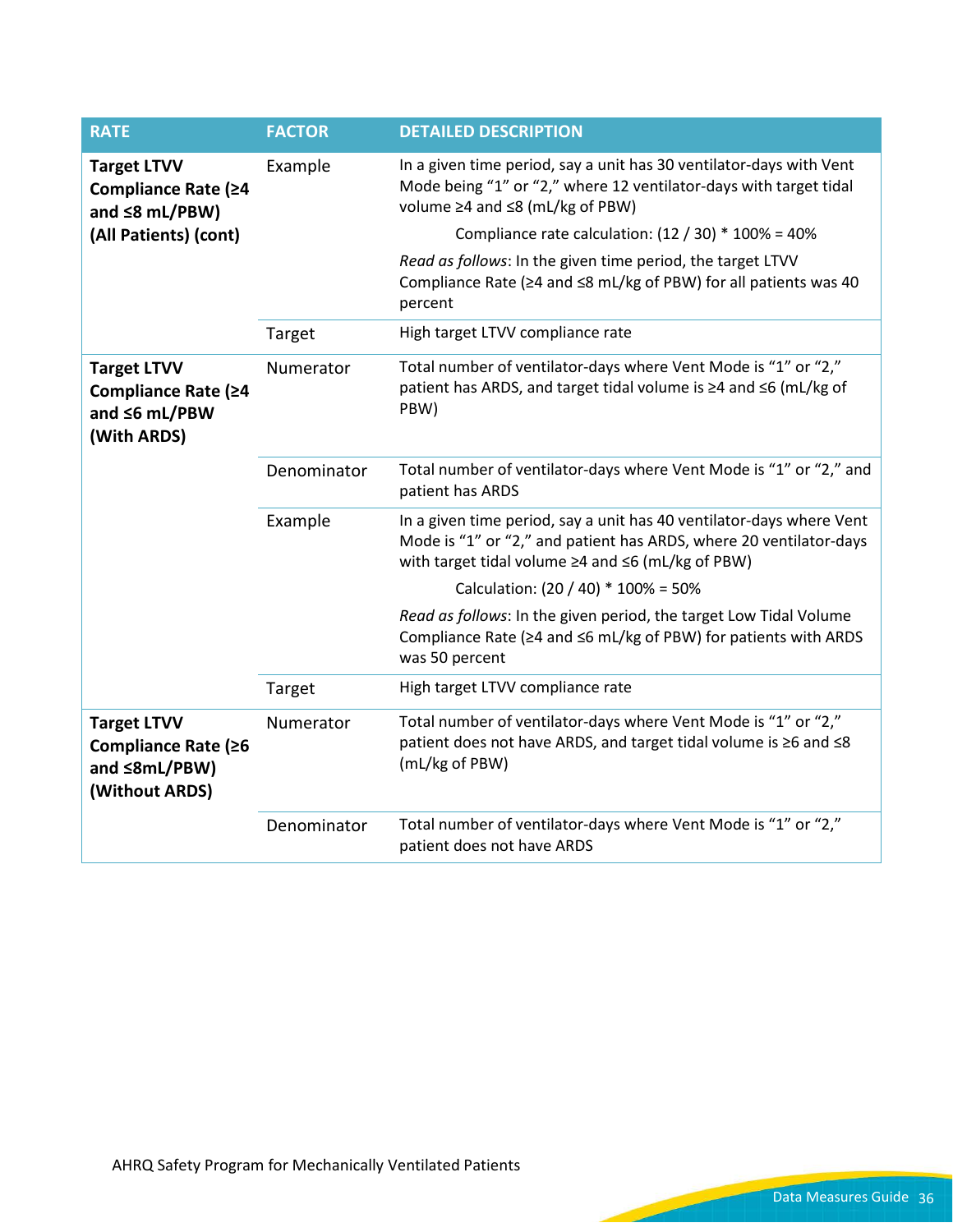| <b>RATE</b>                                                                             | <b>FACTOR</b> | <b>DETAILED DESCRIPTION</b>                                                                                                                                                                                                                        |
|-----------------------------------------------------------------------------------------|---------------|----------------------------------------------------------------------------------------------------------------------------------------------------------------------------------------------------------------------------------------------------|
| <b>Target LTVV</b><br>Compliance Rate (≥6<br>and $\leq 8mL/PBW$<br>(Without ARDS)       | Example       | In a given time period, say a unit has 45 ventilator-days where Vent<br>Mode is "1" or "2," and patient does not have ARDS, where 15<br>ventilator-days with target tidal volume ≥6 and ≤8 (mL/kg of PBW)<br>Calculation: (15 / 45) * 100% = 33.3% |
| (cont)                                                                                  |               | Read as follows: In the given period, the target Low Tidal Volume<br>Compliance Rate (≥6 and ≤8 mL/kg of PBW) for patients without<br>ARDS was 33.3 percent                                                                                        |
|                                                                                         | Target        | High target LTVV compliance rate                                                                                                                                                                                                                   |
| <b>Actual LTVV</b><br>Compliance Rate (≥4<br>and $\leq 8$ mL/PBW)                       | Numerator     | Total number of ventilator-days where Vent Mode is "1" or "2,"<br>patient has ARDS, and tidal volume is ≥4 and ≤6 (mL/kg of PBW)                                                                                                                   |
| (All Patients)                                                                          |               | Total number of ventilator-days where Vent Mode is "1" or "2,"<br>patient does not have ARDS, and tidal volume is ≥6 and ≤8 (mL/kg<br>of PBW)                                                                                                      |
|                                                                                         | Denominator   | Total number of ventilator-days where Vent Mode is "1" or "2"                                                                                                                                                                                      |
|                                                                                         | Example       | In a given time period, say a unit has 30 ventilator-days with Vent<br>Mode being "1" or "2," where 12 ventilator-days with tidal volume<br>≥4 and ≤8 (mL/kg of PBW)                                                                               |
|                                                                                         |               | Compliance rate calculation: $(12 / 30) * 100\% = 40\%$                                                                                                                                                                                            |
|                                                                                         |               | Read as follows: In the given time period, the LTVV Compliance<br>Rate (≥4 and ≤8 mL/kg of PBW) for all patients was 40 percent                                                                                                                    |
|                                                                                         | Target        | High LTVV compliance rate                                                                                                                                                                                                                          |
| <b>Actual Target LTVV</b><br>Compliance Rate (≥4<br>and $\leq 6$ mL/PBW)<br>(With ARDS) | Numerator     | Total number of ventilator-days where Vent Mode is "1" or "2",<br>patient has ARDS, and tidal volume is ≥4 and ≤6 (mL/kg of PBW)                                                                                                                   |
|                                                                                         | Denominator   | Total number of ventilator-days where Vent Mode is "1" or "2," and<br>patient has ARDS                                                                                                                                                             |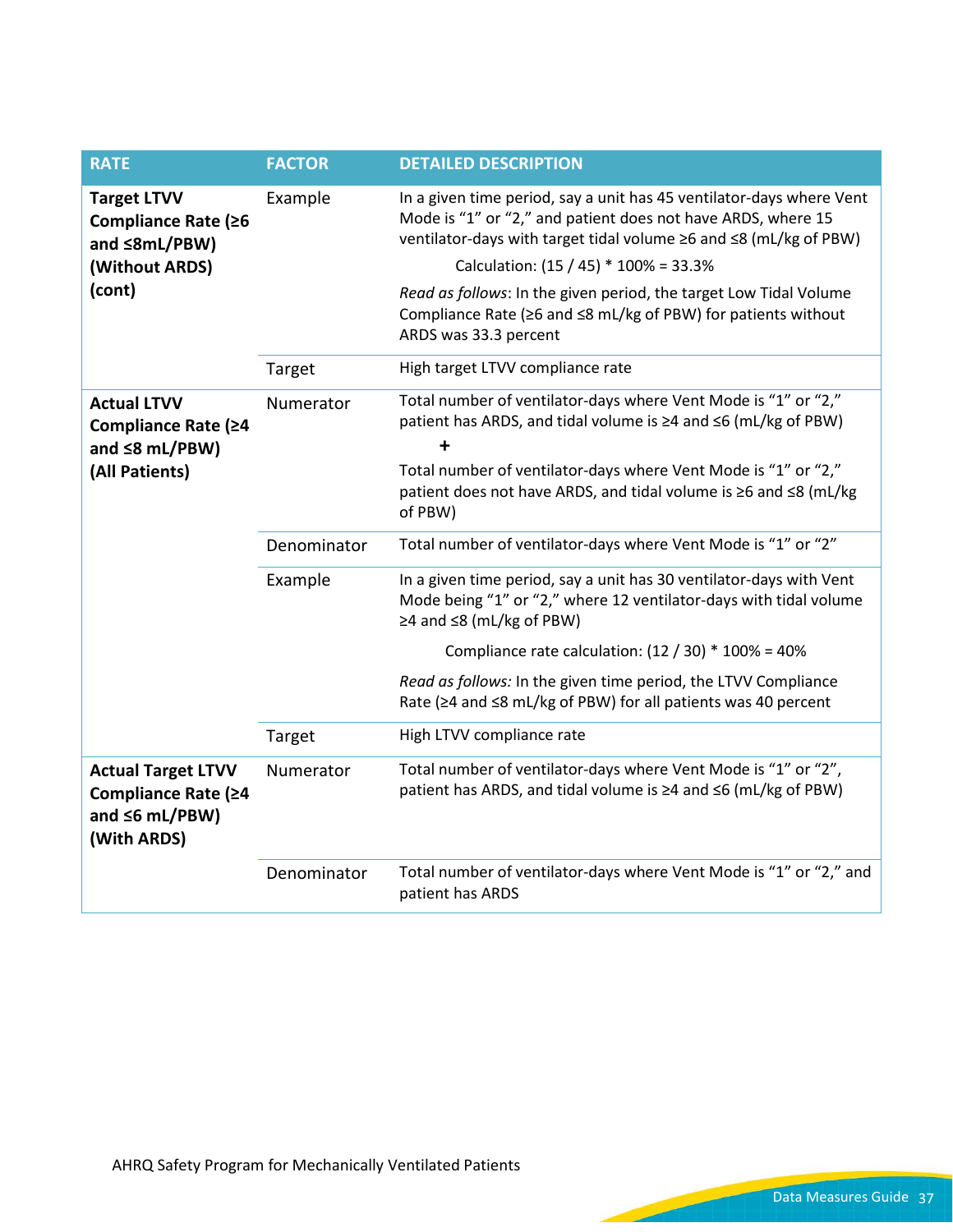| <b>RATE</b>                                                                       | <b>FACTOR</b> | <b>DETAILED DESCRIPTION</b>                                                                                                                                                                          |
|-----------------------------------------------------------------------------------|---------------|------------------------------------------------------------------------------------------------------------------------------------------------------------------------------------------------------|
| <b>Actual Target LTVV</b><br>Compliance Rate (≥4<br>and $\leq 6$ mL/PBW)          | Example       | In a given time period, say a unit has 40 ventilator-days where Vent<br>Mode is "1" or "2," and patient has ARDS, where 20 ventilator-days<br>with tidal volume $\geq 4$ and $\leq 6$ (mL/kg of PBW) |
| (With ARDS) (cont)                                                                |               | Calculation: $(20 / 40) * 100\% = 50\%$                                                                                                                                                              |
|                                                                                   |               | Read as follows: In the given period, the Low Tidal Volume<br>Compliance Rate (≥4 and ≤6 mL/kg of PBW) for patients with ARDS<br>was 50 percent                                                      |
|                                                                                   | Target        | High LTVV compliance rate                                                                                                                                                                            |
| <b>Actual LTVV</b><br>Compliance Rate (≥6<br>and $\leq 8mL/PBW$<br>(Without ARDS) | Numerator     | Total number of ventilator-days where Vent Mode is "1" or "2,"<br>patient does not have ARDS, and tidal volume is ≥6 and ≤8 (mL/kg<br>of PBW)                                                        |
|                                                                                   | Denominator   | Total number of ventilator-days where Vent Mode is "1" or "2,"<br>patient has no ARDS                                                                                                                |
|                                                                                   | Example       | In a given time period, say a unit has 45 ventilator-days where Vent<br>Mode is "1" or "2," and patient does not have ARDS, where 15<br>ventilator-days with tidal volume ≥6 and ≤8 (mL/kg of PBW)   |
|                                                                                   |               | Calculation: $(15 / 45) * 100\% = 33.3\%$                                                                                                                                                            |
|                                                                                   |               | Read as follows: In the given period, the Low Tidal Volume<br>Compliance Rate ( $\geq 6$ and $\leq 8$ mL/kg of PBW) for patients without<br>ARDS was 33.3 percent                                    |
|                                                                                   | Target        | High LTVV compliance rate                                                                                                                                                                            |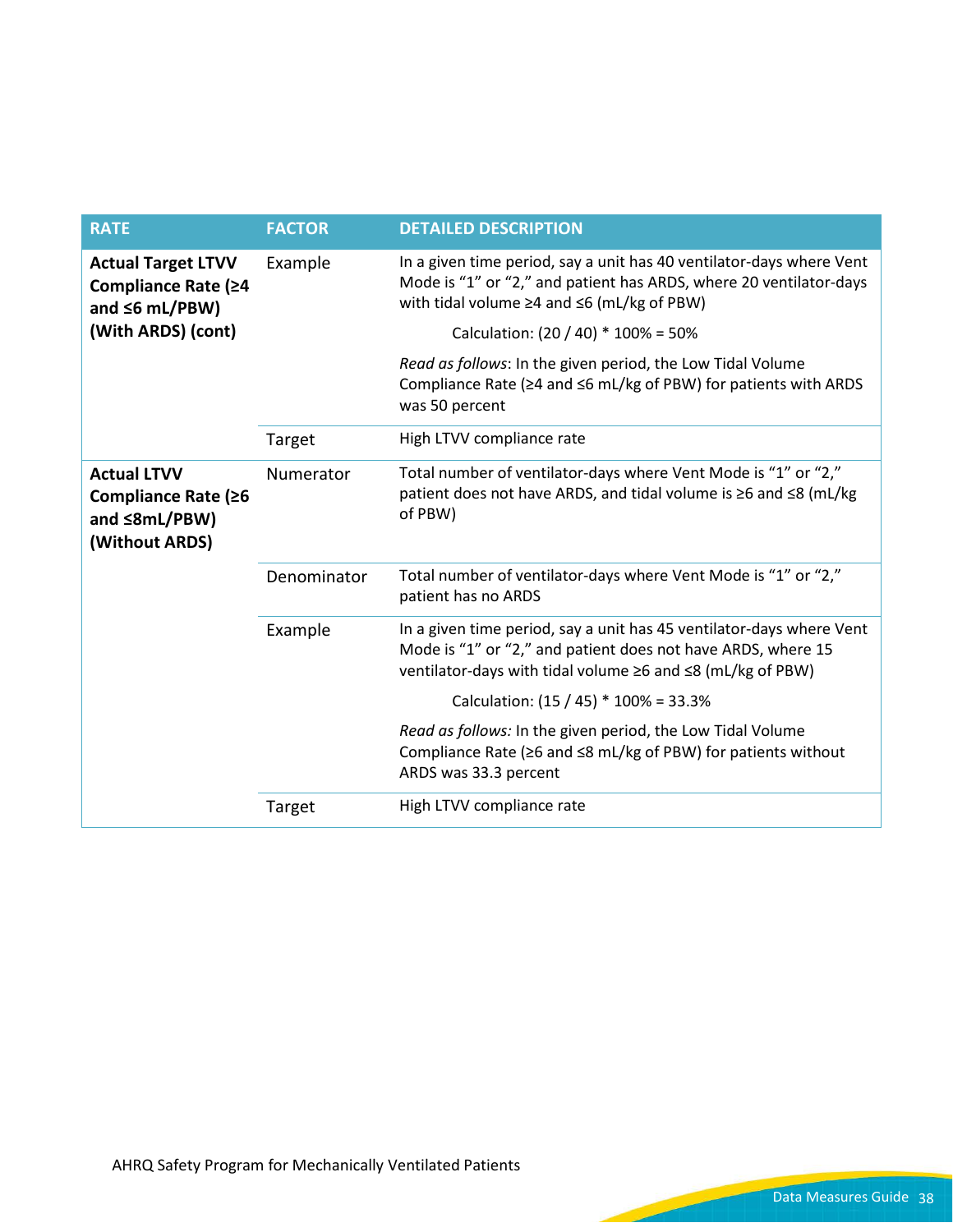| <b>RATE</b>                                                                      | <b>FACTOR</b>                                                 | <b>DETAILED DESCRIPTION</b>                                                                                                                                |
|----------------------------------------------------------------------------------|---------------------------------------------------------------|------------------------------------------------------------------------------------------------------------------------------------------------------------|
| <b>PEEP Compliance</b><br>Rate ( $\geq$ 5 cm H <sub>2</sub> O)<br>(All patients) | Numerator                                                     | Total number of ventilator-days where Vent Mode is "1" or "2," and<br>PEEP $\geq$ 5 cm H <sub>2</sub> O                                                    |
| Denominator                                                                      | Total number of ventilator-days where Vent Mode is "1" or "2" |                                                                                                                                                            |
| Example                                                                          |                                                               | In a given time period, say a unit has 10 ventilator-days where Vent<br>Mode is "1" or "2", where 3 ventilator-days with PEEP $\geq$ 5 cm H <sub>2</sub> O |
|                                                                                  |                                                               | Calculation: $(3 / 10) * 100\% = 30\%$                                                                                                                     |
|                                                                                  |                                                               | Read as follows: In the given time period, the PEEP Compliance<br>Rate ( $\ge$ 5 cm H <sub>2</sub> O) for all patients was 30 percent                      |
|                                                                                  | Target                                                        | High PEEP compliance rate                                                                                                                                  |

#### **Table 11. Positive End-Expiratory Pressure (PEEP) Definitions**

### **VAE MEASURES**

Along with all the process measures above, it is important to let staff know how the work they are doing is effecting the bottom line – with all this work, are our VAE rates improving? The analyses for each of the tiers of the VAE analyses are explained below.

**Note**: All VAE measures are per 1,000 ventilator days

The following formulas for determining VAE rates can be used to complete the VAE Data [Collection](https://www.ahrq.gov/sites/default/files/wysiwyg/professionals/quality-patient-safety/hais/tools/mvp/modules/vae/vae-tool.docx) Tool.

**Table 12. VAE Incidence Rate Definitions**

| <b>RATE</b>               | <b>FACTOR</b>    | <b>DETAILED DESCRIPTION</b>                                                                               |
|---------------------------|------------------|-----------------------------------------------------------------------------------------------------------|
| <b>VAE Incidence Rate</b> | <b>Numerator</b> | Total number of VAC, IVAC, and PVAP events                                                                |
|                           | Denominator      | Total number of ventilator days in the selected month                                                     |
|                           | Example          | In a given month, say a unit enters 2 VAC, 1 IVAC, 1 PVAP, and<br>200 ventilator days                     |
|                           |                  | VAE Rate = $([# of VAC events] + [# of IVAC events] + [#$<br>of PVAP events] / [Total vent days]) * 1,000 |
|                           |                  | Calculation: $([2 + 1 + 1]/200) * 1,000 = (4/200) * 1000 =$<br>20 VAE /1,000 vent days                    |
|                           |                  | Read as follows: In the given month, there were 20 VAE per<br>1,000 ventilator days                       |
|                           | Target           | Low VAE rate                                                                                              |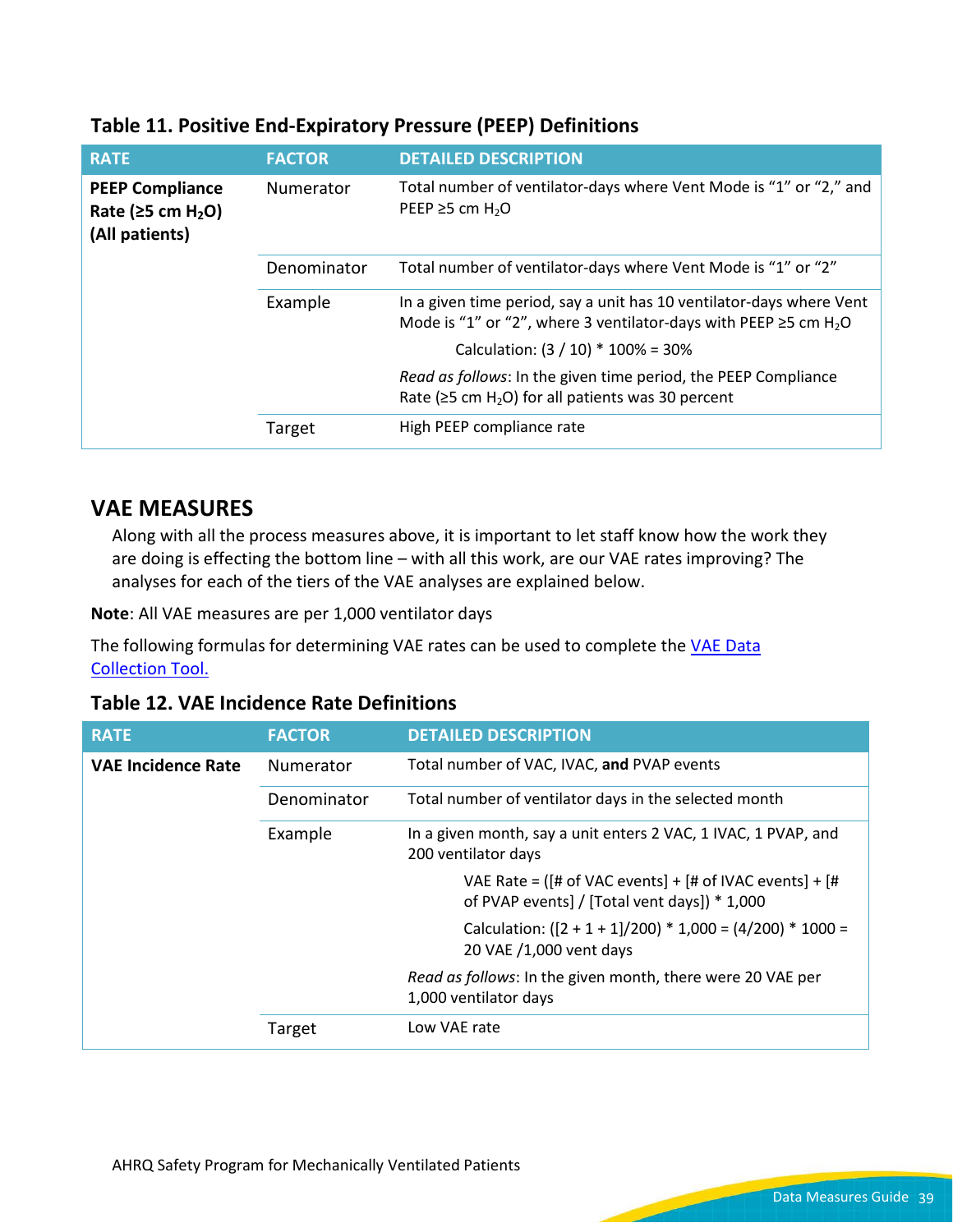|  |  |  | <b>Table 13. VAC Rate Definitions</b> |
|--|--|--|---------------------------------------|
|--|--|--|---------------------------------------|

| <b>RATE</b>     | <b>FACTOR</b> | <b>DETAILED DESCRIPTION</b>                                                                |
|-----------------|---------------|--------------------------------------------------------------------------------------------|
| <b>VAC Rate</b> | Numerator     | Total number of VAC events                                                                 |
|                 | Denominator   | Total number of ventilator days in the selected month                                      |
|                 | Example       | In a given month, say a unit enters 3 VACs and 200 ventilator<br>days                      |
|                 |               | VAC Rate = $($ # of VAC events / Total vent days) $*$ 1,000                                |
|                 |               | Calculation: (3/200) * 1000 = 15 VAC /1000 vent days                                       |
|                 |               | Read as follows: In the given month, there were 15 VAC events<br>per 1,000 ventilator days |
|                 | Target        | Low VAC rate                                                                               |

## **Table 14. Total IVAC Rate Definitions\***

| <b>RATE</b>            | <b>FACTOR</b> | <b>DETAILED DESCRIPTION</b>                                                                       |
|------------------------|---------------|---------------------------------------------------------------------------------------------------|
| <b>Total IVAC Rate</b> | Numerator     | Total number of IVAC and PVAP events                                                              |
|                        | Denominator   | Total number of ventilator days in the selected month                                             |
|                        | Example       | In a given month, say a unit enters 1 IVAC, 1 PVAP and 200<br>ventilator days                     |
|                        |               | Total IVAC Rate = $([# of IVAC events] + [# of PVAP] /$<br>[Total vent days]) * 1000              |
|                        |               | Calculation: $([1 + 1]/200) * 1,000 = (2/200) * 1,000 = 10$<br>Total IVAC /1,000 vent days        |
|                        |               | Read as follows: In the given month, there were 10 Total IVAC<br>events per 1,000 ventilator days |
|                        | Target        | Low total IVAC rate                                                                               |

(\*note: Total IVAC Rate is the NHSN-reported IVAC rate)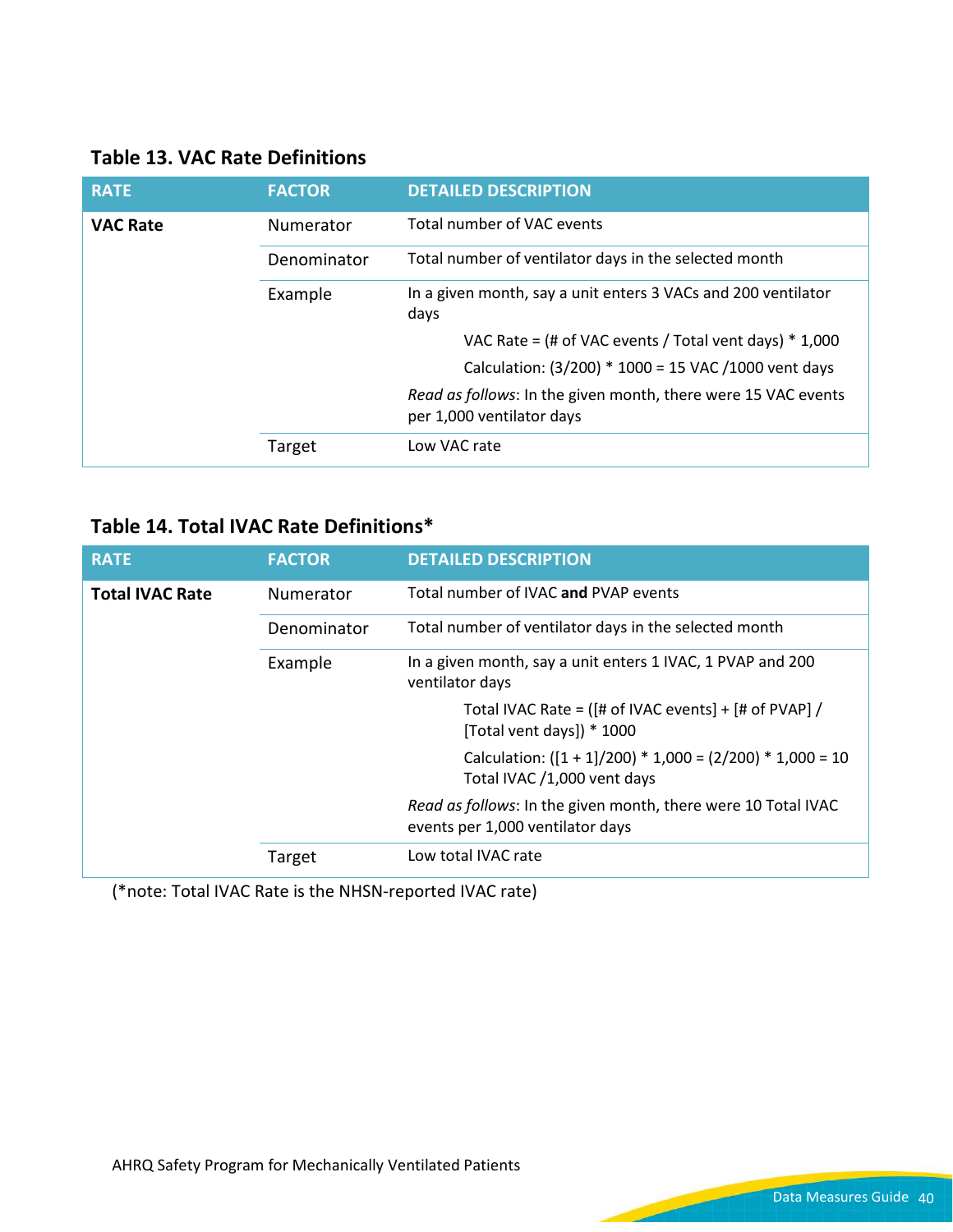### **Table 15. IVAC Rate Definitions**

| <b>RATE</b>      | <b>FACTOR</b> | <b>DETAILED DESCRIPTION</b>                                                                 |
|------------------|---------------|---------------------------------------------------------------------------------------------|
| <b>IVAC Rate</b> | Numerator     | Total number of IVAC events                                                                 |
|                  | Denominator   | Total number of ventilator days in the selected month                                       |
|                  | Example       | In a given month, say a unit enters 2 IVACs and 200 ventilator<br>days                      |
|                  |               | IVAC Rate = $($ # of IVAC events / Total vent days $)$ * 1,000                              |
|                  |               | Calculation: (2 / 200) * 1,000 = 10 IVAC / 1,000 vent<br>days                               |
|                  |               | Read as follows: In the given month, there were 10 IVAC events<br>per 1,000 ventilator days |
|                  | Target        | Low IVAC rate                                                                               |

### **Table 16. PVAP Rate Definitions**

| <b>RATE</b>      | <b>FACTOR</b> | <b>DETAILED DESCRIPTION</b>                                                                      |
|------------------|---------------|--------------------------------------------------------------------------------------------------|
| <b>PVAP Rate</b> | Numerator     | Total number of PVAP events                                                                      |
|                  | Denominator   | Total number of ventilator days in the selected month                                            |
|                  | Example       | In a given month, say a unit enters 1 PVAP and 200 ventilator<br>days                            |
|                  |               | PVAP Rate = ( $[#$ of PVAP events] / [Total vent days]) *<br>1,000                               |
|                  |               | Calculation: (1 / 200) * 1000 = 5 Total IVAC / 1000 vent<br>days                                 |
|                  |               | Read as follows: In the given month, there were 5 total PVAP<br>events per 1,000 ventilator days |
|                  | Target        | Low PVAP rate                                                                                    |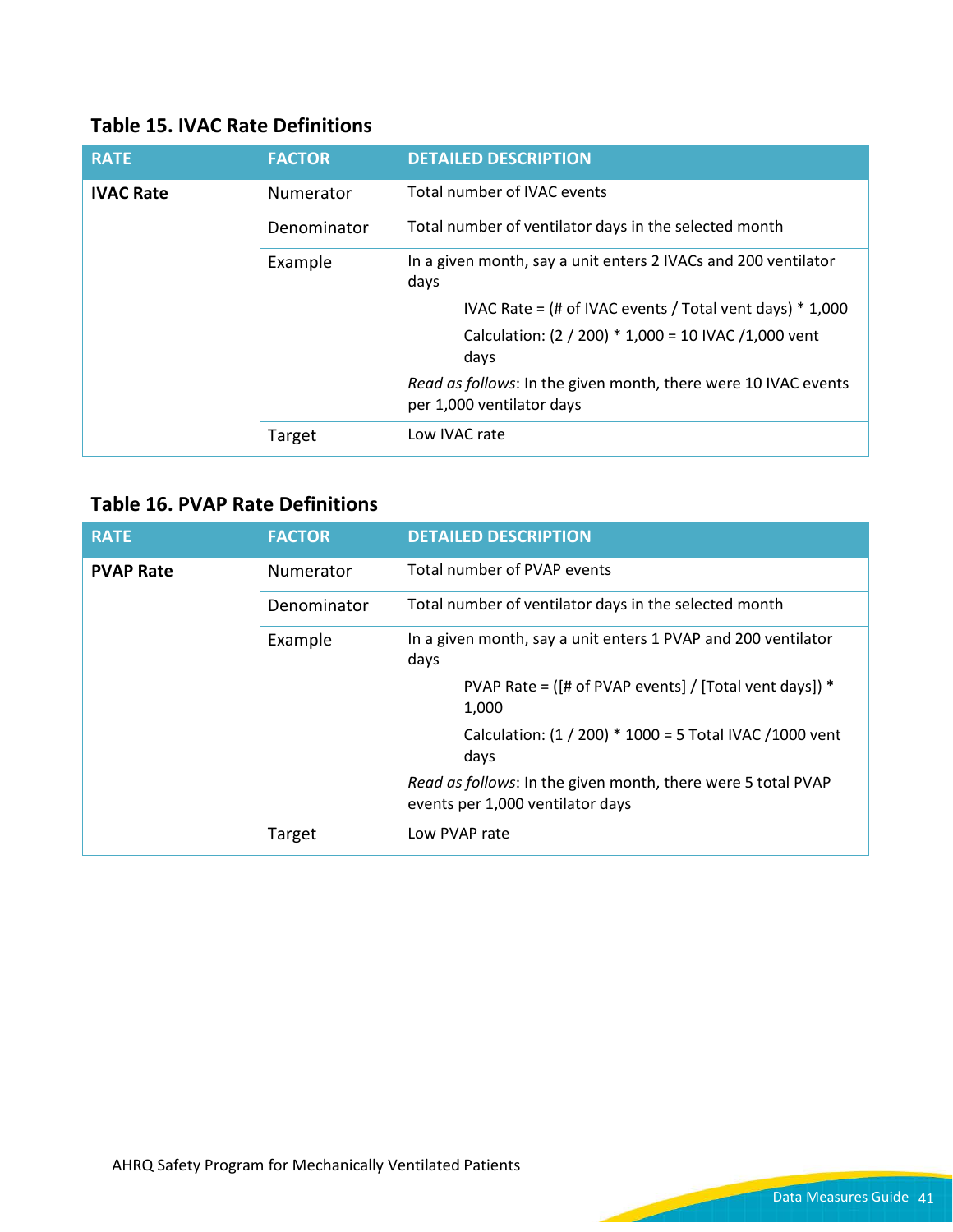## **OBJECTIVE OUTCOME MEASURES**

Collecting data for the Objective Outcome Measures will give you another way to assess the program's effect on mechanically ventilated patients in your unit. Again, it is important to let staff know how the work they are doing is effecting the bottom line – with all this work, are our patients' outcomes improving? There are several aspects you can explore:

- Average episodes of mechanical ventilation per patient
- Mortality rates
- Average duration of mechanical ventilation per episode
- Average duration of mechanical ventilation per patient
- Average length of hospital stay

**Note**: All Objective Outcome Measures apply only to mechanically ventilated patients housed within the unit.

Please refer to the Objective Outcomes [Data Collection Tool](https://www.ahrq.gov/sites/default/files/wysiwyg/professionals/quality-patient-safety/hais/tools/mvp/modules/vae/objective-outcome-tool.docx) for more detailed descriptions of the parameters.

| <b>RATE</b>                                                | <b>FACTOR</b> | <b>DETAILED DESCRIPTION</b>                                                                                                             |
|------------------------------------------------------------|---------------|-----------------------------------------------------------------------------------------------------------------------------------------|
| <b>Average Number of</b><br>Episodes per<br><b>Patient</b> | Numerator     | Total number of episodes of mechanical ventilation                                                                                      |
|                                                            | Denominator   | Total number of patients on mechanical ventilation                                                                                      |
|                                                            | Example       | In a given time period, say the total number of episodes is 100,<br>and the total number of patients on mechanical ventilation is<br>50 |
|                                                            |               | Average number of episodes per patient: $100 / 50 = 2$<br>episodes per patient                                                          |
|                                                            |               | Read as follows: In the given time period, the average number<br>of episodes was 2 per patient                                          |
|                                                            | Target        | Low average number of episodes per patient                                                                                              |

#### **Table 17. Average Episodes of Mechanical Ventilation per Patient Definitions**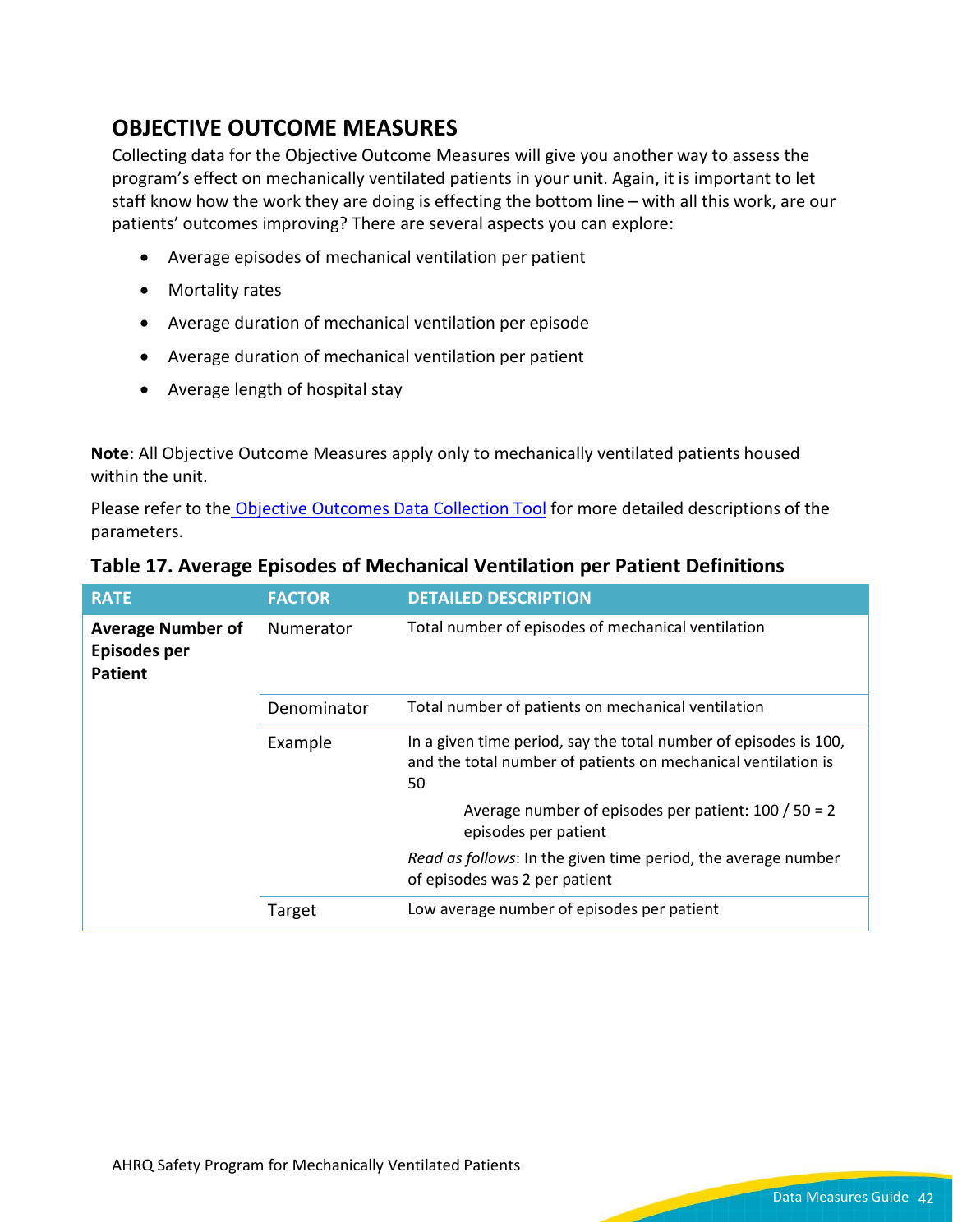|  |  |  | <b>Table 18. Mortality Rate Definitions</b> |
|--|--|--|---------------------------------------------|
|--|--|--|---------------------------------------------|

| <b>RATE</b>           | <b>FACTOR</b> | <b>DETAILED DESCRIPTION</b>                                                                                                                                                    |
|-----------------------|---------------|--------------------------------------------------------------------------------------------------------------------------------------------------------------------------------|
| <b>Mortality Rate</b> | Numerator     | Total number of deaths among patients on mechanical<br>ventilation                                                                                                             |
|                       | Denominator   | Total number of patients on mechanical ventilation                                                                                                                             |
|                       | Example       | In a given time period, say the total number of deaths among<br>the mechanically ventilated patients is 2, and the total number<br>of patients on mechanical ventilation is 50 |
|                       |               | Mortality rate: $(2 / 50) * 100\% = 4\%$                                                                                                                                       |
|                       |               | Read as follows: In the given time period, the mortality rate<br>was 4 percent                                                                                                 |
|                       | Target        | Low mortality rate                                                                                                                                                             |

## **Table 19. Average Duration per Episode Definitions**

| <b>RATE</b>                                                                                       | <b>FACTOR</b> | <b>DETAILED DESCRIPTION</b>                                                                                         |
|---------------------------------------------------------------------------------------------------|---------------|---------------------------------------------------------------------------------------------------------------------|
| <b>Average Duration</b><br>Numerator<br>of Mechanical<br><b>Ventilation per</b><br><b>Episode</b> |               | Total number of ventilator days                                                                                     |
| Example                                                                                           | Denominator   | Total number of episodes of mechanical ventilation                                                                  |
|                                                                                                   |               | In a given time period, say the total number of ventilator days is<br>30, and the total number of episodes is 10    |
|                                                                                                   |               | Average duration of mechanical ventilation per<br>episode:                                                          |
|                                                                                                   |               | $30 / 10 = 3$ vent days per episode                                                                                 |
|                                                                                                   |               | Read as follows: In the given time period, the average duration<br>of mechanical ventilation was 3 days per episode |
|                                                                                                   | Target        | Low average duration of mechanical ventilation per episode                                                          |

است ا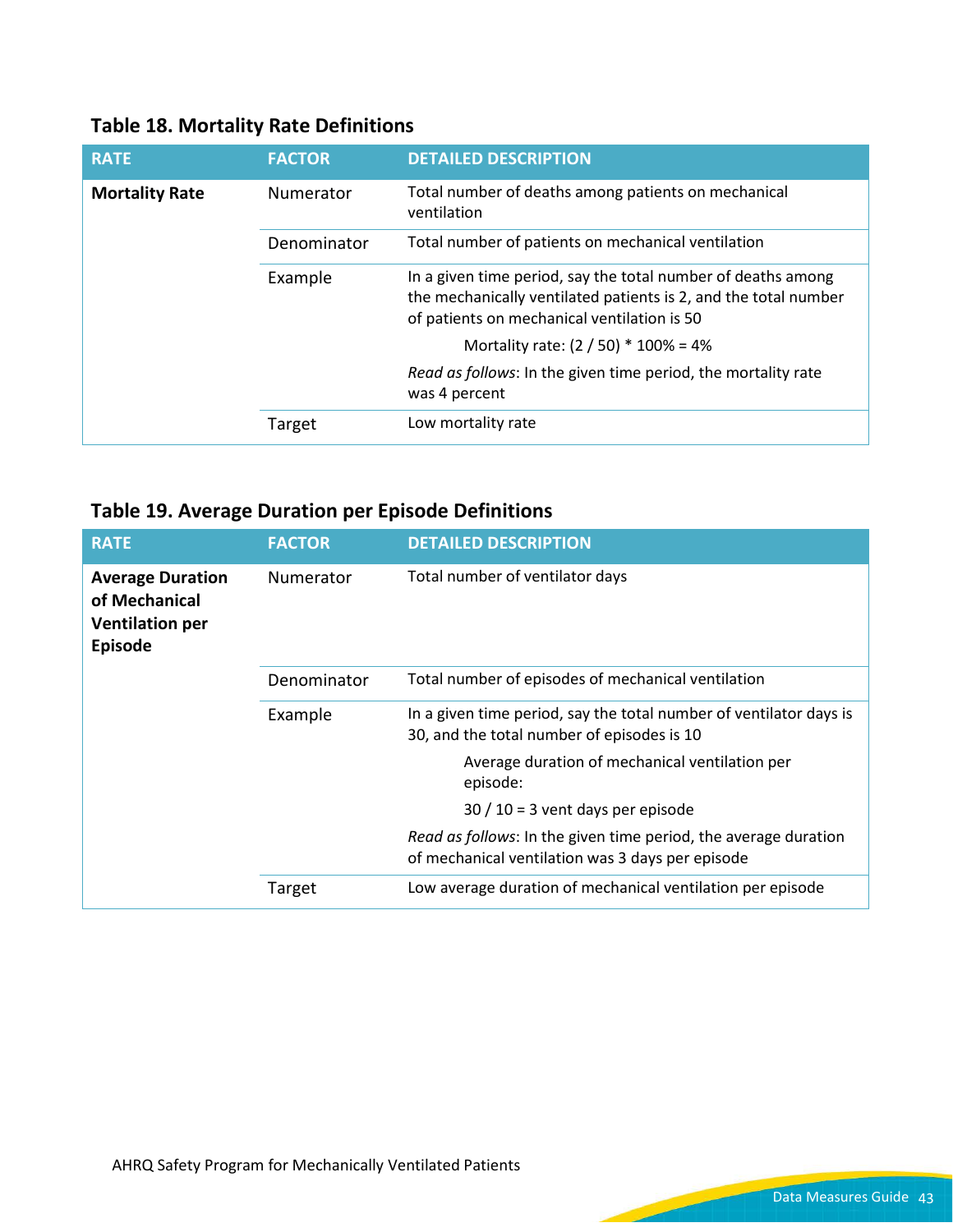| <b>RATE</b>                                                                          | <b>FACTOR</b>    | <b>DETAILED DESCRIPTION</b>                                                                                                                  |
|--------------------------------------------------------------------------------------|------------------|----------------------------------------------------------------------------------------------------------------------------------------------|
| <b>Average Duration</b><br>of Mechanical<br><b>Ventilation Per</b><br><b>Patient</b> | <b>Numerator</b> | Total number of ventilator days                                                                                                              |
| Example                                                                              | Denominator      | Total number of patients on mechanical ventilation                                                                                           |
|                                                                                      |                  | In a given time period, say the total number of ventilator days is<br>30, and the total number of patients on mechanical ventilation<br>is 7 |
|                                                                                      |                  | Average duration of mechanical ventilation per patient:                                                                                      |
|                                                                                      |                  | $30/7 = 4$ vent days per patient                                                                                                             |
|                                                                                      |                  | Read as follows: In the given time period, the average duration<br>of mechanical ventilation was 4 days per patient                          |
|                                                                                      | Target           | Low average duration of mechanical ventilation per patient                                                                                   |

## **Table 20. Average Duration per Patient Definitions**

## **Table 21. Average Hospital Length of Stay per Patient Definitions**

| <b>RATE</b>                                                     | <b>FACTOR</b> | <b>DETAILED DESCRIPTION</b>                                                                                                                                                             |
|-----------------------------------------------------------------|---------------|-----------------------------------------------------------------------------------------------------------------------------------------------------------------------------------------|
| <b>Average Hospital</b><br>Length of Stay per<br><b>Patient</b> | Numerator     | Total number of hospital days for patients on mechanical<br>ventilation                                                                                                                 |
|                                                                 | Denominator   | Total number of patients on mechanical ventilation                                                                                                                                      |
|                                                                 | Example       | In a given time period, say the total number of hospital days for<br>patients on mechanical ventilation is 50 days, and the total<br>number of patients on mechanical ventilation is 10 |
|                                                                 |               | Average hospital length of stay: $50 / 10 = 5$ days per<br>patient                                                                                                                      |
|                                                                 |               | Read as follows: In the given time period, the average hospital<br>length of stay was 5 days per patient                                                                                |
|                                                                 | Target        | Low average hospital length of stay per patient                                                                                                                                         |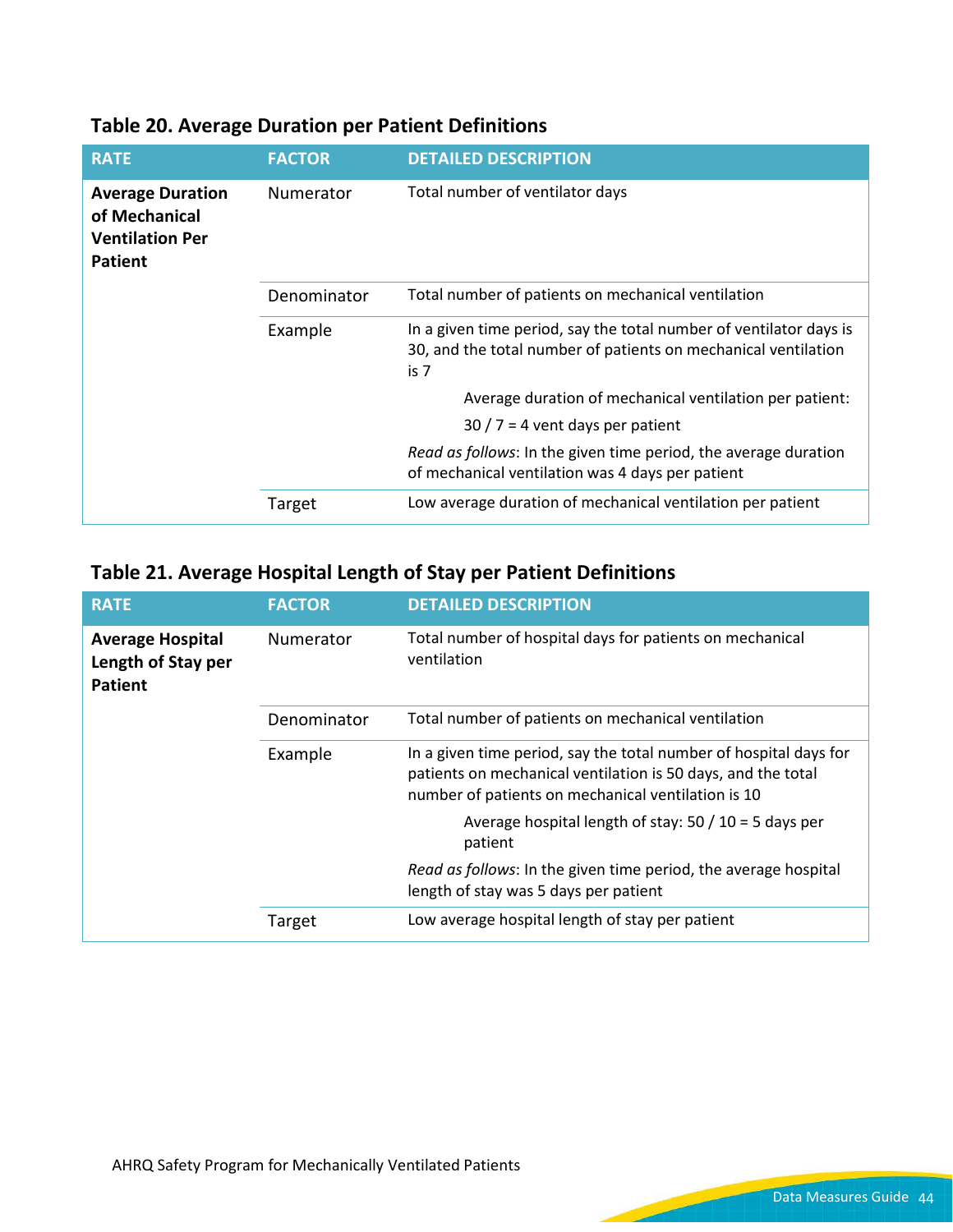## **Acronym Glossary**

| AC             | <b>Assist Control</b>                           |  |  |
|----------------|-------------------------------------------------|--|--|
| <b>CMV</b>     | <b>Continuous Mandatory Ventilation</b>         |  |  |
| <b>ASE</b>     | <b>Attention Screening Exam</b>                 |  |  |
| <b>CAM-ICU</b> | Confusion Assessment Method for the ICU         |  |  |
| <b>DVT</b>     | Deep Vein Thrombosis                            |  |  |
| EM             | <b>Early Mobility</b>                           |  |  |
| <b>ICDSC</b>   | Intensive Care Delirium Screening Checklist     |  |  |
| ICU            | <b>Intensive Care Unit</b>                      |  |  |
| <b>LTVV</b>    | Low Tidal Volume Ventilation                    |  |  |
| <b>MAP</b>     | <b>Mean Arterial Pressure</b>                   |  |  |
| <b>NK</b>      | Not Known                                       |  |  |
| <b>NU</b>      | Not Used in This Unit                           |  |  |
| OT             | Occupational Therapy/Therapist                  |  |  |
| <b>PAD</b>     | Pain, Agitation, and Delirium                   |  |  |
| <b>PRVC</b>    | Pressure Regulated Volume Controlled            |  |  |
| PT             | Physical Therapy/Therapist                      |  |  |
| <b>PVC</b>     | <b>Premature Ventricular Contractions</b>       |  |  |
| <b>RASS</b>    | <b>Richmond Agitation Sedation Scale</b>        |  |  |
| SAS            | <b>Riker Sedation-Agitation Scale</b>           |  |  |
| <b>SIMV</b>    | Synchronized Intermittent Mandatory Ventilation |  |  |
| VS             | <b>Volume Support</b>                           |  |  |

 $\sim$